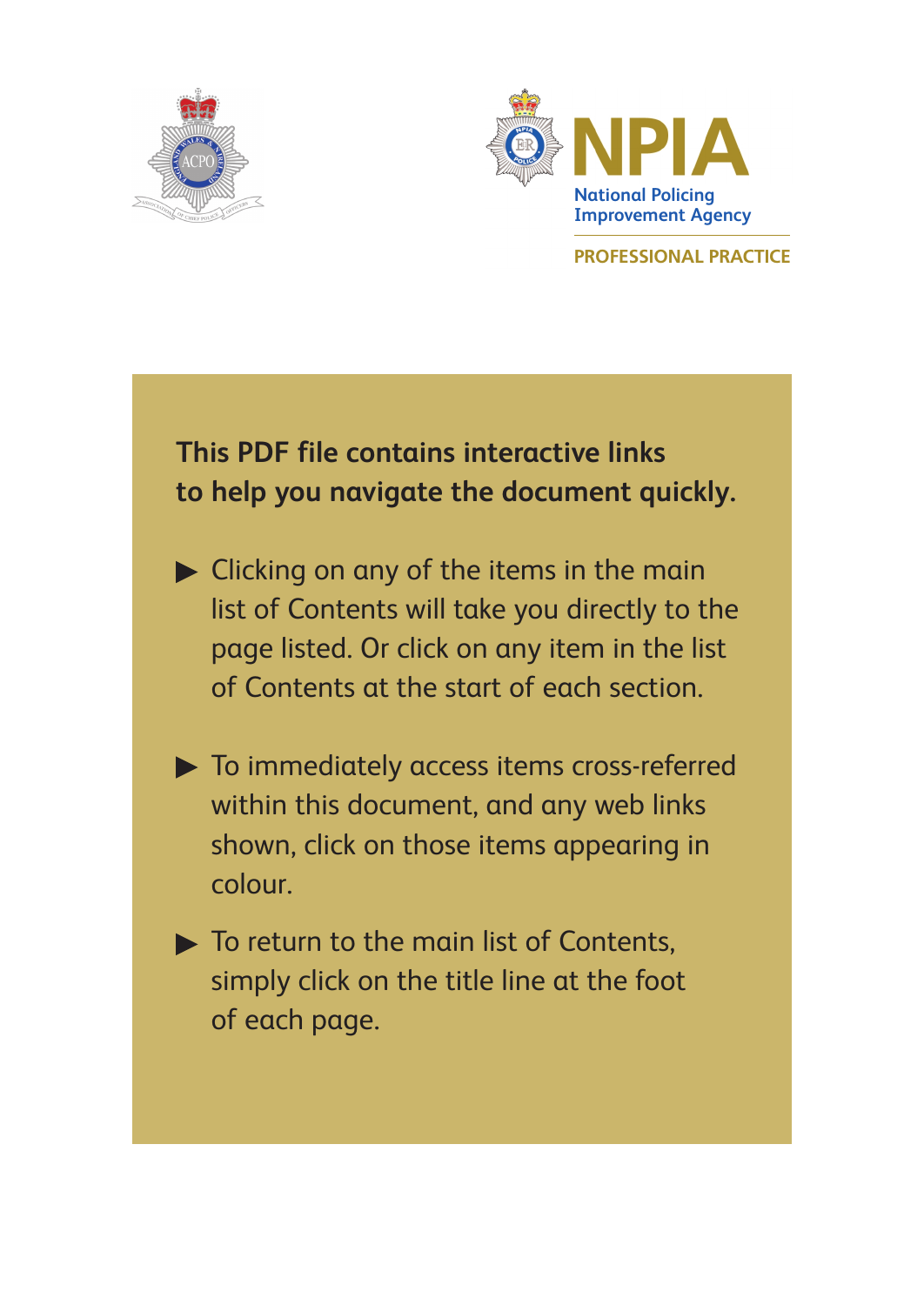



**PROFESSIONAL PRACTICE**

# PRACTICE ADVICE ON **POLICE USE OF DIGITAL IMAGES**



**Produced on behalf of the Association of Chief Police Officers by the National Policing Improvement Agency**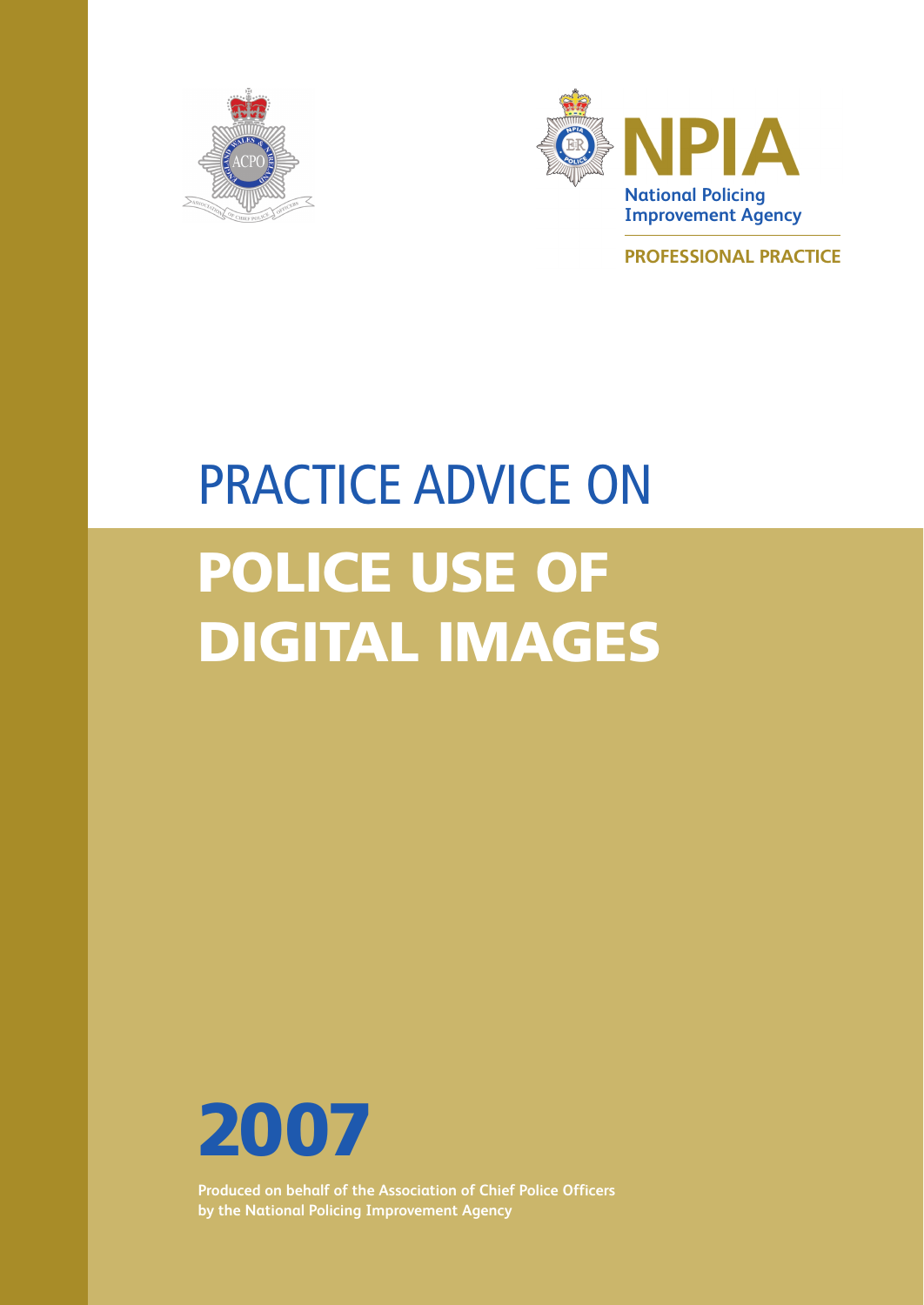This practice advice contains information to assist policing in the United Kingdom.

It is not protectively marked under the Government Protective Marking Scheme.

#### **PRACTICE ADVICE ON POLICE USE OF DIGITAL IMAGES**

This document has been produced by the National Policing Improvement Agency (NPIA) on behalf of the Association of Chief Police Officers (ACPO). It will be updated according to legislative and policy changes and re-released as required.

The NPIA was established by the Police and Justice Act 2006. As part of its remit the NPIA is required to develop policing doctrine, including practice advice, in consultation with ACPO, the Home Office and the Police Service. Practice advice produced by the NPIA should be used by chief officers to shape police responses to ensure that the general public experience consistent levels of service. The implementation of all practice advice will require operational choices to be made at local level in order to achieve the appropriate police response.

All enquiries about this practice advice should be addressed to:

Specialist Operations Centre Wyboston Lakes, Great North Road, Wyboston, Bedfordshire MK44 3BY

Telephone: 0870 241 5641 Email: soc@npia.pnn.police.uk

Acknowledgements

ACPO and the NPIA would like to express their thanks to all those involved in the drafting of this document and to members of the Project Board, members of the technical workshops and the Project Assurance Group who gave their advice. All of the responses during the consultation phase of this project were appreciated and contributed to the final document.

© Association of Chief Police Officers 2007

© National Policing Improvement Agency 2007

All rights reserved. No part of this publication may be reproduced, modified, amended, stored in any retrieval system or transmitted, in any form or by any means, without the prior written permission of the National Policing Improvement Agency and the Association of Chief Police Officers or their duly authorised representative.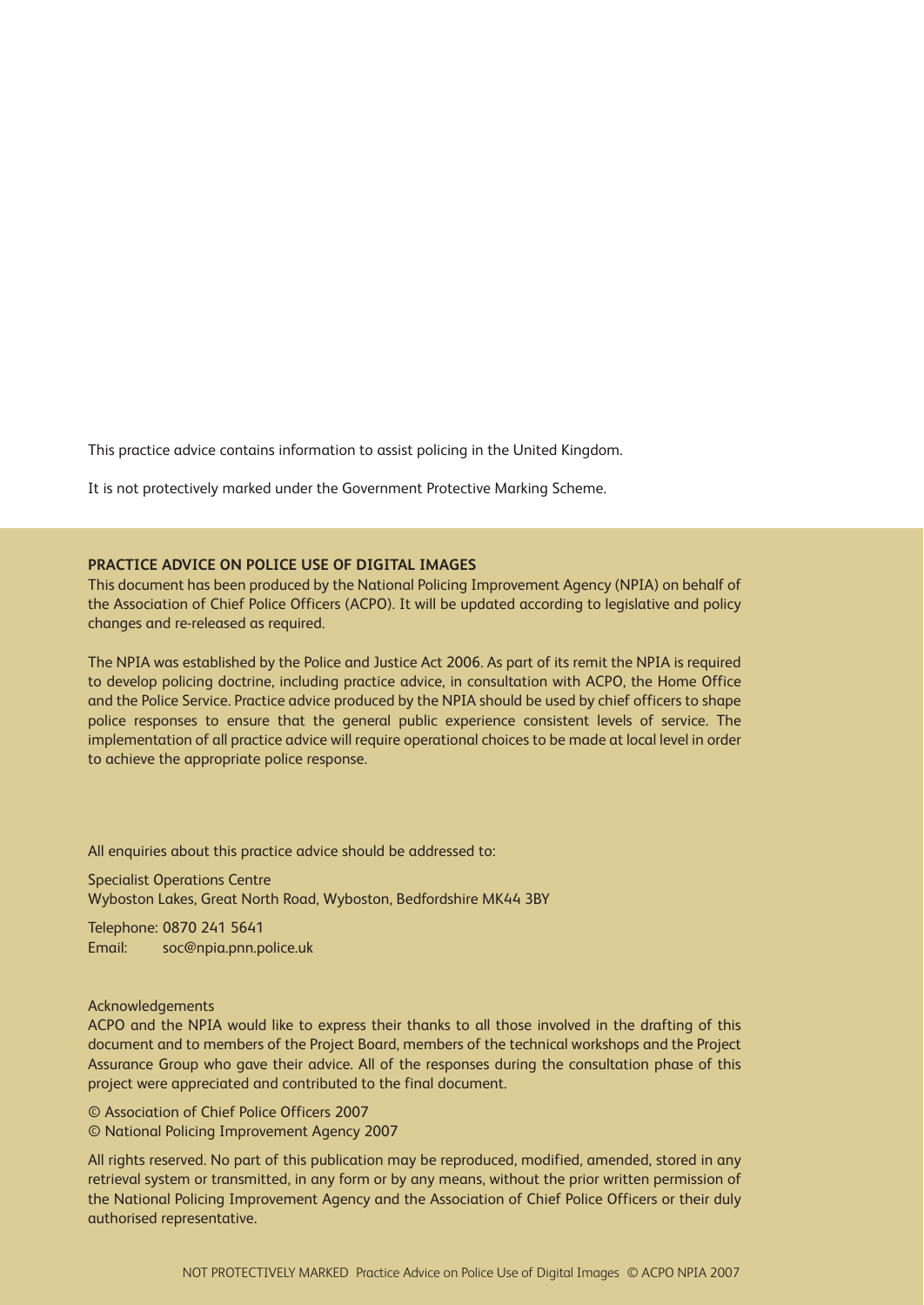### <span id="page-3-0"></span>**CONTENTS**

|     |        |                                                          | 5  |
|-----|--------|----------------------------------------------------------|----|
|     |        | Section 1 MANAGING DIGITAL IMAGES AS POLICE INFORMATION  | 7  |
| 1.1 |        |                                                          | 8  |
|     | 1.1.1  | Managing Police Information for Police Purposes          | 8  |
|     | 1.1.2  | Information Management Strategy                          | 8  |
|     | 1.1.3  | Managing Imaging Requirements within Force               | 9  |
|     | 1.1.4  | Using the Digital Imaging Procedure                      | 9  |
|     | 1.1.5  | Compliance with the Human Rights Act 1998                | 9  |
| 1.2 |        |                                                          | 10 |
| 1.3 |        |                                                          | 11 |
|     | 1.3.1  |                                                          | 12 |
|     | 1.3.2  |                                                          | 12 |
|     | 1.3.3  |                                                          | 12 |
| 1.4 |        | Sharing Information from Digital Images                  | 13 |
|     | 1.4.1  | Sharing Images to Establish Identity                     | 13 |
|     | 1.4.2  | Consent to Share when the Identity of a Person is Known  | 13 |
|     | 1.4.3  | Receiving Digital Images from Third Parties              | 14 |
|     | 1.4.4  | Copyright and Applying the Government Protective         |    |
|     |        |                                                          | 15 |
| 1.5 |        |                                                          | 15 |
|     |        |                                                          |    |
|     |        |                                                          | 17 |
| 2.1 |        |                                                          | 18 |
|     | 2.1.1  |                                                          | 18 |
| 2.2 |        |                                                          | 18 |
|     | 2.2.1  | Automatic Number Plate Recognition                       | 18 |
|     | 2.2.2  |                                                          | 19 |
|     | 2.2.3  |                                                          | 19 |
|     | 2.2.4  |                                                          | 20 |
|     | 2.2.5  |                                                          | 20 |
|     | 2.2.6  |                                                          | 20 |
|     | 2.2.7  |                                                          | 21 |
|     | 2.2.8  |                                                          | 22 |
|     | 2.2.9  |                                                          | 22 |
|     | 2.2.10 |                                                          | 22 |
|     | 2.2.11 | Public Order Evidence and Intelligence Gathering         | 23 |
|     | 2.2.12 |                                                          | 24 |
| 2.3 |        |                                                          | 24 |
| 2.4 |        |                                                          | 25 |
| 2.5 |        |                                                          | 25 |
|     | 2.5.1  | Naming the Master and Working Copies and Version Control |    |
|     |        | when Using IT-Based Secure Storage                       | 25 |
| 2.6 |        |                                                          | 26 |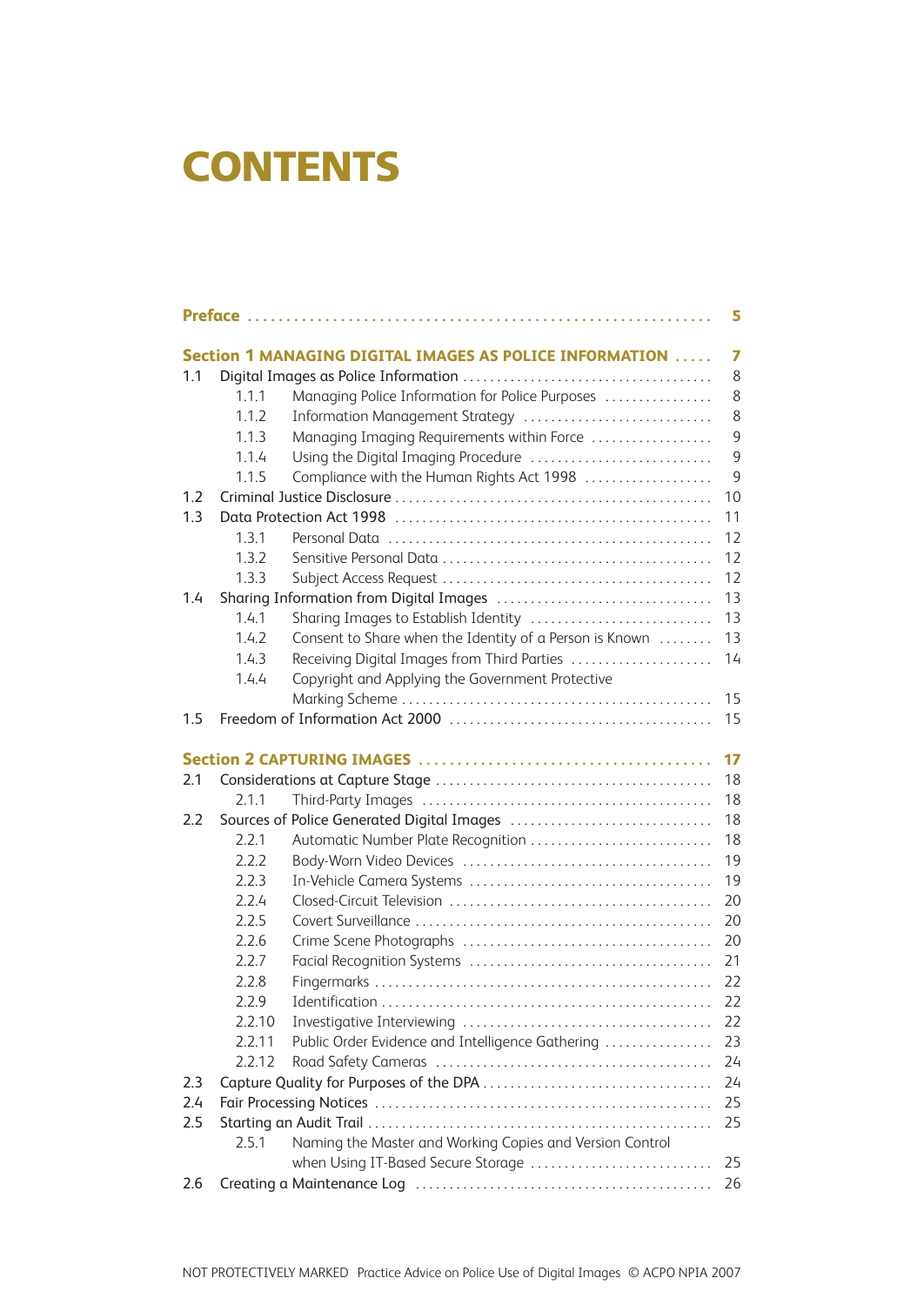### <span id="page-4-0"></span>**CONTENTS**

|     |         | Section 3 EDITING AND PROCESSING                               | 27 |
|-----|---------|----------------------------------------------------------------|----|
| 3.1 |         |                                                                | 28 |
|     | 3.1.1   |                                                                | 28 |
|     | 3.1.2   |                                                                | 29 |
|     | 3.1.3   | Recovery of Corrupted Image Files                              | 29 |
|     | 3.1.4   | Purpose of Editing and Processing                              | 29 |
| 3.2 | Editing |                                                                | 30 |
|     | 3.2.1   |                                                                | 30 |
|     | 3.2.2   | Selection, Assembly and Sequencing                             | 31 |
| 3.3 |         |                                                                | 31 |
|     | 3.3.1   |                                                                | 31 |
|     | 3.3.2   |                                                                | 31 |
|     | 3.3.3   |                                                                | 32 |
|     | 3.3.4   |                                                                | 32 |
| 3.4 |         | Principles of Using Editing and Processing Techniques          | 33 |
| 3.5 |         |                                                                | 33 |
| 3.6 |         | Preparing Digital Images as Evidence in Court                  | 34 |
|     |         | Section 4 CASE PREPARATION, DISCLOSURE AND REVELATION TO       |    |
|     |         | THE CROWN PROSECUTION SERVICE                                  | 35 |
| 4.1 |         | Case Preparation Considerations in Digital Image Evidence      | 36 |
|     | 4.1.1   |                                                                | 36 |
|     | 4.1.2   | Special Considerations in Cases Involving Video Image Exhibits | 38 |
|     | 4.1.3   | Developing the Disclosure Schedule for Unused Images           | 38 |
|     | 4.1.4   | Extent of Inspection of Unused Material - Images               | 39 |
| 4.2 |         | Revelation to the Crown Prosecution Service                    | 40 |
|     | 4.2.1   | Defence Access to Digital Image Material                       | 40 |
|     | 4.2.2   |                                                                | 41 |
| 4.3 |         | Transfer of Digital Images to the Crown Prosecution Service    | 42 |
|     |         | Section 5 RETENTION, STORAGE AND DISPOSAL OF IMAGES            | 43 |
| 5.1 |         |                                                                | 44 |
|     | 5.1.1   | Status of Visual Images as Part of a Record and Person Record  | 44 |
|     | 5.1.2   | Automatic and Statutory Retention of Images                    | 44 |
|     | 5.1.3   | Retention of Images Relating to Undetected Crime               | 44 |
|     | 5.1.4   | Retention of Images Relating to Detected Crime                 | 44 |
| 5.2 |         |                                                                | 45 |
|     | 5.2.1   | Accessing Stored and Archived Images                           | 45 |
|     | 5.2.2   |                                                                | 46 |
| 5.3 |         |                                                                | 46 |
|     | 5.3.1   | Review of Retained Images Linked to a Person Record            | 46 |
|     | 5.3.2   |                                                                | 46 |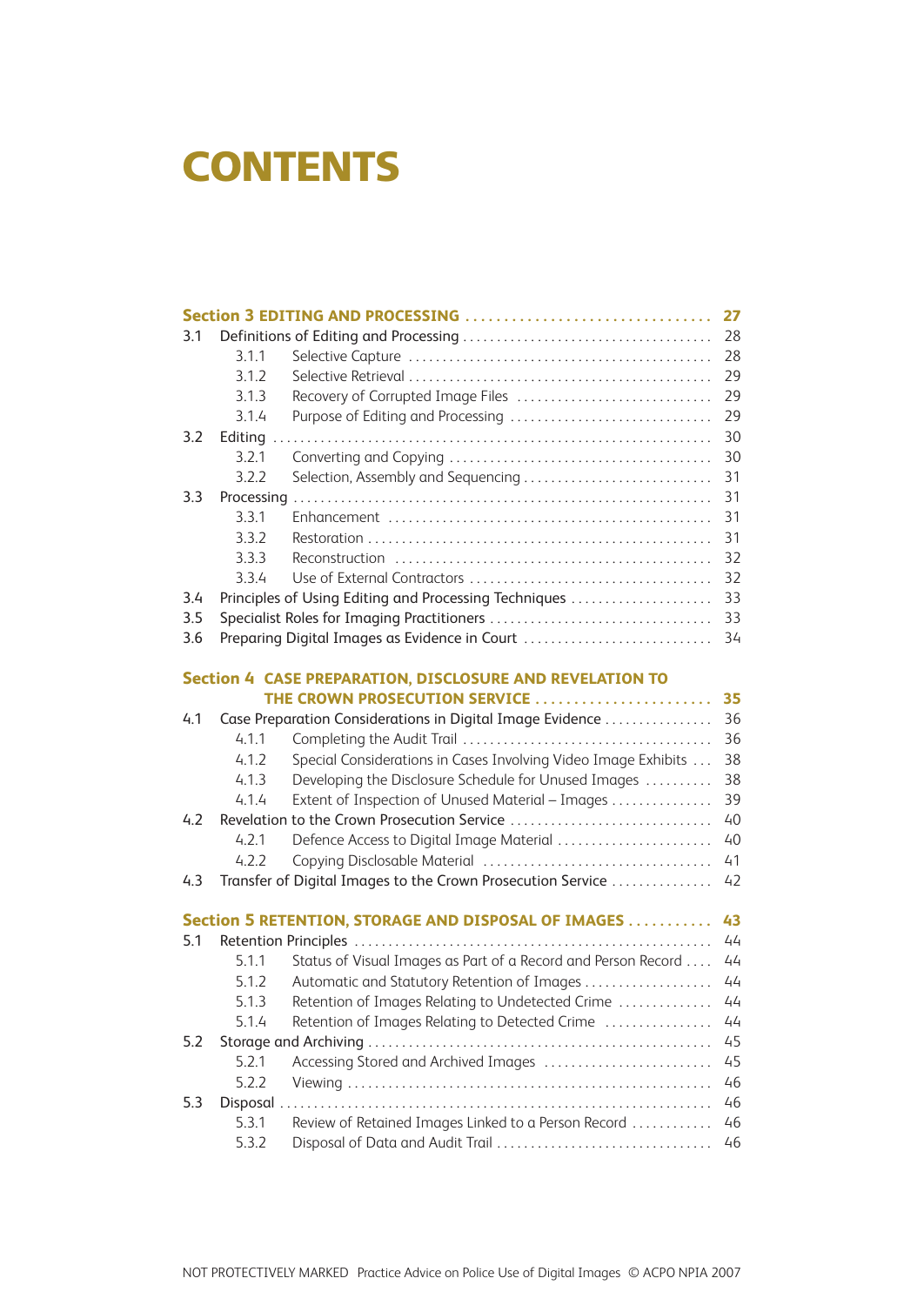<span id="page-5-0"></span>

| Appendix 1 DIGITAL IMAGING PROCEDURE  49 |  |
|------------------------------------------|--|
|                                          |  |
|                                          |  |

#### **Summary of Checklists**

| Checklist 1              |                                                                 |    |
|--------------------------|-----------------------------------------------------------------|----|
| Checklist 2              | Receiving Digital Images from Third Parties                     | 14 |
| Checklist 3              | Possible Elements of a Maintenance Log                          | 26 |
| Checklist 4              | Considerations when Undertaking Editing and                     |    |
|                          |                                                                 | 33 |
| Checklist 5              | Consideration in Cases Involving Digital Image Exhibits         | 36 |
| Checklist 6              | Compiling an Audit Trail for Digital Images                     | 37 |
| Checklist 7              | Specific Considerations in Cases Involving Video Image Exhibits | 38 |
| Checklist 8              | Completing a Disclosure Schedule Containing Unused              |    |
|                          |                                                                 | 39 |
| Checklist 9              | Considerations for File Preparation at Revelation Stage         | 40 |
|                          |                                                                 | 41 |
| <b>Summary of Tables</b> |                                                                 |    |
| Table 1                  |                                                                 |    |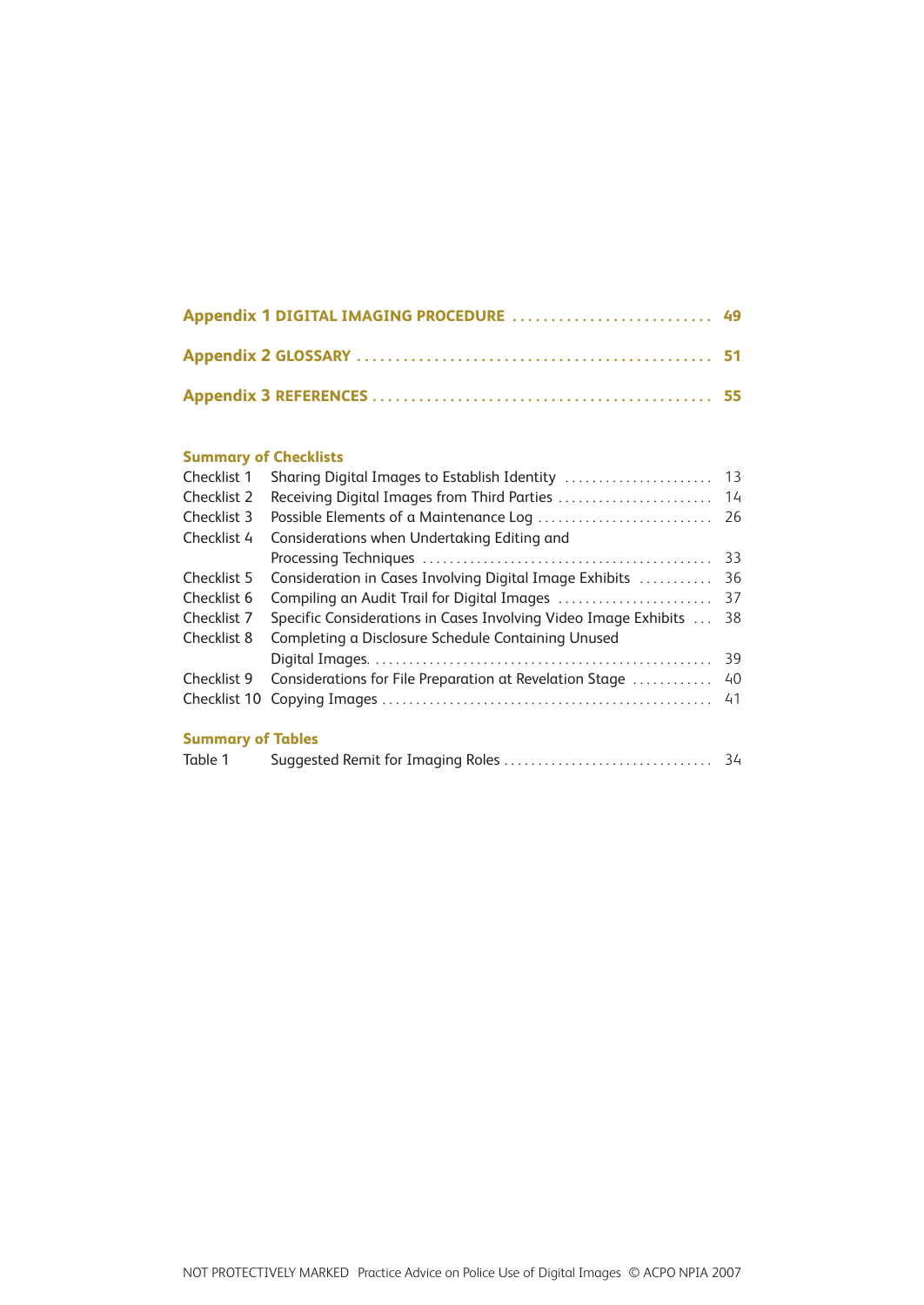[NOT PROTECTIVELY MARKED Practice Advice on Police Use of Digital Images © ACPO NPIA 2007](#page-3-0)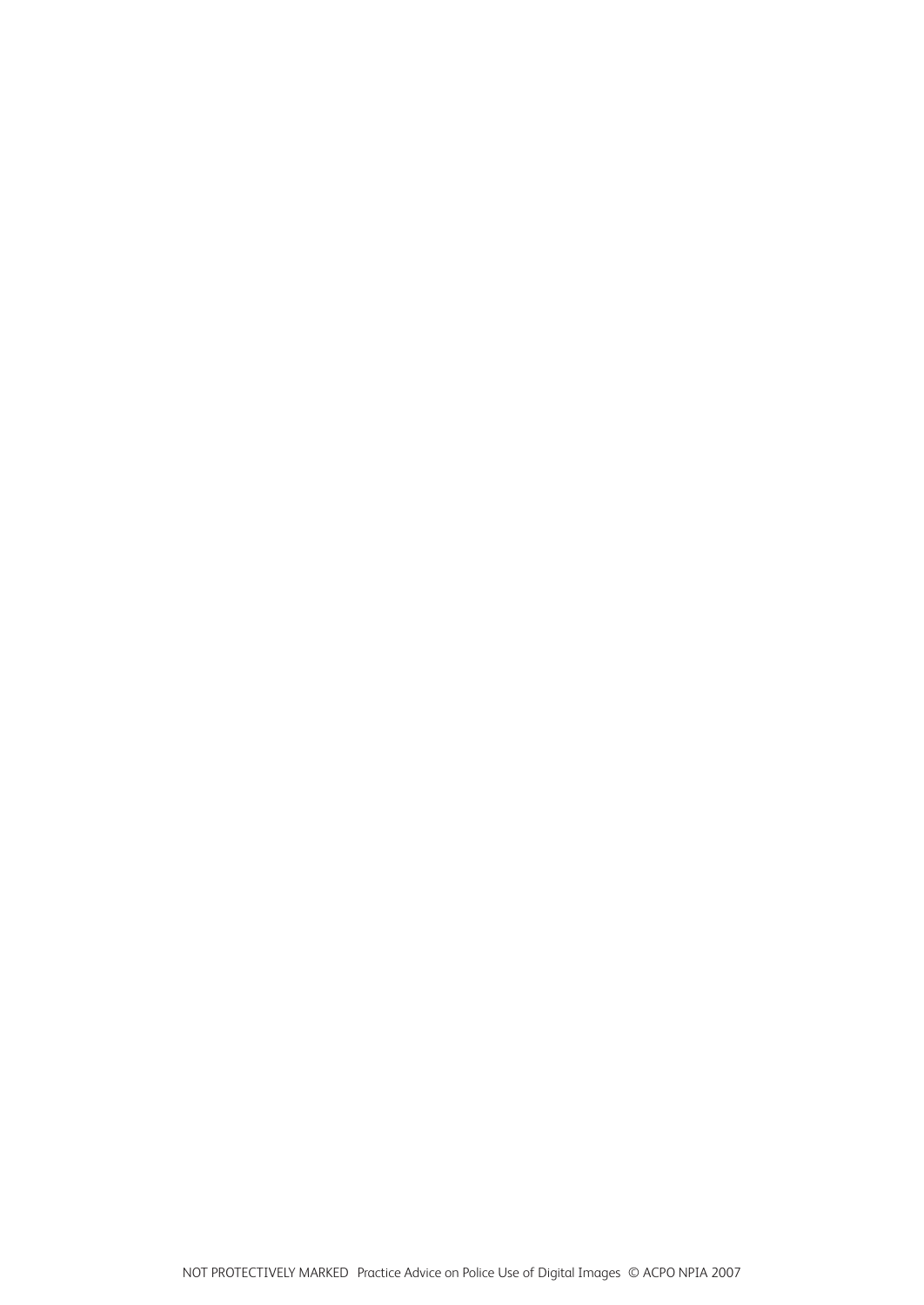### <span id="page-7-0"></span>**PREFACE**

The value of evidential images cannot be understated; they allow those engaged with the criminal justice system to visualise crimes and present evidence in a unique way.

The proliferation of methods of digital recording and the potential use of digital images as evidence in the criminal justice system must be balanced against the ability to provide both safeguards and routine auditable processes which assist in their use.

Digital images are a useful source of evidence for criminal justice purposes. They should not, however, take primacy over other types of evidence, such as a statement from a police officer or another eye witness. The Police Service and other criminal justice agencies should resist any suggestions that an absence of digital images in a case in any way weakens it.

The police have a key role in managing digital images, including those generated by officers, specialist police staff and those supplied by third parties, such as members of the public. All images should be subject to standard evidential processes which ensure that if an image is required by the criminal justice system it is viewable and is accompanied by a full audit trail.

The **priorities** of the Police Service in using digital images are to:

- Support criminal justice processes and assist courts to reach a verdict;
- Use digital images appropriately, according to the current legislative framework;
- Ensure public confidence in the processing of digital images by the Police Service by, for example, providing full details of any processes applied to a digital image and limiting editing and processing techniques to only those which make the images viewable;
- Facilitate case preparation, disclosure and revelation of images to the Crown Prosecution Service (CPS) as a seamless process;
- Adopt a long-term strategic approach to storage of images, based upon clear guidelines for retention and archiving;
- Ensure that disposal of images is carried out according to time limits and legislative requirements.

The guidance contained in *ACPO and Home Office (2007) Digital Imaging* **Procedure v2.0** (hereafter referred to as **DIP v2.0**) continues to apply and should be read in conjunction with this practice advice. This practice advice only relates to overt policing methods and overt use of digital images although many of the principles relating to capture, evidential continuity and retention are equally applicable to covert use of images. Any specific covert imaging issues are covered separately in *ACPO/HMRC/SOCA (forthcoming) Guidance on the Use and Management of Surveillance Techniques, ACPO/SOCA/HMRC (forthcoming) Guidance on the Use and Management of Undercover Techniques* and *ACPO/HMRC/SOCA (forthcoming) Guidance on the Lawful and Effective Use of Covert Techniques – The Legal Framework and Covert Operational Management.* Recovery of data and images from computers (apart from computer based closed-circuit television (CCTV) systems) is not included in this document and specific hi-tech crime issues are covered in *ACPO/NHTCU (2004) Good Practice Guide for Computer Based Electronic Evidence v3.0.*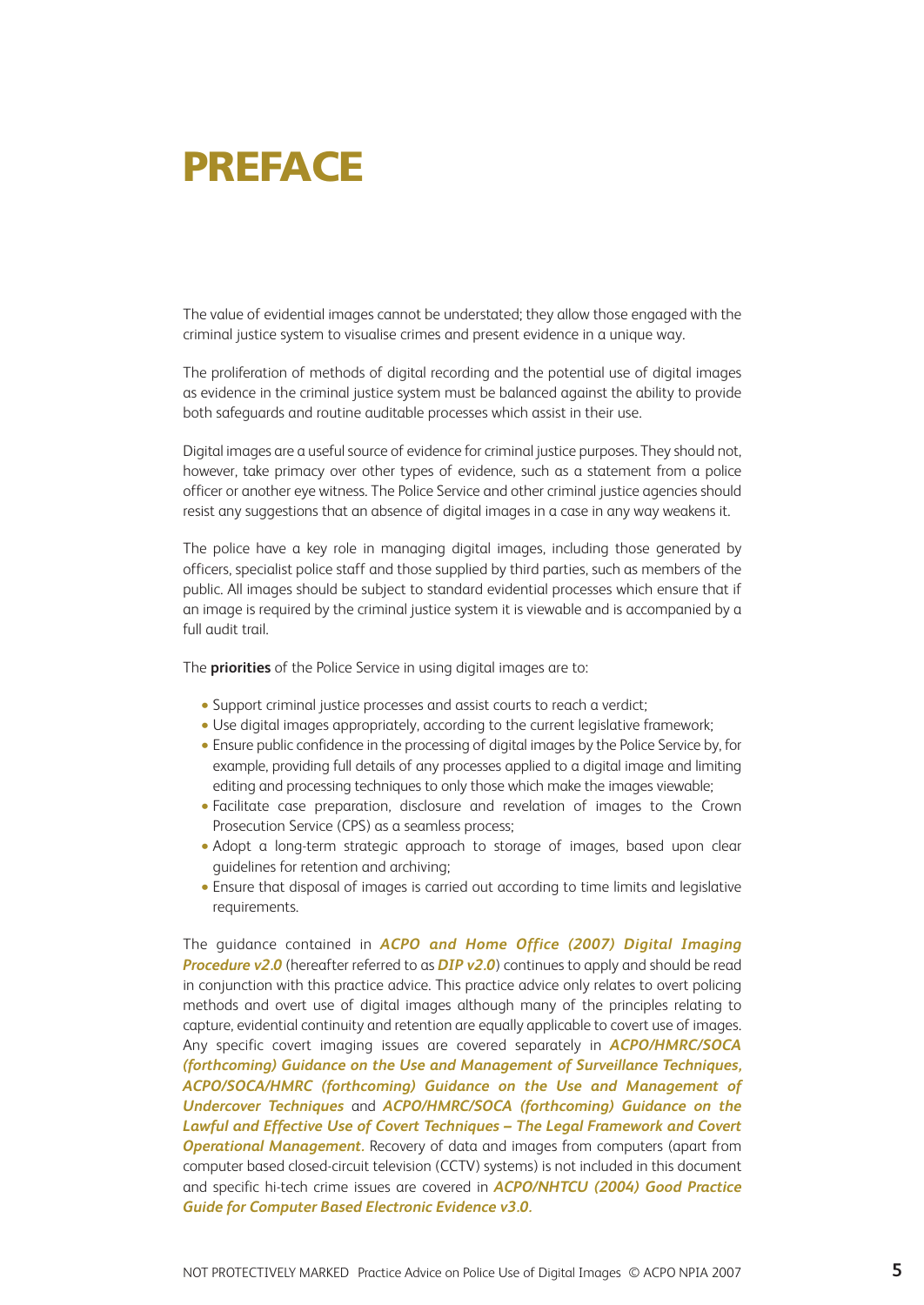Chief officers should establish and implement policies which ensure that the police use of digital images reflects and achieves these priorities. In achieving these priorities and fulfilling these obligations, partnership working with other criminal justice agencies is essential to ensure that, where possible, images form part of the prosecution case and are displayed appropriately, facilitating effective viewing.

The purpose of this practice advice is to provide the Police Service with clear information about all stages of police use of digital images. Management issues are summarised at the end of each section. The practice advice is linked to the following documents, which are published by the Home Office Scientific Development Branch (HOSDB).

- *HOSDB (2007) Storage, Replay and Disposal of Digital Evidential Images.*
- *ACPO/Home Office (2007) Digital Imaging Procedure v2.0.*
- *HOSDB (forthcoming) Guide to Technical Standards for Police Imaging Applications.*

See: **<http://www.scienceandresearch.homeoffice.gov.uk/hosdb/publications/>**

The practice advice is structured to follow the pattern of capturing, editing and processing, case preparation, disclosure and revelation to the CPS, and retention and disposal of digital images.

For chief officers the following strategic issues emerge from the practice advice:

- Implementing a comprehensive force policy that incorporates this practice advice and which works alongside associated policies such as *ACPO (2006) Guidance on the Management of Police Information;*
- Developing information systems which support the implementation of this practice advice;
- Focusing on police responsibility for the use of digital images as evidence and for fulfilling its role in the criminal justice system to ensure that images are presented effectively, thereby facilitating the criminal justice process.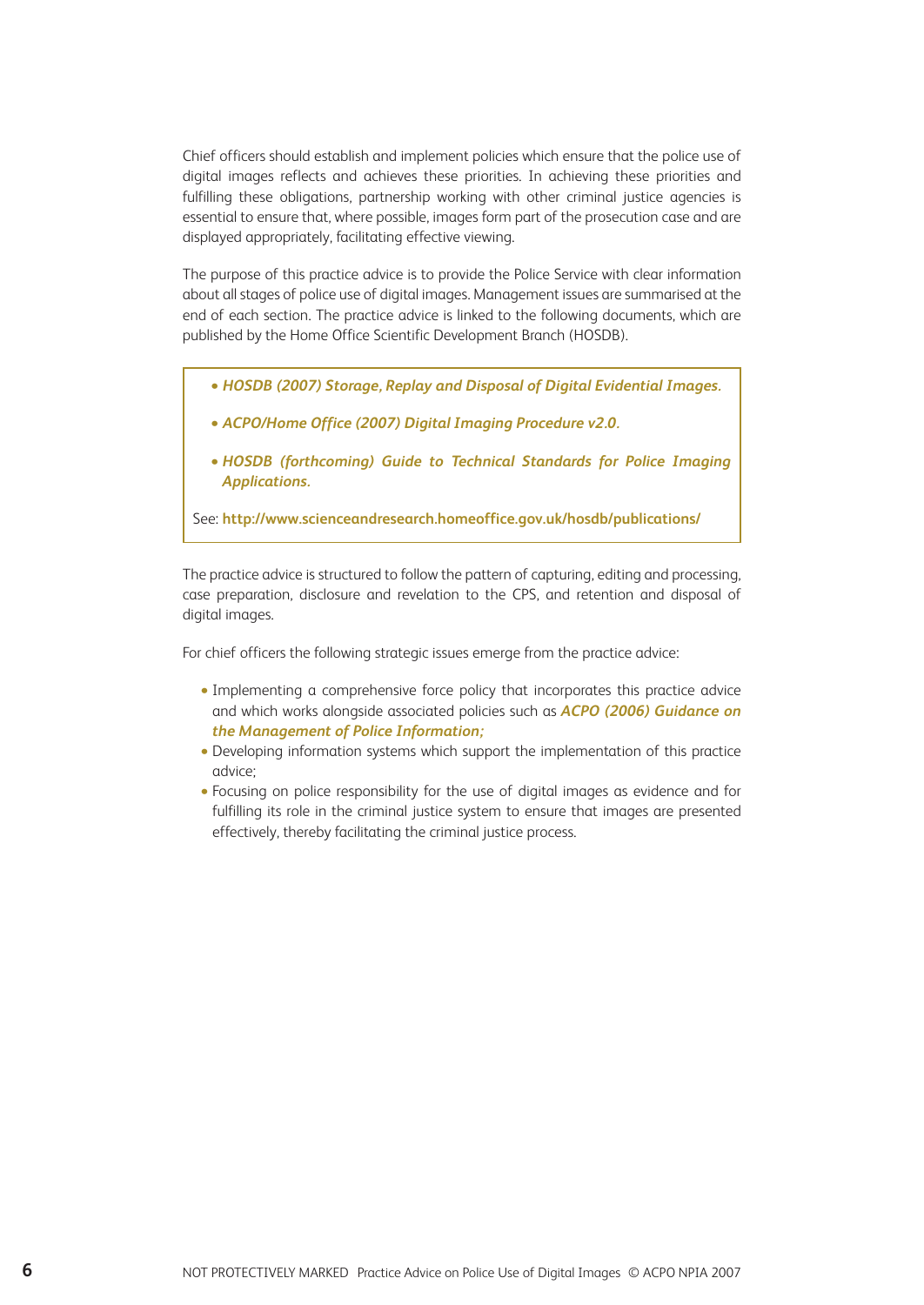## <span id="page-9-0"></span>**Section 1 MANAGING DIGITAL IMAGES AS POLICE INFORMATION**

**This section identifies the legal and policy framework within which digital images are managed as police information. It includes legal duties such as those relating to disclosure, human rights, data protection and freedom of information. It should be read in conjunction with** *ACPO (2006) Guidance on the Management of Police Information; ACPO (2006) Data Protection Manual of Guidance, Part 1: Standards; ACPO and Hampshire Constabulary (2007) Manual of Guidance: Freedom of Information, Version 4* **and Information Commissioner (2000) CCTV Code of Practice (currently being updated).**

#### **CONTENTS**

| 1.1 |       |                                                         | 8  |
|-----|-------|---------------------------------------------------------|----|
|     | 1.1.1 | Managing Police Information for Police Purposes         | 8  |
|     | 1.1.2 | Information Management Strategy                         | 8  |
|     | 1.1.3 | Managing Imaging Requirements within Force              | 9  |
|     | 1.1.4 | Using the Digital Imaging Procedure                     | 9  |
|     | 1.1.5 | Compliance with the Human Rights Act 1998               | 9  |
| 1.2 |       |                                                         | 10 |
| 1.3 |       |                                                         | 11 |
|     | 1.3.1 |                                                         | 12 |
|     | 1.3.2 |                                                         | 12 |
|     | 1.3.3 |                                                         | 12 |
| 1.4 |       | Sharing Information from Digital Images                 | 13 |
|     | 1.4.1 | Sharing Images to Establish Identity                    | 13 |
|     | 1.4.2 | Consent to Share when the Identity of a Person is Known | 13 |
|     | 1.4.3 | Receiving Digital Images from Third Parties             | 14 |
|     | 1.4.4 | Copyright and Applying the Government Protective        |    |
|     |       |                                                         | 15 |
| 1.5 |       |                                                         | 15 |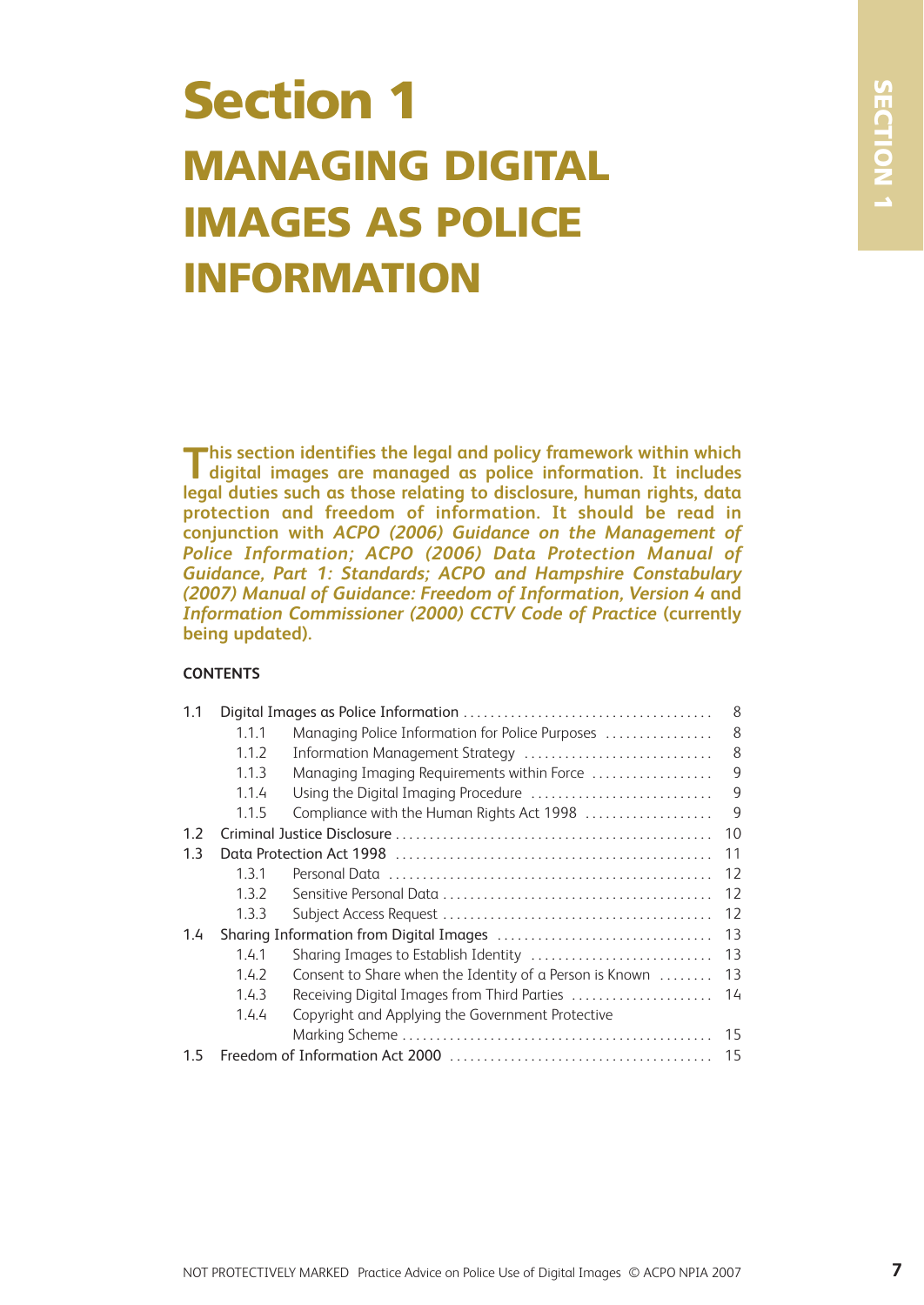#### <span id="page-10-1"></span><span id="page-10-0"></span>1.1 DIGITAL IMAGES AS POLICE INFORMATION

Digital images include any image (moving or still) captured digitally and stored electronically. This document relates to images taken overtly by the police or images given to the police by third parties such as small business CCTV users or members of the public.

This practice advice is based on the assumption that all images generated by the police, or passed to police from third parties, have the potential to be used as evidence in the criminal justice system. Such images may also constitute valuable intelligence and information which may be useful to the police and multi-agency partnerships (eg, for planning crime prevention initiatives). For these reasons all images should be subject to the same standards, as outlined in this practice advice and other related national guidelines.

The principles outlined in *ACPO (2005) Code of Practice on the Management of Police Information* and *ACPO (2006) Guidance on the Management of Police Information* apply to the use of digital images by the Police Service.

Other documents provide more detailed guidance or standards (where they exist) about the individual applications of digital imaging. For further information on documents linked to applications, see **[2.2 Sources of Police Generated Digital Images.](#page-20-1)**

#### 1.1.1 MANAGING POLICE INFORMATION FOR POLICE PURPOSES

*ACPO (2005) Code of Practice on the Management of Police Information* states that all information, including intelligence and personal data obtained for police purposes is referred to as police information. Images are a form of police information.

Policing purposes are defined as:

- Protecting life and property;
- Preserving order;
- Preventing the commission of offences;
- Bringing offenders to justice;
- Any duty or responsibility of the police arising from common or statute law.

#### 1.1.2 INFORMATION MANAGEMENT STRATEGY

Digital images should be specifically included in any planning for information technology (IT) systems and investment. Management of digital images should, therefore, be a part of the Information Management Strategy (IMS).

According to *ACPO (2006) Guidance on the Management of Police Information,* the IMS sets out the following:

- Who is responsible for police information held within the force;
- The purposes for collecting and holding information;
- Which business areas will be holding information within the force, and the standards that will apply within those areas;
- The safeguards that will be applied to police information held within different business areas;
- The relationship between police information held within different business areas;
- Which processes ensure police information is audited for accuracy and relevance to the policing purposes;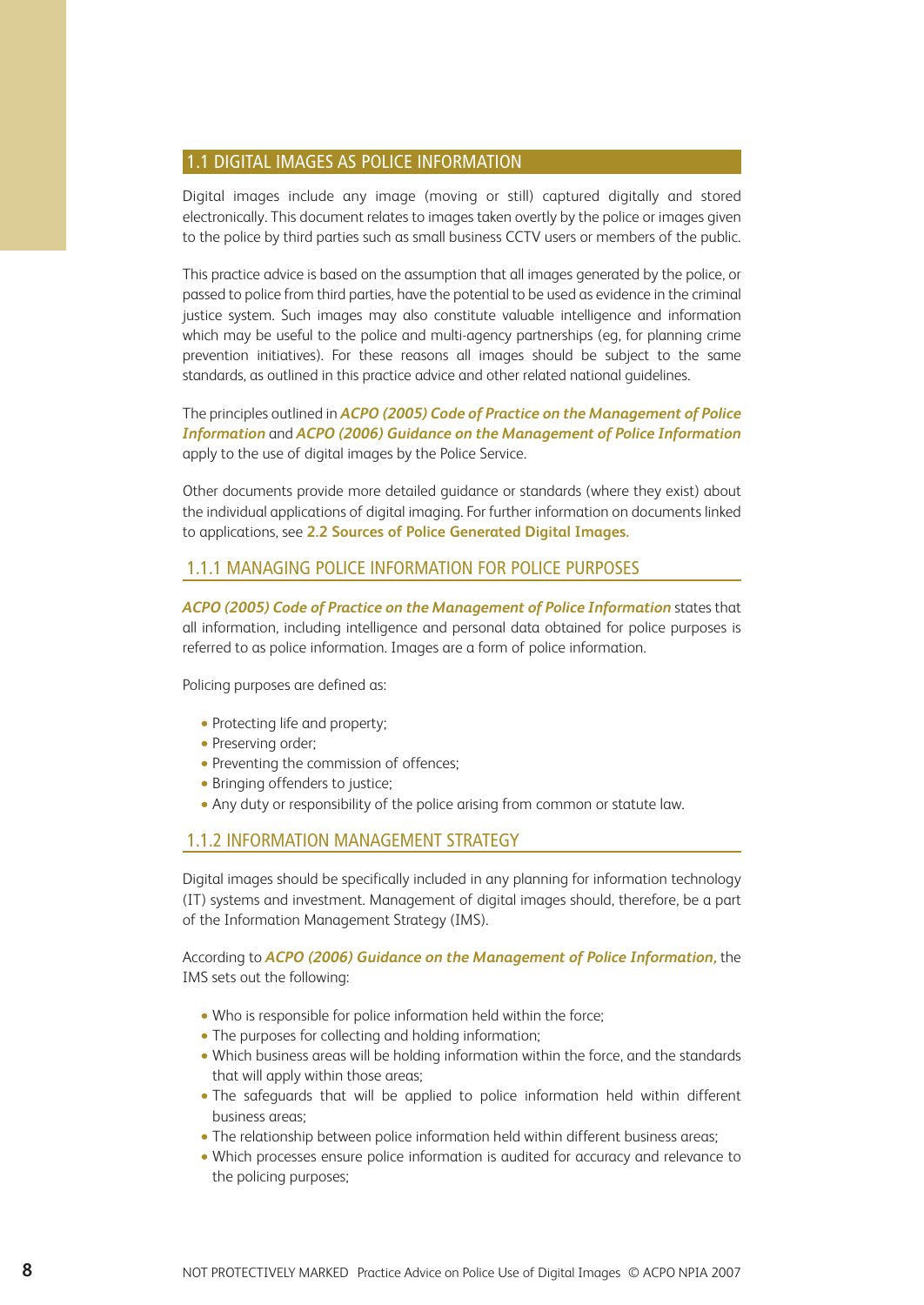- <span id="page-11-1"></span><span id="page-11-0"></span>• What controls are applied to ensure the integrity and security of police information held by the force;
- The training that will be established to support the management of police information;
- The dedicated resources that will be allocated to support the delivery of the IMS and their relationship to other business areas;
- Arrangements for receiving records and monitoring record keeping;
- How the force will comply with national and local security policy and standards.

#### 1.1.3 MANAGING IMAGING REQUIREMENTS WITHIN FORCE

Imaging applications should have some central management in police forces. In larger police forces this might be an imaging department which has oversight of all applications. In smaller forces this function may be carried out by a manager or force lead for imaging. The diversification of imaging applications requires that information relating to applications is held and managed centrally. The force imaging function should be closely allied with the force IT department. The requirements of all new applications should be discussed at inception stage so that issues of continuity of evidence and storage are considered at an early stage. Managing imaging applications centrally enables police forces to develop standard operating procedures (SOPs) that are based on local and national good practice. For further information on the partnership role between imaging and IT functions see, *HOSDB (2007) Storage, Replay and Disposal of Digital Evidential Images,* **Section 4.** See:

**<http://www.scienceandresearch.homeoffice.gov.uk/hosdb/publications/>**

#### 1.1.4 USING THE DIGITAL IMAGING PROCEDURE

**DIP v2.0** describes the process required to ensure that a master copy is defined as such or is created at the earliest opportunity and that only working copies are subject to any editing and processing techniques. It also describes the ways in which images can be stored, either on removable media or as part of a secure server. See: **<http://www.scienceandresearch.homeoffice.gov.uk/hosdb/publications/>**

#### 1.1.5 COMPLIANCE WITH THE HUMAN RIGHTS ACT 1998

The Human Rights Act 1998 (HRA) underpins all other legislation and policy relating to the management of police information and gives effect to the European Convention on Human Rights (ECHR) in domestic law. The ECHR contains a number of fundamental rights which relate to the management of police information. The HRA requires UK legislation to be compatible with the ECHR and makes it unlawful for a public authority, including a police force, to act in a way that is incompatible.

Article 6 of the ECHR is the right to a fair trial. All images generated by the police or provided to the police by third parties have the potential to be used as evidence in criminal proceedings. This means that the use of police images is subject to legal safeguards in the same way as other police information. Safeguards relating to Article 6 rights might, for example, include developing full audit trails which document any editing and processing applied to an image, ensuring that the master copy of an image is stored correctly, and maintaining full disclosure schedules.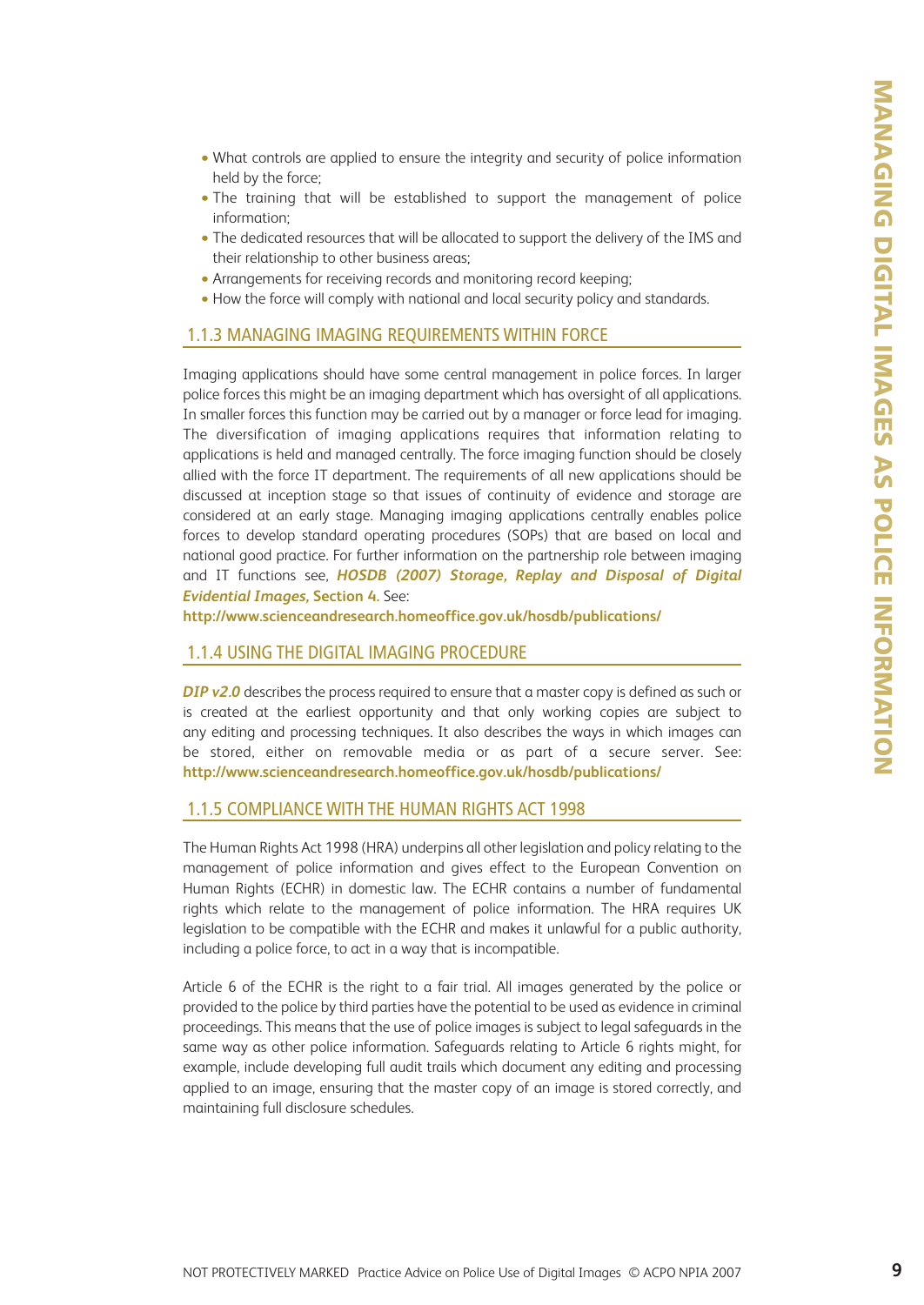<span id="page-12-1"></span><span id="page-12-0"></span>Article 8 ECHR is the right to respect for private and family life, home and correspondence. Article 8 includes both a negative obligation not to interfere with an individual's private life and a positive obligation to protect individuals against interference from other individuals. This affects the way in which digital images are captured, recorded and used. The European Court of Human Rights in *Peck v United Kingdom* (2003) 36 EHRR 41, paragraph 57, stated that:

'Private life' is a broad term not susceptible to exhaustive definition… The Article also protects a right to identity and personal development, and the right to establish and develop relationships with other human beings and the outside world… There is, therefore, a zone of interaction of a person with others, even in a public context, which may fall within the scope of 'private life'.

The judgment in this case suggests that CCTV recordings of an individual in a public place might, in some circumstances, be regarded as recording a private situation. The mere fact of an individual being in a public place is not sufficient to render the acts carried out as being public beyond those who may be passing by at the time.

Interference with the right to private and family life, such as sharing information about an individual, must be justified by one of the exceptions laid out in Article 8(2) and should be:

- In accordance with the law this requirement should be satisfied if a legal power exists (as outlined above) and the processing of the information is in accordance with the Data Protection Act 1998 (DPA) and statute law;
- Necessary in a democratic society in the interests of national security, public safety or the economic well-being of the country, for the prevention of disorder or crime, for the protection of health or morals, or for the protection of the rights and freedom of others;
- Proportionate.

#### 1.2 CRIMINAL JUSTICE DISCLOSURE

The Criminal Procedure and Investigations Act 1996 (as amended) (CPIA) introduced the statutory test for disclosure of unused material to the defence in a criminal case, see **[4.1.4 Extent of Inspection of Unused Material – Images.](#page-41-1)** The duty to record and retain all information, including unused information, begins at the start of an investigation.

This disclosure regime refers to any prosecution material which has not previously been disclosed to the accused and which might reasonably be considered capable of undermining the case for the prosecution against the accused, or of assisting the case for the accused. The Act provides that material need not be disclosed if the court, on an application by the prosecutor, concludes it is not in the public interest to disclose it and orders accordingly (sometimes referred to as public interest immunity or PII). Full information on the statutory regime for criminal justice disclosure can be found in *Attorney General (2005) Attorney General's Guidelines on Disclosure* and *Crown Prosecution Service (2005) The Prosecution Team Disclosure Manual.* 

The duties of the police under the statutory disclosure regime are part of the obligation for investigators to pursue all reasonable lines of enquiry whether these point towards or away from the suspect. For further information about criminal investigations, see *ACPO (2005) Practice Advice on Core Investigative Doctrine.*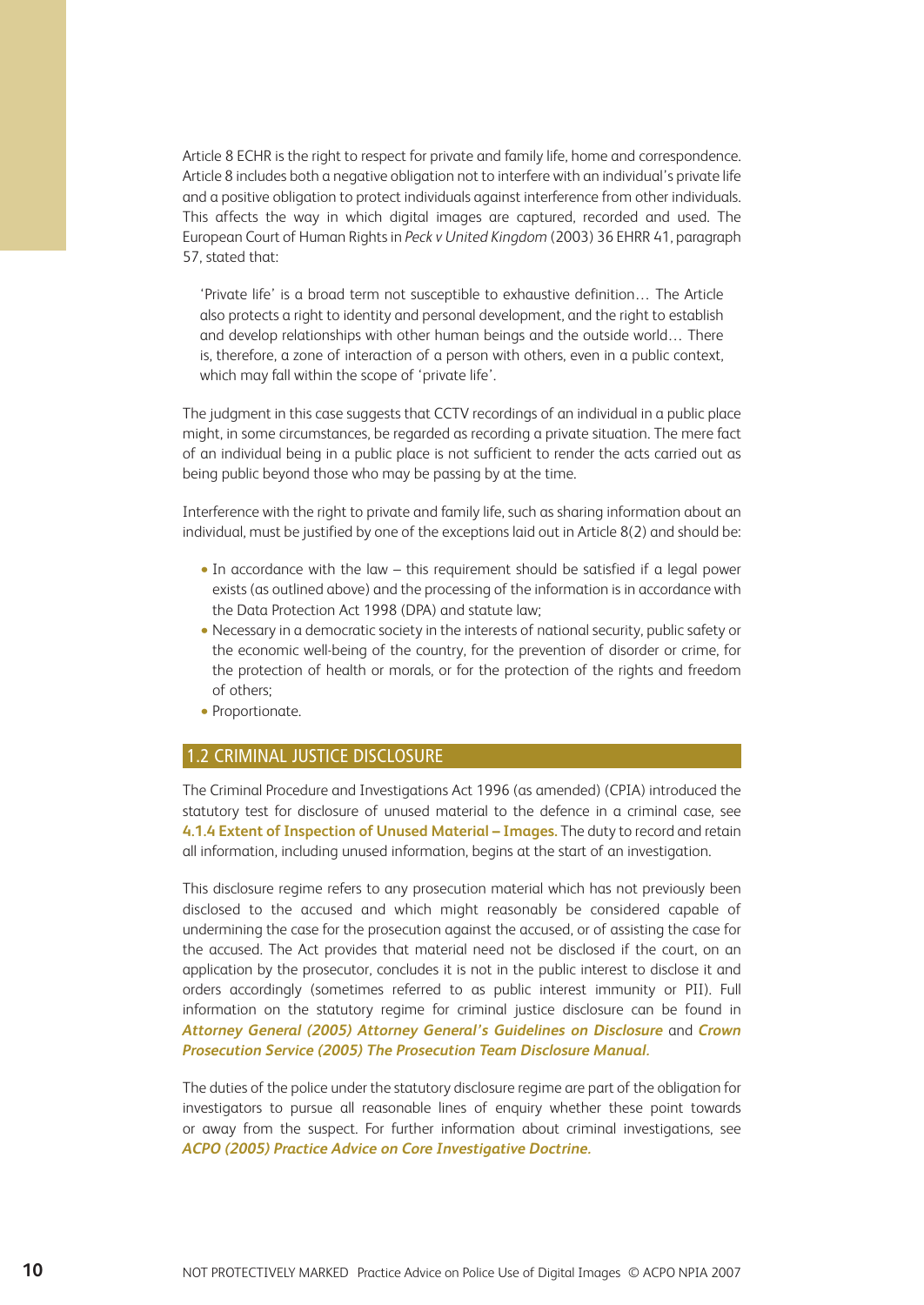<span id="page-13-1"></span><span id="page-13-0"></span>Deletion of any police generated images, or third-party images in police possession, prior to their respective retention periods (see **[5 Retention, Storage and Disposal of Images](#page-45-1)**) may amount to a breach of the Act if they are not available for disclosure. In practice this means that police generated images should be accompanied by a full audit trail, from the point of capture of the image until they are passed to the CPS and throughout the whole management process. For further information about the amount of imaging material which should be downloaded, see **[3.1.2 Selective Retrieval.](#page-31-1)** 

#### 1.3 DATA PROTECTION ACT 1998

The Data Protection Act 1998 (DPA) implemented the Directive 95/46/EC (on the protection of individuals with regard to the processing of personal data and on the free movement of such data) into UK law. The Directive is intended to protect the rights of individuals when information about them is processed by organisations including the police. The Act contains a framework for decision making in the management of police information which is personal or sensitive personal data, whether processed on computer, CCTV, Automatic Number Plate Recognition (ANPR), stills camera or any other device. The Information Commissioner is the guardian of the Act and has enforcement powers where it is suspected that provisions of the Act have been contravened.

If the information is personal data then the DPA will apply. Slightly different provisions exist in the DPA depending on whether the information is sensitive personal data or not.

CCTV recording is covered by the DPA when the information relates to a living individual who can be identified. In judging this it should be established if the person was the focus of the information and whether the information tells something significant about them. If a CCTV system is used to record automatically without focusing upon an individual, the DPA is unlikely to apply unless information can be cross-referenced against other data which can identify the person.

CCTV systems used in large shops, railway stations, town centres and other places where large numbers of people gather are designed to focus on particular people or identify criminal activity and are covered by the DPA.

In the DPA, 'processing' has a broad meaning encompassing obtaining, recording, holding data and carrying out various operations in respect of it. When the term processing is used in this practice advice in reference to editing and processing digital images, it has a different meaning (see **[3.1 Definitions of Editing and Processing](#page-30-1)**).

DPA applies eight principles to personal data, which should be observed when retaining and processing data. For further details see *ACPO (2006) Data Protection Manual of Guidance, Part 1: Standards.*

All queries and requests relating to digital images which fall within the DPA should be directed to the force Data Protection Officer.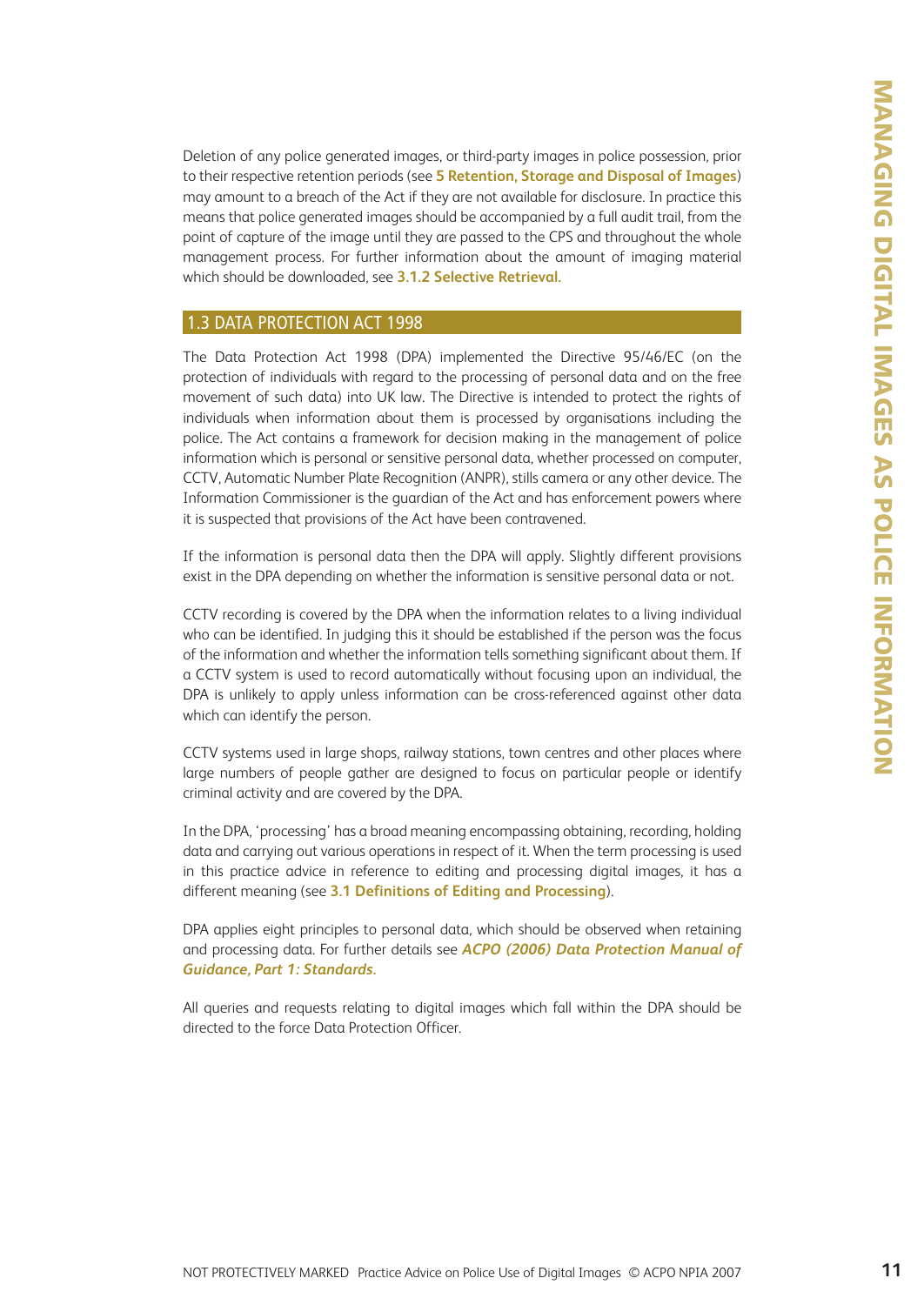#### <span id="page-14-1"></span><span id="page-14-0"></span>1.3.1 PERSONAL DATA

Personal data is defined in the DPA as information which relates to a living individual who can be identified from that data or other information held or likely to be held. It also includes any expression of opinion about the individual and any indications of the intentions of any person in respect of that individual. Data is not only personal if it is retrievable by a person's name or because a person's name is mentioned in a document. The definition of personal data is not limited to circumstances where a name can be attributed to a particular image by the person processing the image. If images of distinguishable individuals' features are processed and an individual can be identified from those images, they will amount to personal data. For example, a vehicle registration mark (VRM) processed by the police will be regarded as personal data on the basis that police forces have the capacity to identify vehicle keepers from that information. Data falls outside of the DPA if it is anonymous or depersonalised, but if there is a key or password to decrypt the data, the key or password is classed as personal data.

In considering whether data is personal, consideration should be given to two issues:

- Whether it is significantly biographical (eg, whether it has affected the subject's privacy in personal, family, business or professional life);
- Whether the data subject is the focus of attention.

In general, personal data should be kept confidential, but there are a number of exceptions to this general rule which are outlined in the DPA. These include Schedule 2 Public Functions which contain an exception when processing information for the purposes of prevention or detection of crime, apprehension or prosecution of offenders.

#### 1.3.2 SENSITIVE PERSONAL DATA

A sub-category of personal data is sensitive personal data. According to the DPA sensitive personal data is information that relates to an individual's:

- Racial or ethnic origin;
- Political opinions;
- Religious or other similar beliefs;
- Membership of a trade union;
- Physical or mental health or condition;
- Sexual life;
- Alleged or committed criminal offences;
- Proceedings for any offence committed or alleged to have been committed;
- Disposal or sentence concerning any alleged or committed offences.

#### 1.3.3 SUBJECT ACCESS REQUEST

The processes for dealing with subject access requests are covered in detail in a number of documents. These include *ACPO (2006) Data Protection Manual of Guidance, Part 1: Standards, ACPO (2005) Guidance for the Provision/Viewing of Images Captured by Safety Cameras* and *Information Commissioner (2000) CCTV Code of Practice,* (currently being updated).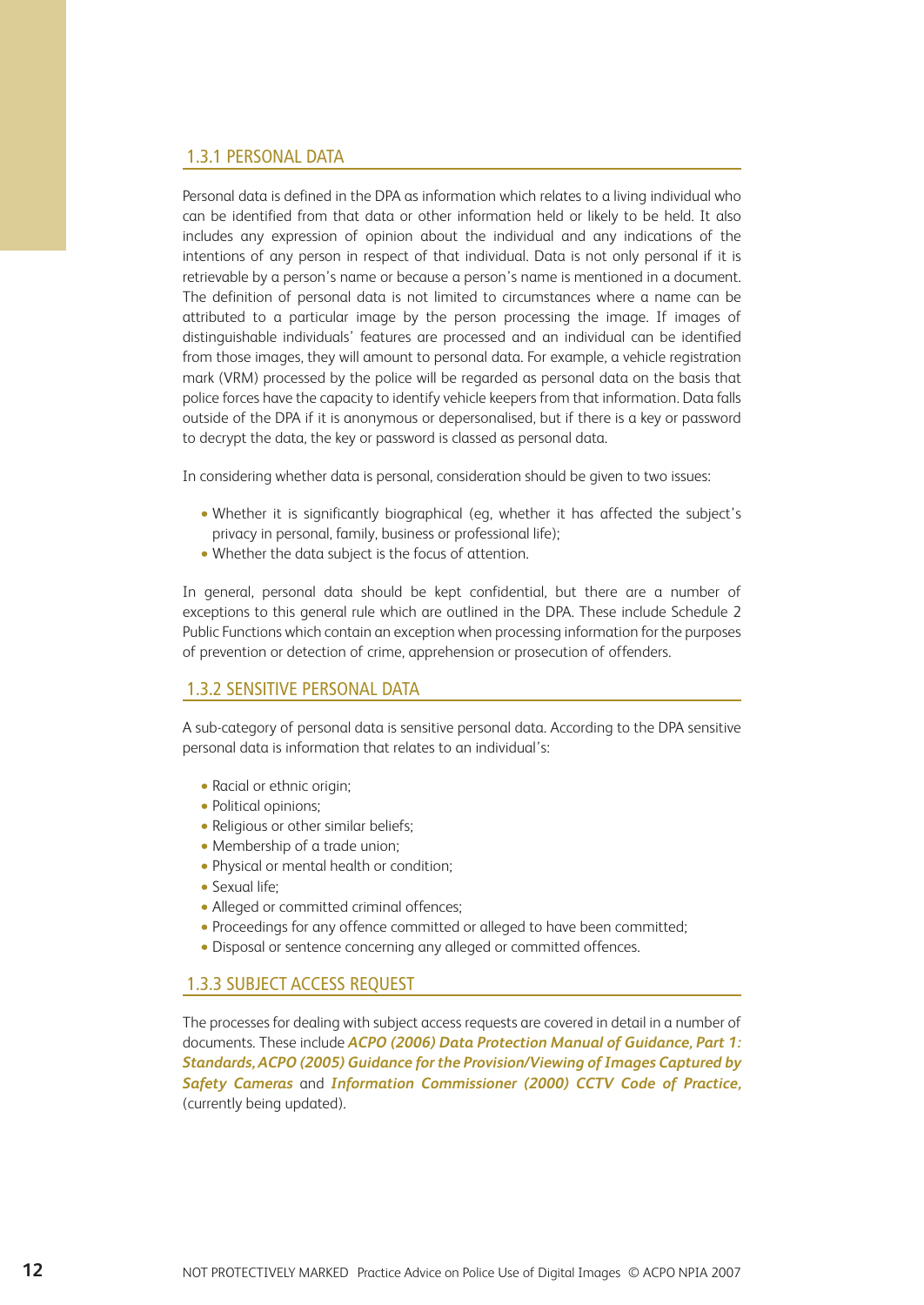#### <span id="page-15-1"></span><span id="page-15-0"></span>1.4 SHARING INFORMATION FROM DIGITAL IMAGES

Under section 10 of the DPA an individual is entitled to serve notice on a data controller requiring the organisation not to begin, or to cease, processing personal data relating to that individual if that processing is likely to cause substantial, unwarranted damage or distress to that individual or another person. Before sharing information with the general public, the purpose for sharing must be considered.

#### 1.4.1 SHARING IMAGES TO ESTABLISH IDENTITY

There will be circumstances where it is necessary to share digital images with the general public, usually through the media, in order to establish the identity or the whereabouts of a person. This image sharing might be to identify offenders, victims and witnesses, missing persons or remains of a deceased person. When it is decided that the public's assistance is needed in the identification process, the wishes of the victim of an incident, if practicable, should be taken into account. Where consent is used as the basis for sharing images, this should amount to a genuine free choice for the individual. In many circumstances consent will not be the most appropriate basis for sharing images as sharing will take place within the exception for the purposes of prevention or detection of crime, apprehension or prosecution of offenders. These principles apply to all images and not only to digitally generated ones.

#### **Checklist 1 Sharing Digital Images to Establish Identity**

The following general principles should be considered:

- There should be a purpose for sharing the images that is within the DPA;
- Third parties should not be identifiable;
- Faces, VRM and other identifying features of third parties should be fully obscured;
- Known subjects (usually victims or witnesses) should be shown the images which are intended to be shared;
- Any editing and processing carried out to assist with the identification process should be included within the audit trail;
- Images shared with known subjects, witnesses and the media should be maintained as a new and additional master copy.

Images should only be used if the use is compatible with the purpose for which the image was originally captured. For example, it would be an incompatible use if images from equipment installed to prevent or detect crime were disclosed to the media merely for entertainment purposes.

For further information on sharing information with the media, see *ACPO (n.d.) Media Advisory Group Guidance Notes.*

#### 1.4.2 CONSENT TO SHARE WHEN THE IDENTITY OF A PERSON IS KNOWN

Where images are shared which identify a particular individual and that individual is known, that person's consent should be sought before the information is shared. The European Court of Human Rights in *Peck v United Kingdom* (2003) 36 EHRR 41 has suggested that CCTV recordings of an individual in a public place are not sufficient to exclude it from being regarded as a private situation.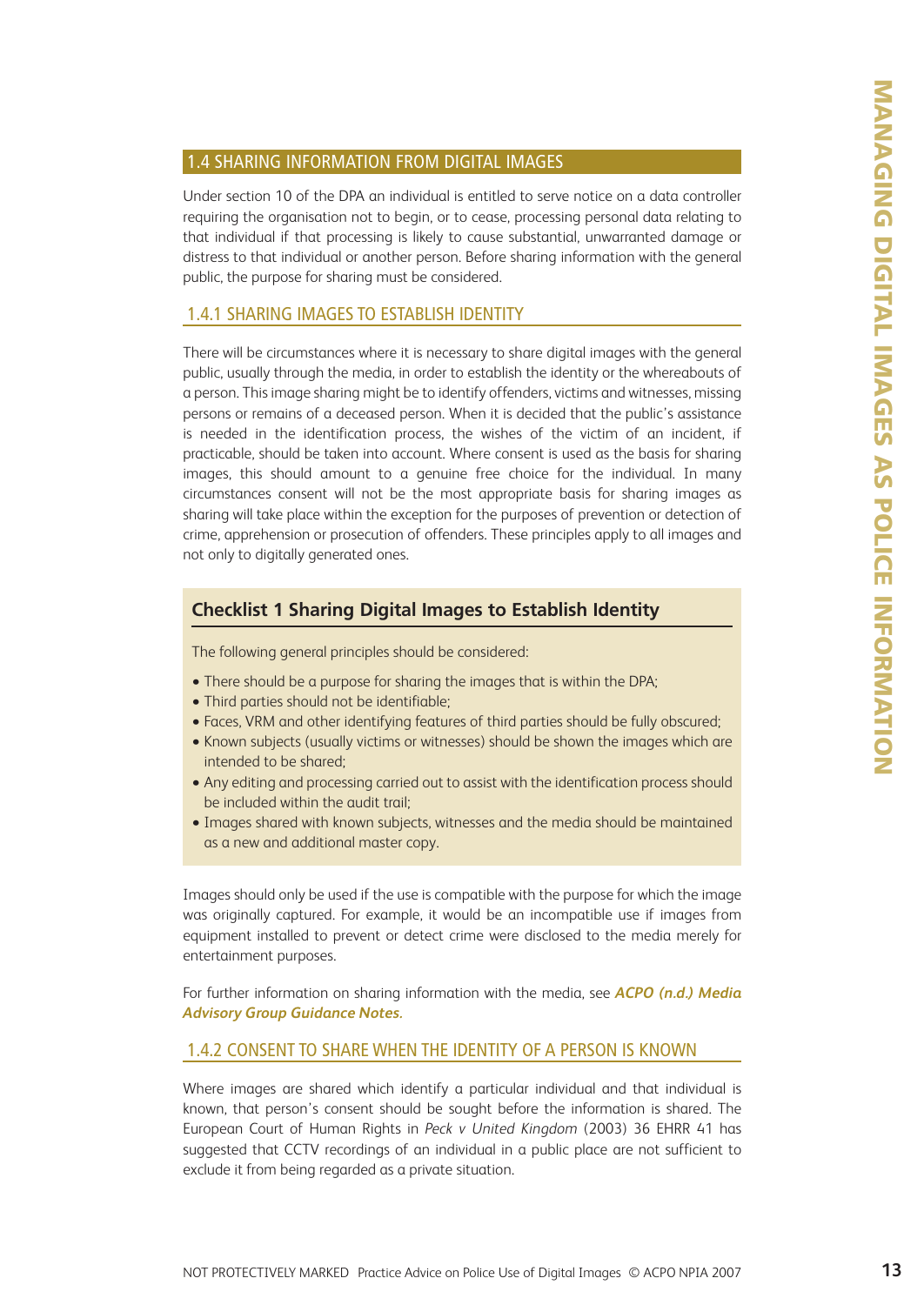<span id="page-16-2"></span><span id="page-16-1"></span><span id="page-16-0"></span>The mere fact of an individual being in a public place is not sufficient to render the acts carried out as being public beyond those who may be passing by at the time. It was suggested in the above case that if an individual in an image is not present for a public event or is a public figure, and the sharing of the image means that it is viewed more widely than the individual could have foreseen, then that person's consent should be obtained prior to the image being shared with the media or general public. If consent is not obtained, identity of such a subject should be fully obscured on the released image.

In circumstances where an individual's image is publicised in order to enforce a civil order, such as an Anti-Social Behaviour Order (ASBO), or to locate a person with a criminal conviction or absconder from prison, permission does not need to be sought from the subject. When considering publicity, the ECHR rights of the public, including victims and offenders, should be taken into account. Any publicity should be proportionate, legal and necessary.

#### 1.4.3 RECEIVING DIGITAL IMAGES FROM THIRD PARTIES

Upon receipt, digital images from third parties should be treated in the same way as police captured images. In practice this requires that the principles of *DIP v2.0* are followed and a master copy is made as soon as possible. Generally, there should be no need to retain personal equipment such as mobile phones or personal data assistants (PDAs) from third parties who have presented material in their capacity, for example, as a witness. In circumstances where equipment is seized from a potential offender, the advice outlined by *ACPO/NHTCU (2004) Good Practice Guide for Computer Based Electronic Evidence v3.0* should be applied.

When images need to be retrieved from third parties such as CCTV schemes or retailers, it is preferable for the images to be downloaded by the system owner or administrator and then given to the officer. If the retrieval has to be carried out by the officer, they should be provided with specialist advice about retrieval methods. If the capture system presents significant difficulties for retrieval of images, the deployment of specialist retrieval officers should be considered. Specialist image retrieval officers or receiving officers being given third-party images should ensure that an audit trail is started at the point of receipt. For further information on audit trails, see **[2.5 Starting an Audit Trail.](#page-27-1)**

#### **Checklist 2 Receiving Digital Images from Third Parties**

Officers or imaging practitioners should ensure that they:

- Establish the 'point of transfer' as part of the audit trail;
- Seek information from the third party relating to details of the capture and storage of the image;
- Consider the need to seize the sim card, memory card or other storage medium;
- Provide electronic facilities for digital submissions for cases involving significant public interest and the potential for a high volume of third-party images;
- Record details of the equipment used to capture the image;
- Record details of the third party and their relationship to the incident, eg, witness, victim.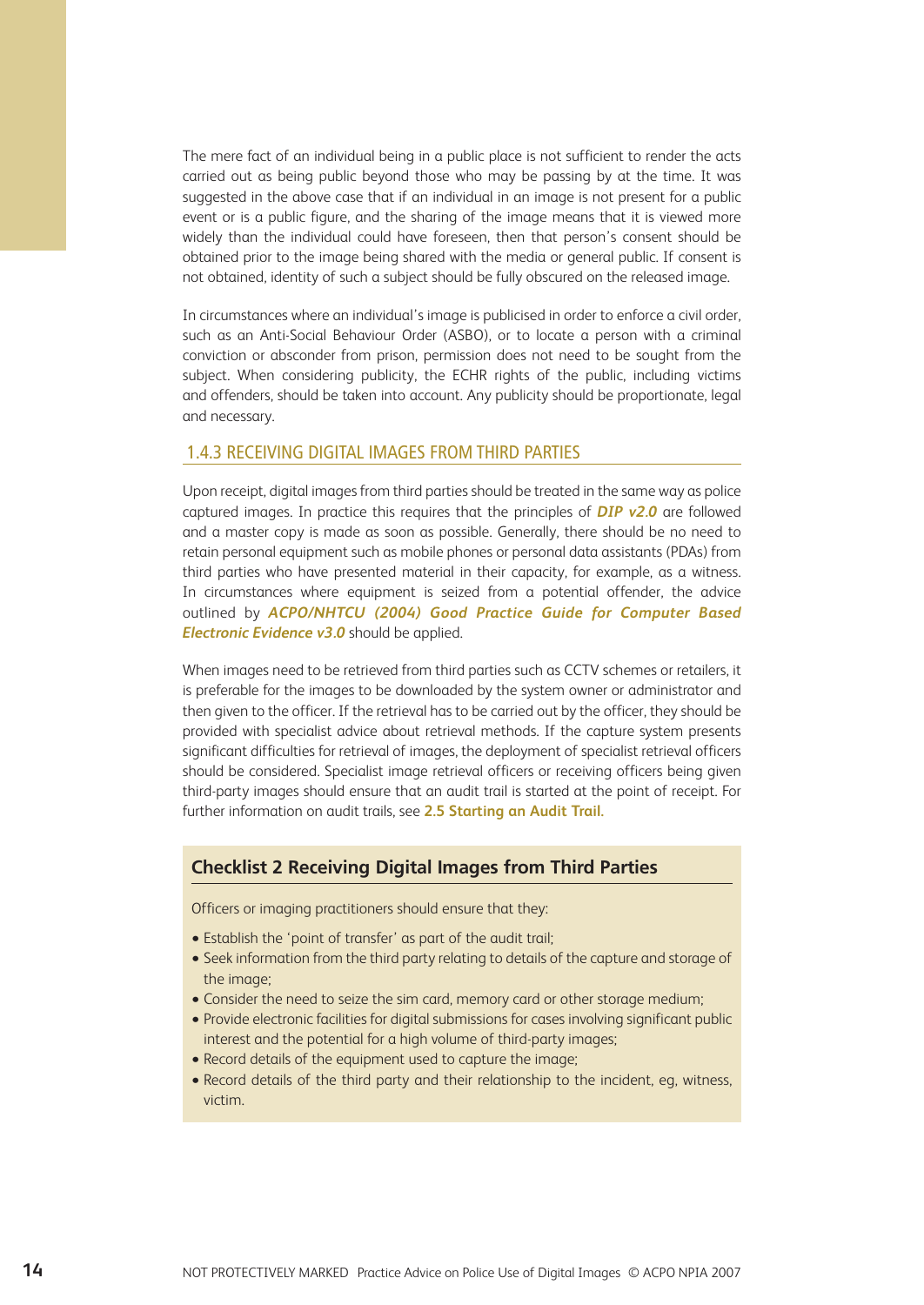#### <span id="page-17-1"></span><span id="page-17-0"></span>1.4.4 COPYRIGHT AND APPLYING THE GOVERNMENT PROTECTIVE MARKING SCHEME

Images generated by the police and released outside of the prosecution services should be clearly copyrighted to the chief constable or relevant community safety partnership. Copyright statements should not obscure any part of the image or associated metadata.

The principles of the Government Protective Marking Scheme (GPMS) should be applied, as appropriate, to all images generated from police capture devices and third-party images at the point of transfer. Protective marking labels or authentication techniques applied should not obscure any part of the image or associated metadata. Storage media, including network storage, should be clearly marked or protected according to the classification applied to the images. Classification status should also be included as part of the audit trail. For further information about applying the GPMS, see *ACPO (2001) Handling of Protectively Marked Material: A Guide for Police Personnel* and *ACPO/ACPOS (2006) Information Systems Community Security Policy.* 

#### 1.5 FREEDOM OF INFORMATION ACT 2000

The Freedom of Information Act 2000 (FOIA) creates a general right of individual access to all types of recorded information held by public authorities, including all information, not just documents, but excluding personal and sensitive personal data. Personal information is governed by the principles of the DPA rather than the FOIA.

The FOIA applies to all public authorities, including police forces, central and local government, the National Health Service (NHS), educational bodies and the armed forces. The FOIA places a requirement on public authorities, including the police, to produce and maintain a publication scheme – a document which details the classes of information that an organisation will routinely make available under the FOIA. Public authorities are also required to process requests for information held by them within twenty working days of receipt. This includes responding to a request. In the majority of cases the authority has to confirm whether or not the information is held and then provide it, if it is held, unless it is subject to an exemption.

There are a number of qualified exemptions relevant to the police, including information relating to national security (section 24), investigations and proceedings conducted by a public authority (section 30) and law enforcement (section 31). The purpose of the exemptions is to assist the Police Service in protecting information that, if released, may have a negative impact on its ability to fulfil its core functions of law enforcement, crime prevention and the protection of life. Unless one or more of these exemptions applies, individuals making applications have two rights under the Act: (i) to be told whether or not the authority holds the information applied for, and (ii) to have that information communicated to them in an intelligible form. The regulatory and enforcement authority for the Act is the Information Commissioner.

For more detailed information about the application of the FOIA to the Police Service, see *ACPO and Hampshire Constabulary (2007) Manual of Guidance: Freedom of Information – Version 4.*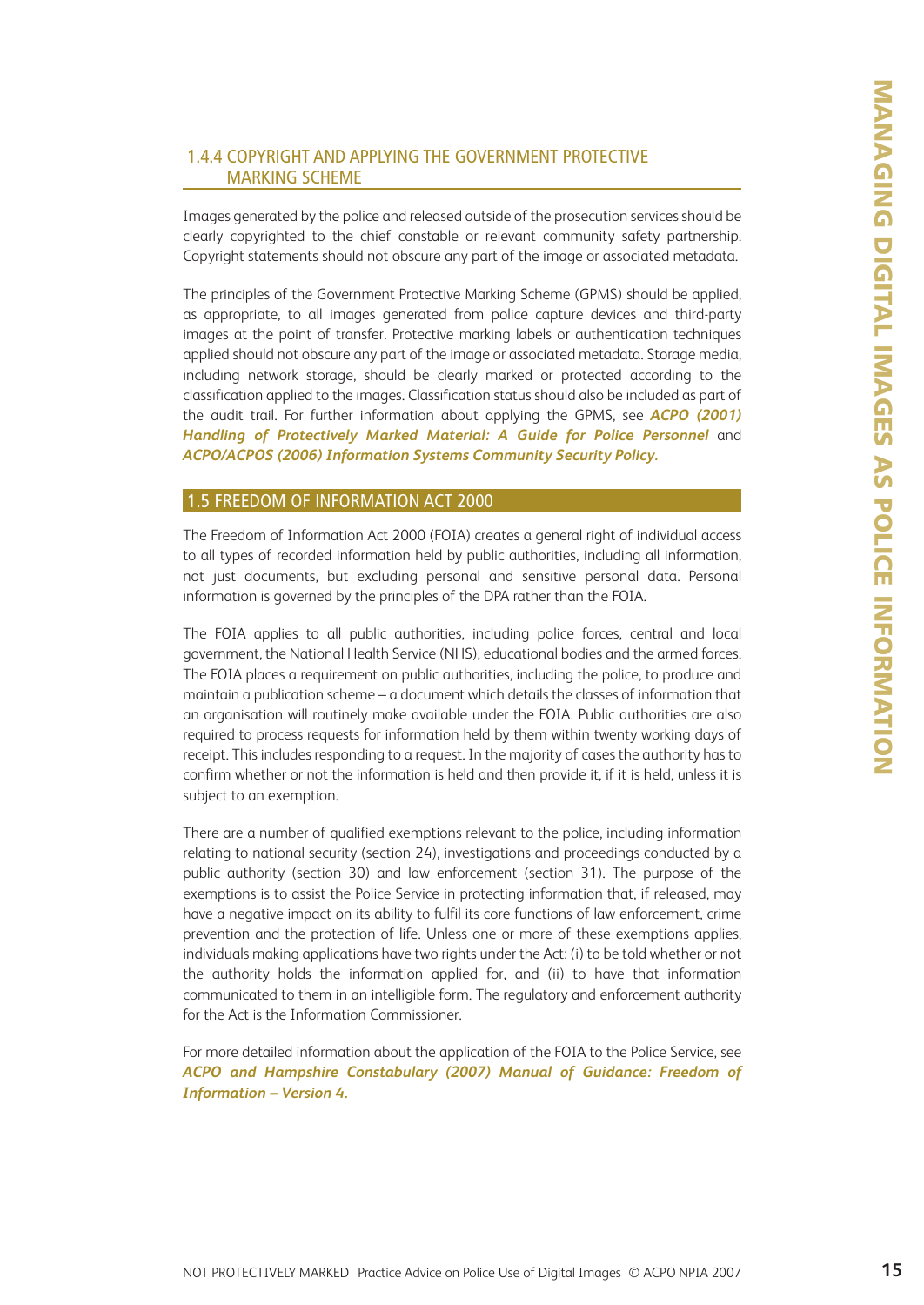#### **MANAGEMENT ISSUES**

- Developing an information strategy which includes all aspects of police images.
- Producing a publication scheme for the purposes of freedom of information which includes digital images.
- Establishing systems for receiving third-party images.
- Ensuring that digital images are managed in accordance with the DPA.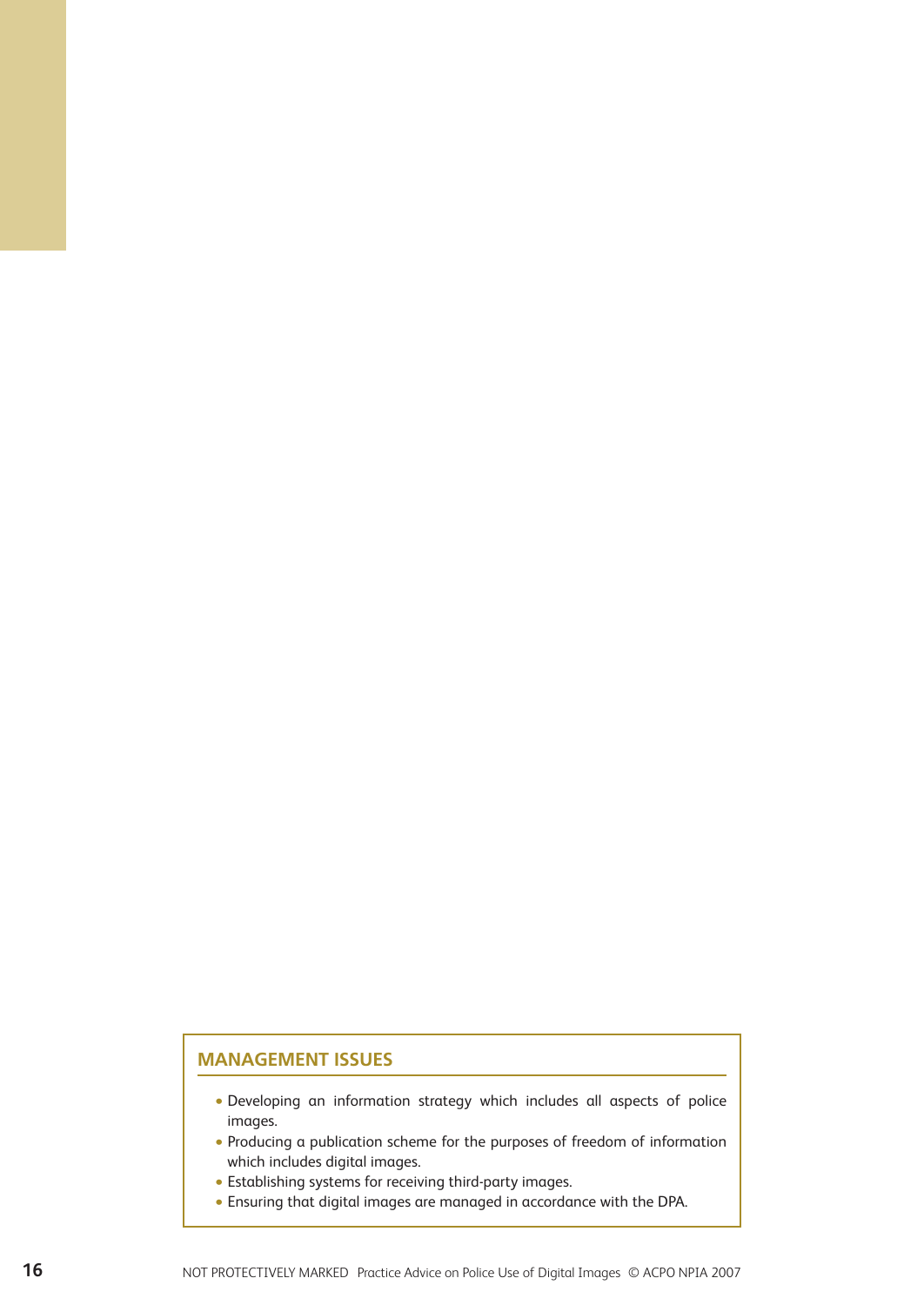## <span id="page-19-0"></span>**Section 2 CAPTURING IMAGES**

**This section examines some of the police applications of digital imaging as an evidence resource (including third-party images that are given to the police for use as evidence). This section should be read in conjunction with** *DIP v2.0* **and any other application specific guidance or standards documents***.*

#### **CONTENTS**

| 2.1 |        |                                                          | 18 |
|-----|--------|----------------------------------------------------------|----|
|     | 2.1.1  |                                                          | 18 |
| 2.2 |        | Sources of Police Generated Digital Images               | 18 |
|     | 2.2.1  | Automatic Number Plate Recognition                       | 18 |
|     | 2.2.2  |                                                          | 19 |
|     | 2.2.3  |                                                          | 19 |
|     | 2.2.4  |                                                          | 20 |
|     | 2.2.5  |                                                          | 20 |
|     | 2.2.6  |                                                          | 20 |
|     | 2.2.7  |                                                          | 21 |
|     | 2.2.8  |                                                          | 22 |
|     | 2.2.9  |                                                          | 22 |
|     | 2.2.10 |                                                          | 22 |
|     | 2.2.11 | Public Order Evidence and Intelligence Gathering         | 23 |
|     | 2.2.12 |                                                          | 24 |
| 2.3 |        |                                                          | 24 |
| 2.4 |        |                                                          | 25 |
| 2.5 |        |                                                          | 25 |
|     | 2.5.1  | Naming the Master and Working Copies and Version Control |    |
|     |        | when Using IT-Based Secure Storage                       | 25 |
| 2.6 |        |                                                          | 26 |
|     |        |                                                          |    |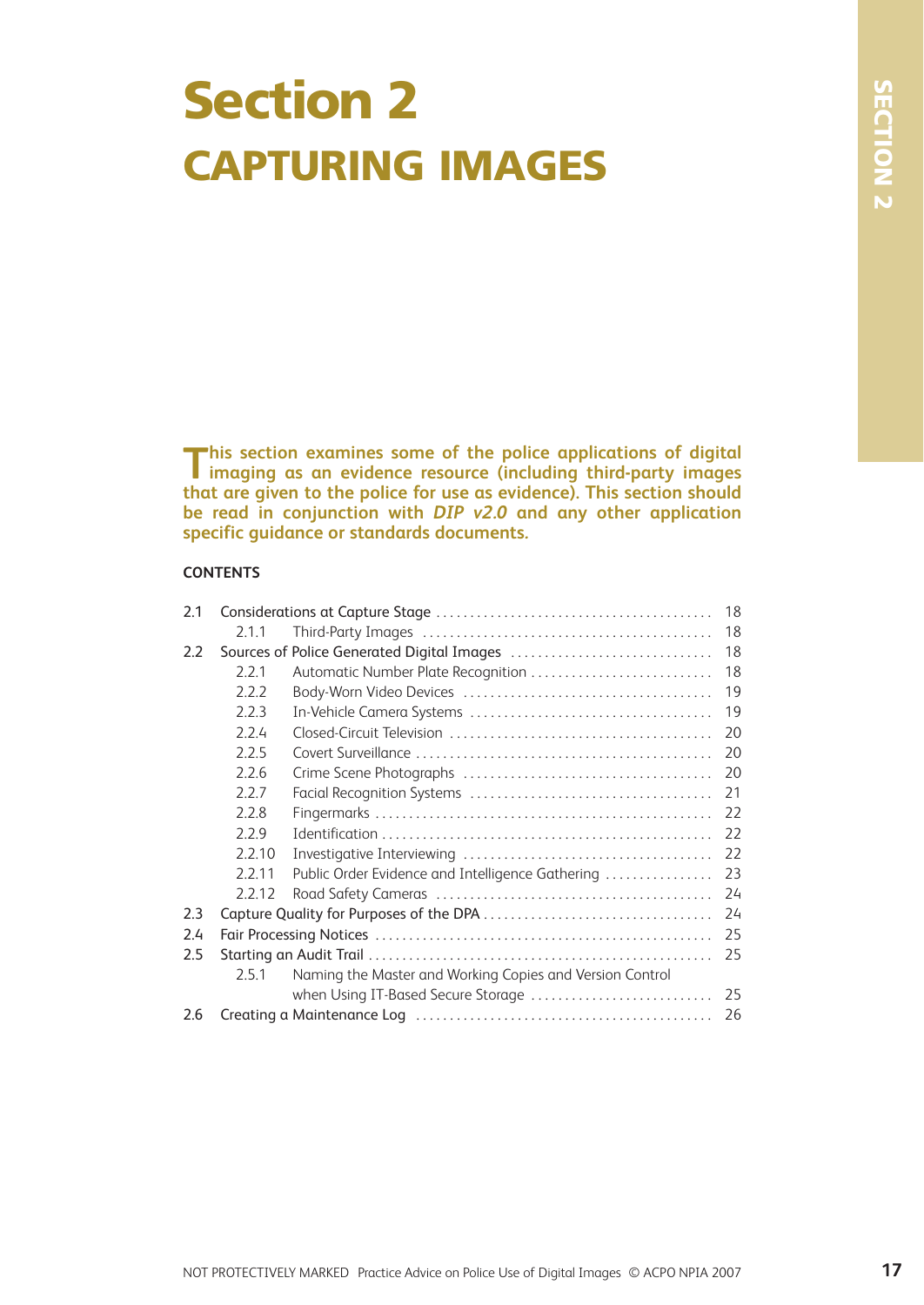#### <span id="page-20-2"></span><span id="page-20-1"></span><span id="page-20-0"></span>2.1 CONSIDERATIONS AT CAPTURE STAGE

Capture is the process of recording as a still image or video sequence. Within a policing context this includes automatic capture, capture by imaging practitioners and capture by police officers. Prior to image capture the following steps should be taken:

- Obtain relevant authorisation or display fair processing notices as necessary;
- Check image metadata or embedded data (this may include time and date, camera number and location, software version, operator's name, user defined fields, information provided by manufacturer);
- Start an audit trail before capture or as soon as possible afterwards;
- Check equipment.

For further checks prior to capture, see *DIP v2.0* at: **<http://www.scienceandresearch.homeoffice.gov.uk/hosdb/publications/>**

#### 2.1.1 THIRD-PARTY IMAGES

At the point of transfer the responsibility for the handling of third-party images transfers to the police. The point of transfer will depend on the nature of images being transferred and the recording format and equipment used by the third party. At the point of transfer the police audit trail should begin and *DIP v2.0* applies. This audit trail should include attempts to obtain information relating to the capture of the image. See **[2.5 Starting an](#page-27-2) [Audit Trail.](#page-27-2)**

#### 2.2 SOURCES OF POLICE GENERATED DIGITAL IMAGES

Some digital images are not captured by the police but are provided by third parties such as members of the public, eg, via mobile phone devices or PDAs, or as part of non-police capture systems, for example, small business CCTV. Use of private capture equipment owned by police officers or police staff should be minimal and should be restricted to use as a last resort. Any images captured on privately owned equipment should be treated as third-party images that have been submitted by members of the public, see **[1.4.3 Receiving Digital Images from Third Parties.](#page-16-2)** 

The following alphabetical list details some of the sources of digital imaging as used by the Police Service for the purposes of evidence collection. It excludes details of covert use of digital imaging and any applications which are reconstructions or interpretations, rather than involving the capture of an original image. This list is not exhaustive.

#### 2.2.1 AUTOMATIC NUMBER PLATE RECOGNITION

Automatic Number Plate Recognition (ANPR) is the automatic image capture and recognition of vehicle registration numberplates and the checking of those details against a number of databases.

ANPR readers can be deployed in a number of ways:

- Dedicated fixed sites (key strategic sites such as ports and major road networks);
- Portable units:
- Linked into CCTV systems (police and/or local authority);
- Mobile units (in the form of dedicated vans and in-car systems);
- Other agencies and commercial companies using ANPR (eg, garage forecourts, shopping centres):
- Hand-held devices.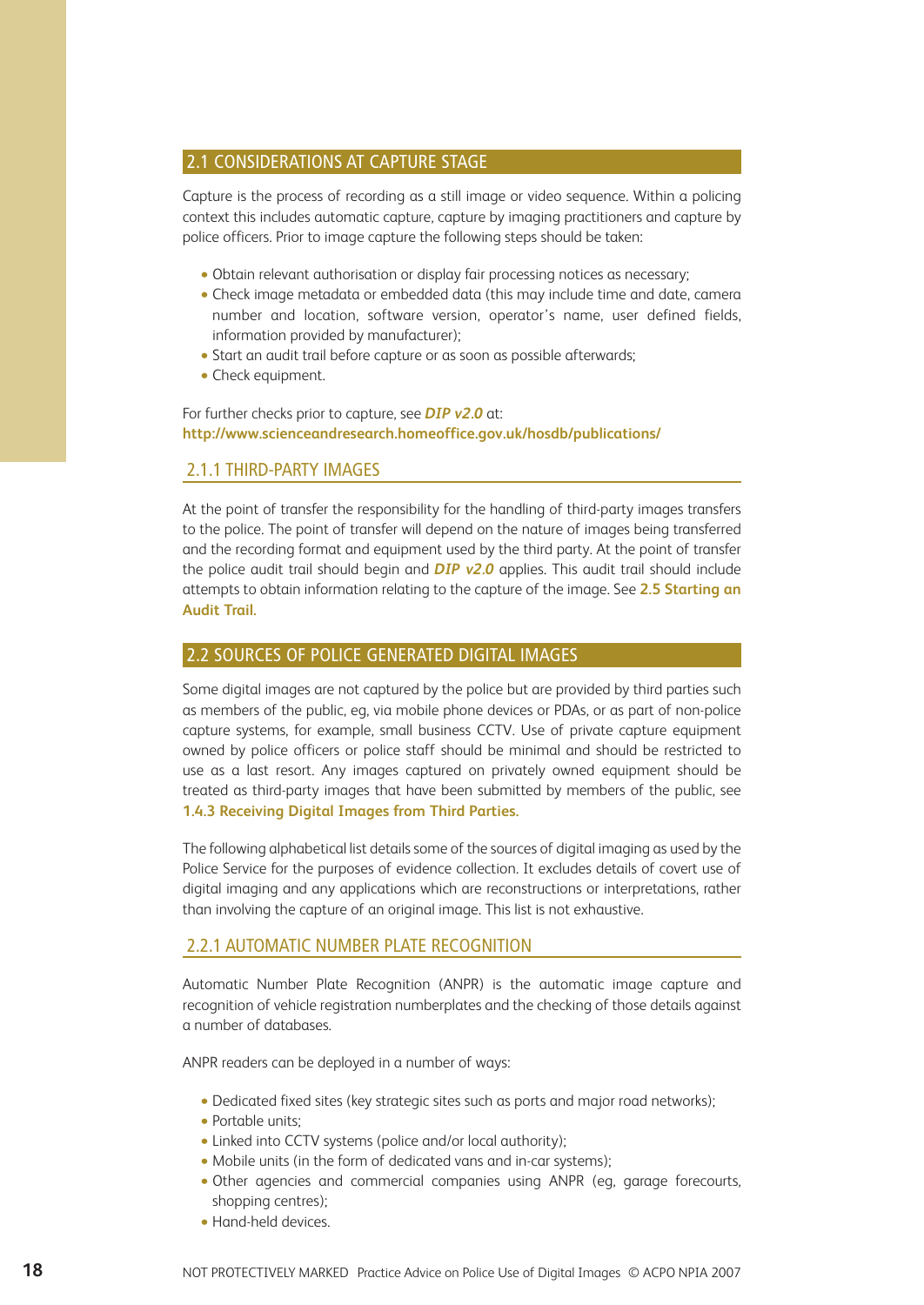<span id="page-21-1"></span><span id="page-21-0"></span>Each ANPR camera is capable of capturing many images of vehicles per hour, and matching numberplates against numerous databases or 'hot lists' very quickly. There are two types of ANPR generated data: read data and hit data. Read data contains all the numberplates captured for the duration of that deployment. Hit data identifies those numberplates that have hit against a particular database or hot list as being of interest. Individual ANPR systems link to an in-force central server known as the Back Office Facility (BOF). The in-force BOFs store the time, date, location and direction of travel of the vehicle together with an image of the numberplate, known as a 'plate patch'. In some cases an image of the vehicle is also stored.

The BOFs will link to the National ANPR Data Centre (NADC). This will enable investigators to search on a national basis. The BOFs and the NADC contain large quantities of data, and tools are being developed to interrogate this data. The six basic analytical functions are:

- Vehicle or crime pattern;
- Geographical;
- Location/time;
- Sequential pattern;
- Convoy;
- Post-incident.

For further information on ANPR, see *ACPO (2007) ANPR Strategy for the Police Service (2007-2010)* and *ACPO (2007) ANPR Standards Issue 3.*

#### 2.2.2 BODY-WORN VIDEO DEVICES

These devices are deployed in a variety of ways including as protective vest mounted, headsets and on police dogs for search activities. They are generally used as selective capture cameras and are deployed as evidence gathering tools for specific types of incidents such as public disorder or domestic abuse. Officers using body-worn devices should, where practicable, inform members of the public that they are recording. This is particularly relevant when recording information on private property. Armbands or badges can also be worn to inform members of the public that recording might be taking place; these are fair processing notices for the purposes of data protection. Use of body-worn video devices is overt recording and is, therefore, not usually subject to authorities under the Regulation of Investigatory Powers Act 2000 (RIPA). Deployment of body-worn video devices should, however, be supervised and directed, and officers should avoid recording general policing and activities of no further interest. For further information see **[3.1.1 Selective Capture](#page-30-1)** and *Police and Crime Standards Directorate (2007) Guidance for the Police Use of Body-Worn Video Devices.* 

#### 2.2.3 IN-VEHICLE CAMERA SYSTEMS

In-vehicle camera systems have a number of applications, from recording aerial images of pursuits and poor driving to showing the route of a vehicle involved in a collision through the view of the driver involved in the incident.

For further information on in-vehicle camera systems, see *ACPO (2004) Code of Practice for Operational Use of Road Policing Enforcement Technology.*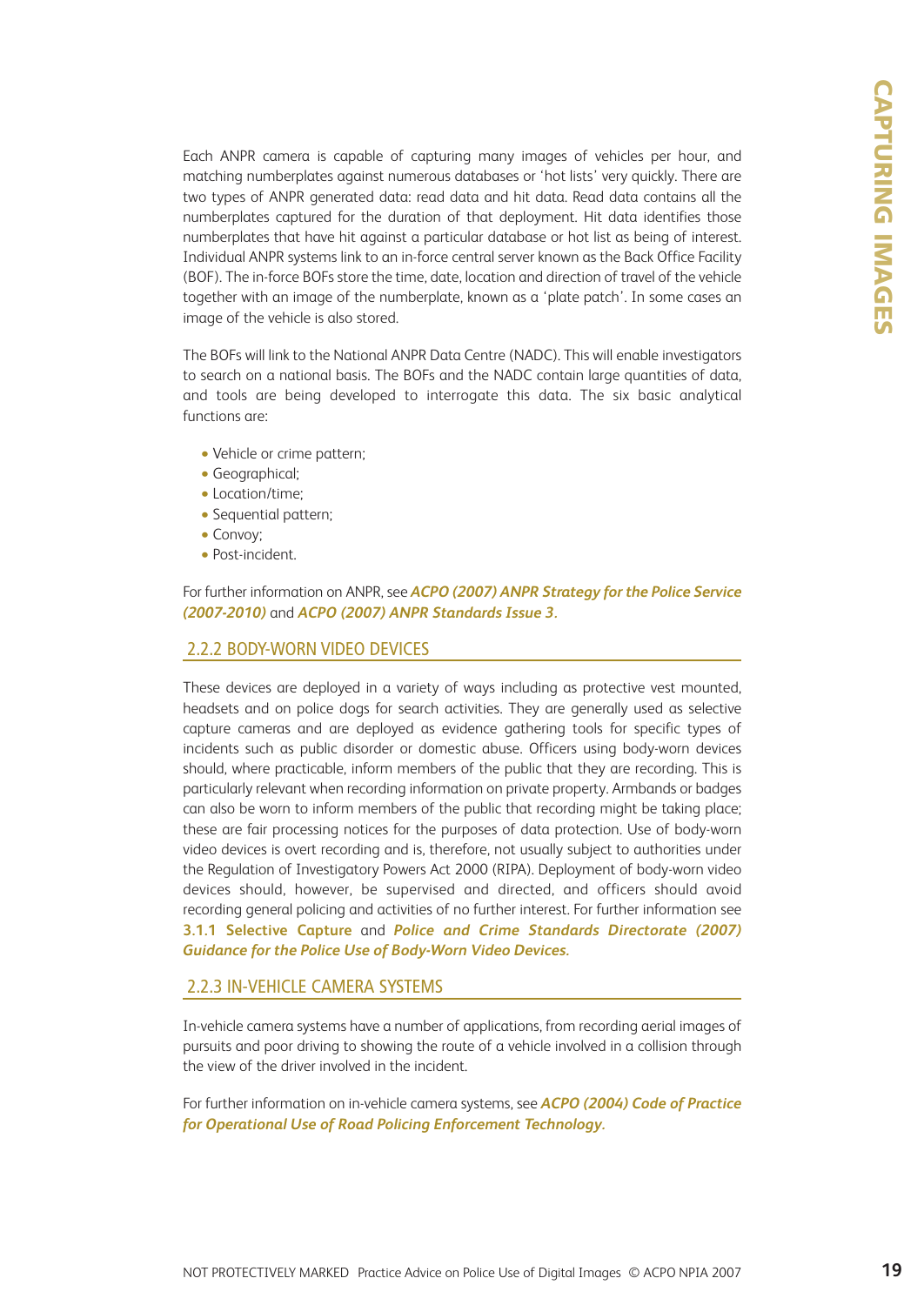#### <span id="page-22-1"></span><span id="page-22-0"></span>2.2.4 CLOSED-CIRCUIT TELEVISION

Closed-circuit television (CCTV) systems record in a wide range of formats. These recordings can be provided by third parties or generated by police CCTV systems, such as those used in custody suites and mobile CCTV units. The operational requirements should determine the type of system used, for example, some systems will need to capture detail such as the appearance of people or vehicle registration numbers. Other issues for consideration include:

- The quality of recorded images (which will usually be inferior to those on live display);
- Effects of compression on the quality of the images (especially the recorded images);
- Accuracy of time and date information;
- Ensuring the system provides the facilities to enable the video evidence to be exported and shared within the criminal justice system;
- Processes for maintaining systems;
- Intended purpose of capture of the CCTV system if it is owned and maintained by a third party and the images captured are not intended predominantly for criminal justice purposes.

CCTV systems used in police custody suites should be used appropriately and according to set criteria for capture of images and siting of cameras. For further information see *ACPO (2006) Guidance on the Safer Detention and Handling of Persons in Police Custody.*

For further information about capture requirements, see *HOSDB (2007) CCTV Operational Requirements Manual, Information Commissioner (2000) CCTV Code of Practice* (currently being updated) and *ACPO/Home Office (2007) National CCTV Strategy.*

#### 2.2.5 COVERT SURVEILLANCE

Specific procedures which are stipulated for the evidential handling, use and appropriate disclosure of digital images obtained through the use of covert techniques, including directed and intrusive surveillance, are not covered in this practice advice. The general principles outlined in this practice advice should, however, be adopted when using covertly obtained digital images. For further information on these issues, see *ACPO/HMRC/SOCA (forthcoming) Guidance on the Use and Management of Surveillance Techniques, ACPO/SOCA/HMRC (forthcoming) Guidance on the Use and Management of Undercover Techniques* and *ACPO/HMRC/SOCA (forthcoming) Guidance on the Lawful and Effective Use of Covert Techniques – The Legal Framework and Covert Operational Management.*

#### 2.2.6 CRIME SCENE PHOTOGRAPHS

Digital crime scene photography at capture stage is similar to conventional film techniques except that additional metadata is captured with the image and in some cases the compressed image may be unsuitable for evidential purposes. Crime scene photography includes any image taken at the scene, for example, capture of the scene itself using video, thereby allowing the viewer to see damage to property or non-intimate injuries to a victim.

Considerations at capture stage include:

- Ensuring equipment generates correct metadata;
- Using an appropriate file format to capture different scenes without compromising the image quality;
- Obtaining advice from specialist photography, where appropriate;
- Linking views and sequences of a crime scene.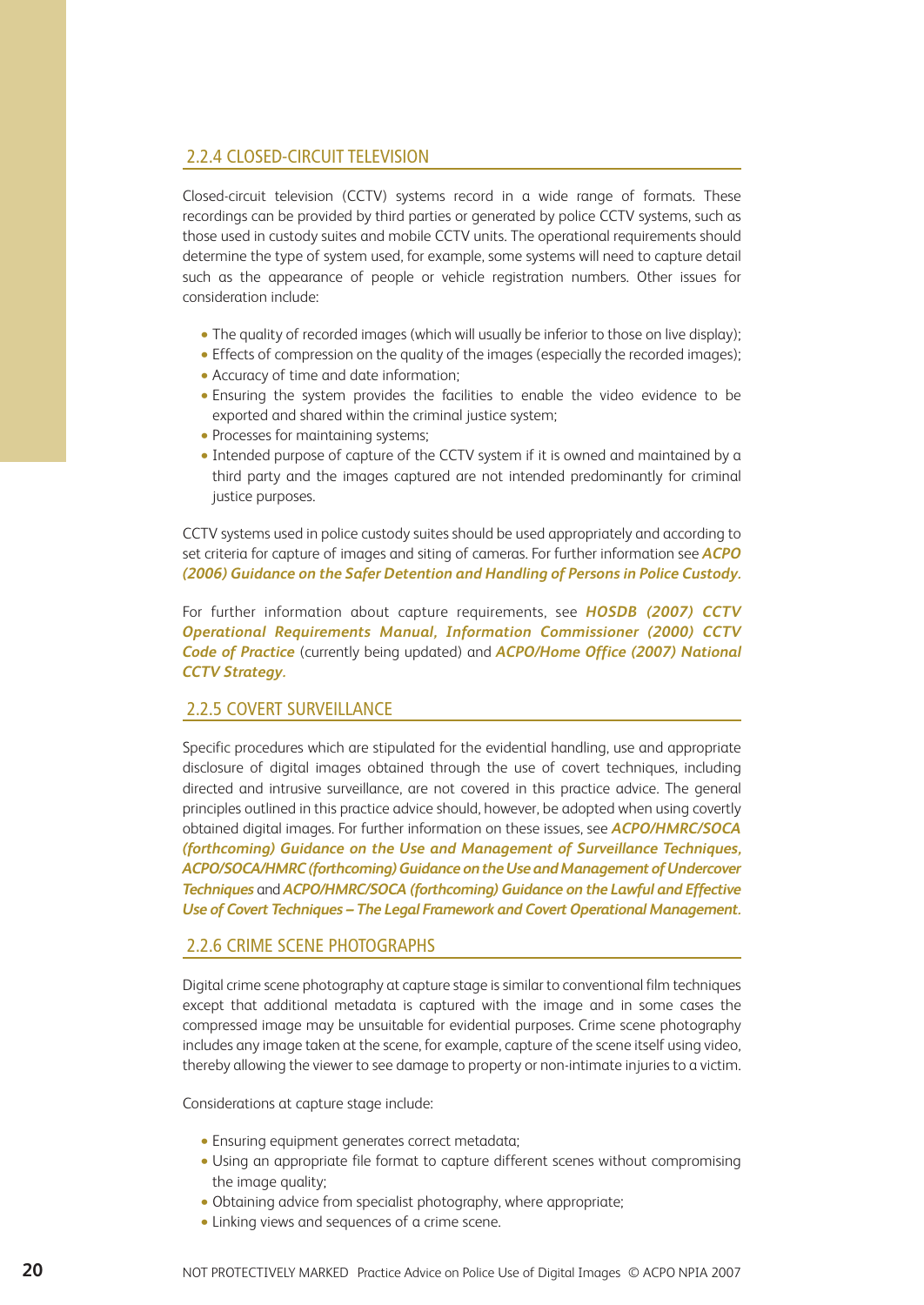<span id="page-23-1"></span><span id="page-23-0"></span>See National Training Centre Initial Crime Scene Investigator's Course for further information on capture in crime scene photography.

#### 2.2.7 FACIAL RECOGNITION SYSTEMS

The most common use of facial recognition is for investigative purposes rather than definitively proving identity. Facial recognition systems are not sources of images but are an application of digital images. Suspect images are compared with a database of reference images and the software will order the database to reflect its scoring of the likelihood of a match. Usually, the suspect images have to be pre-vetted to ensure they are of a suitable quality to be used with the software, and the results obtained need to be interpreted with care. Any use of this application depends on the quality of the initial capture of the image.

Facial recognition software, which is designed to automatically compare faces, is based on algorithms. One issue with using such software is that it does not necessarily differentiate on obvious physical characteristics, using instead more mathematically abstract criteria.

Use of facial recognition requires consideration of the following:

- The findings of the software need to be interpreted with care;
- Typical software is very sensitive to lighting conditions and head pose, although systems are becoming more robust in this respect;
- Most algorithms are insensitive to skin colour and gender;
- The software was developed for use with fairly good quality images, not those typically extracted from CCTV sequences.

Under section 12 of the DPA individuals have certain rights to prevent automated decision taking where a decision, which significantly affects them, is based solely on automated processing. *Information Commissioner (2000) CCTV Code of Practice* (currently being updated) states that if an automatic facial recognition system is used, procedures should be established to ensure that the match is also verified by a human operator, who will assess the match and determine what action, if any, should be taken. This will help to ensure compliance with the DPA, particularly the first principle (lawful processing) and seventh principle (unauthorised or unlawful processing). The result of the assessment by the human operator should be recorded whether or not they determine there is a match.

The distinction between facial recognition and facial mapping is that recognition is performed by using automated software, whereas mapping is a manual process used to prove or disprove identity. It may be the case that the automated recognition system would provide a set of possible matches, but the human expert would make the final decision as to whether any of these possibilities were indeed a correct match. For further information see *ACPO (2003) National Working Practices in Facial Imaging* and *HOSDB (2006) Briefing Note on Facial Mapping for Video Evidence Analysis Users' Group.*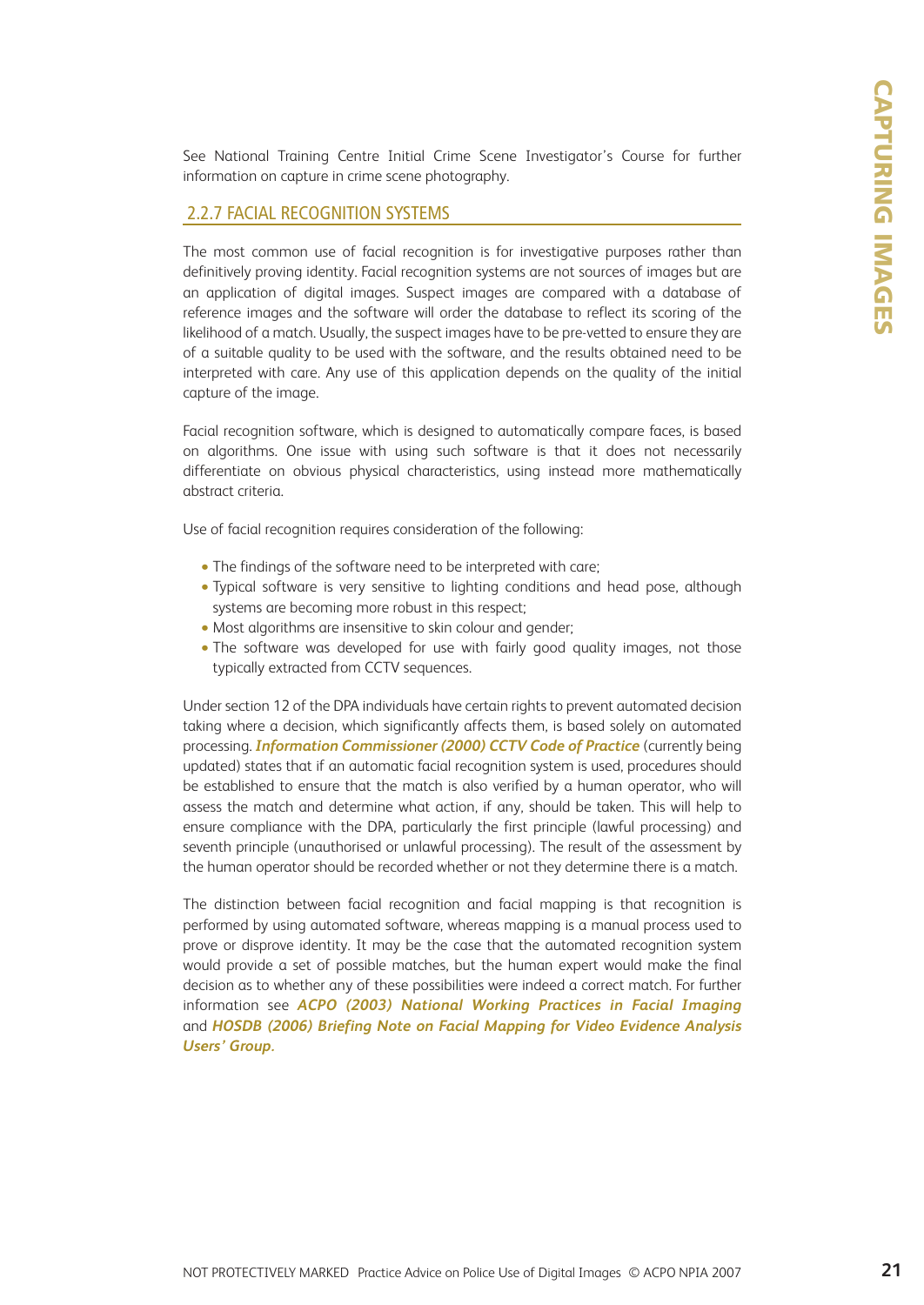#### <span id="page-24-1"></span><span id="page-24-0"></span>2.2.8 FINGERMARKS

In capturing arrestee, latent and lifted fingerprints, operators should use appropriate capture systems to obtain the detail necessary for fingerprint experts to assess images for identification purposes, including examination, comparison and verification tasks. The visual identification of ridge characteristics can be affected by the pixels per inch (PPI) present in electronically captured images, although image quality also depends on a number of other factors including the optical transfer function of the capture device.

Considerations at capture stage include:

- PPI resolution;
- Levels of greyscale and use of colour imaging;
- Storing and transmission without compression, with lossless compression or using an approved technique;
- Ensuring developed or lifted fingerprint images are accurate replicas (pixel for pixel value) of the latent image;
- Compatibility with any automated fingerprint recognition software used nationally or locally (including Livescan);
- Audit trails that document capture details of latent fingerprints and subsequent developed or lifted fingerprints.

#### See *ACPO (2006) National Fingerprint Manual – Issue 1* **[CD-Rom].**

#### 2.2.9 IDENTIFICATION

Video identification parades typically reduce police time taken to arrange conventional identity parades, and reduce distress caused to victims by enabling them to look at a series of digital images or mug shots. They are also more flexible than identity parades as the line-up can be viewed in venues other than a police station. The benefits of this are the faster identification of suspects and a reduced risk of an identification parade being abandoned. Video identification applications providing a bank of digital images of possible volunteers for line-ups include Video Identity Parade Electronically Recorded (VIPER) and Profile Matching (PROMAT). A central video database is maintained in both applications.

The capture of clear images of arrestees is central to the use of any identification process. The following issues require consideration at capture stage:

- Correct pose including full head, neck and shoulders, face fully visible;
- Iris and pupil of the eyes should be clearly seen, where possible;
- Neutral facial expression with both eyes open and mouth closed;
- Lighting should uniformly illuminate the subject's face and the background;
- Background should be plain, smooth and flat.

Further details about the quality of the capture are available from: **<http://www.npia.police.uk/en/7771.htm>**

#### 2.2.10 INVESTIGATIVE INTERVIEWING

Visually-recorded interviews might be appropriate in suspect interviews as well as those with vulnerable, intimidated or child witnesses. As a visually-recorded interview might replace the first stage of a vulnerable or intimidated witness's evidence in court, the same rules apply as if the evidence had been given in court. The quality of the visual and audio recording will, in part, determine whether it can be used as evidence in chief.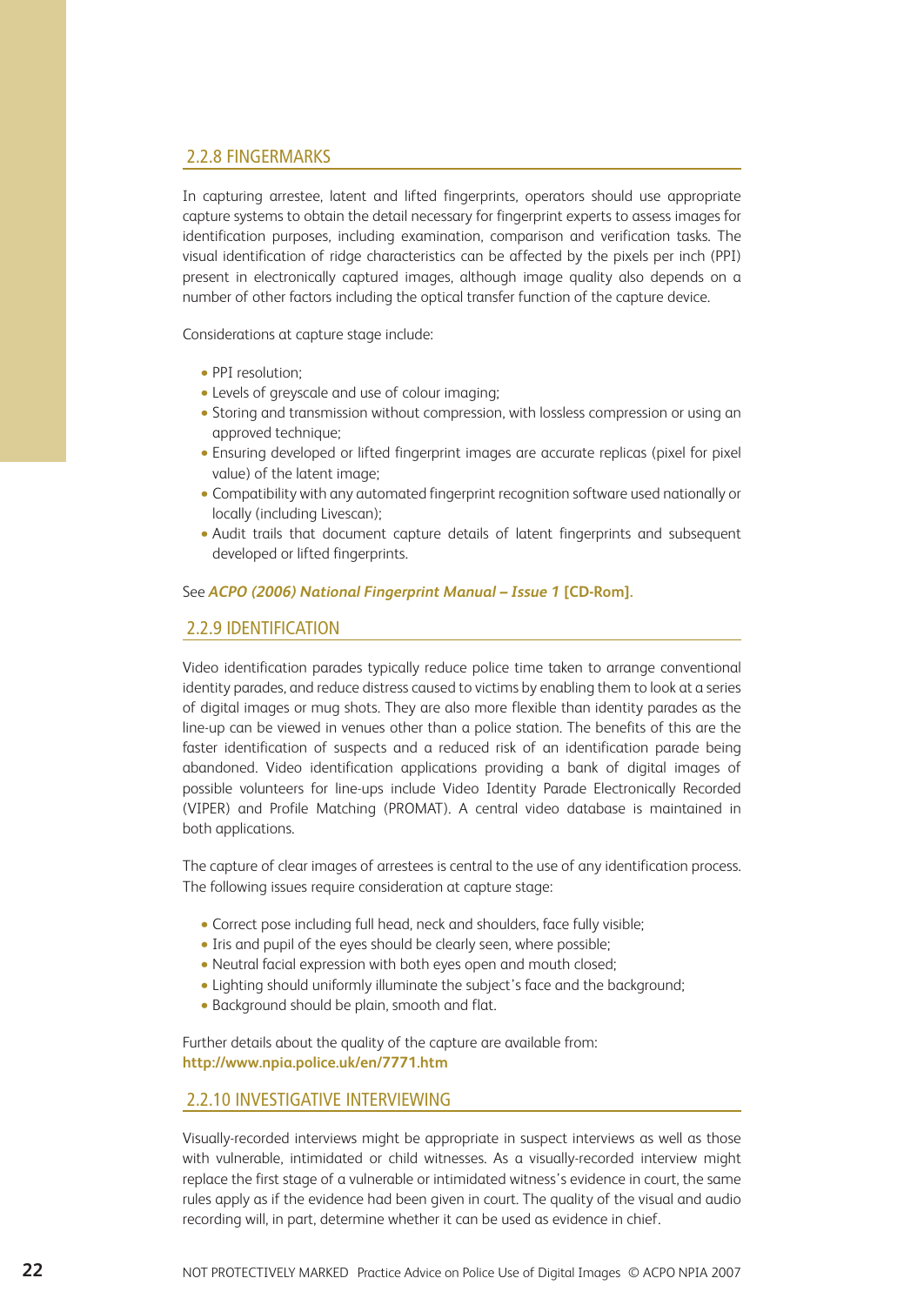<span id="page-25-1"></span><span id="page-25-0"></span>For further information about the processes of recording investigative interviews, see *Home Office (2007) Achieving Best Evidence in Criminal Proceedings: Guidance on Interviewing Victims and Witnesses, and Using Special Measures, Appendix O, Technical Specifications.*

Issues for consideration at capture stage include:

- The preferred method is that hand-held equipment should be used only in exceptional circumstances;
- Interviews should be conducted in fixed interview suites except in rare circumstances when portable equipment can be used;
- In any circumstances where portable equipment is used, the reasons for this should be recorded by the investigating officer;
- Equipment must be operated and maintained by properly trained staff;
- Equipment operators should remain in control of recording equipment at all times during the interview process.

For further information about the equipment specifications of capturing interviews, see *Criminal Justice System (2004) Visual Recording of Evidence Within the Criminal Justice System – Equipment Specification.*

#### 2.2.11 PUBLIC ORDER EVIDENCE AND INTELLIGENCE GATHERING

Digital recording has two main applications in public order policing, firstly as an evidence gathering function and secondly as an intelligence function prior to any disorder occurring. Both applications involve overt capture of images and these methods are deployed as part of the Police Support Unit (PSU) response.

Evidence gathering teams are deployed to gather digital evidence of the most serious incidents occurring at the time, with a commentary where practicable. These teams are usually deployed with protection officers, who also manage communication with the incident commander to facilitate their most effective use.

Issues for consideration at capture stage include:

- Early deployment, eg, at a planned demonstration prior to any disturbance;
- Siting evidence gatherers as close as possible to any disorder;
- Ensuring the safety of evidence gatherers and equipment;
- Recording suspects and possible witnesses;
- Confirming the location of the PSU by recording landmarks.

Forward intelligence teams (FITs) are deployed both as an intelligence function and to reduce the potential for disorder through recognition of nominals. They are also uniformed officers who gather intelligence, including digital images, which are used to assist the planning of resource deployment. FITs are deployed to capture images prior to disturbances. They should withdraw during incidents and be replaced with evidence gathering teams.

For further information on public order applications, see *ACPO (2004) Public Order Standards, Tactics and Training Manual.*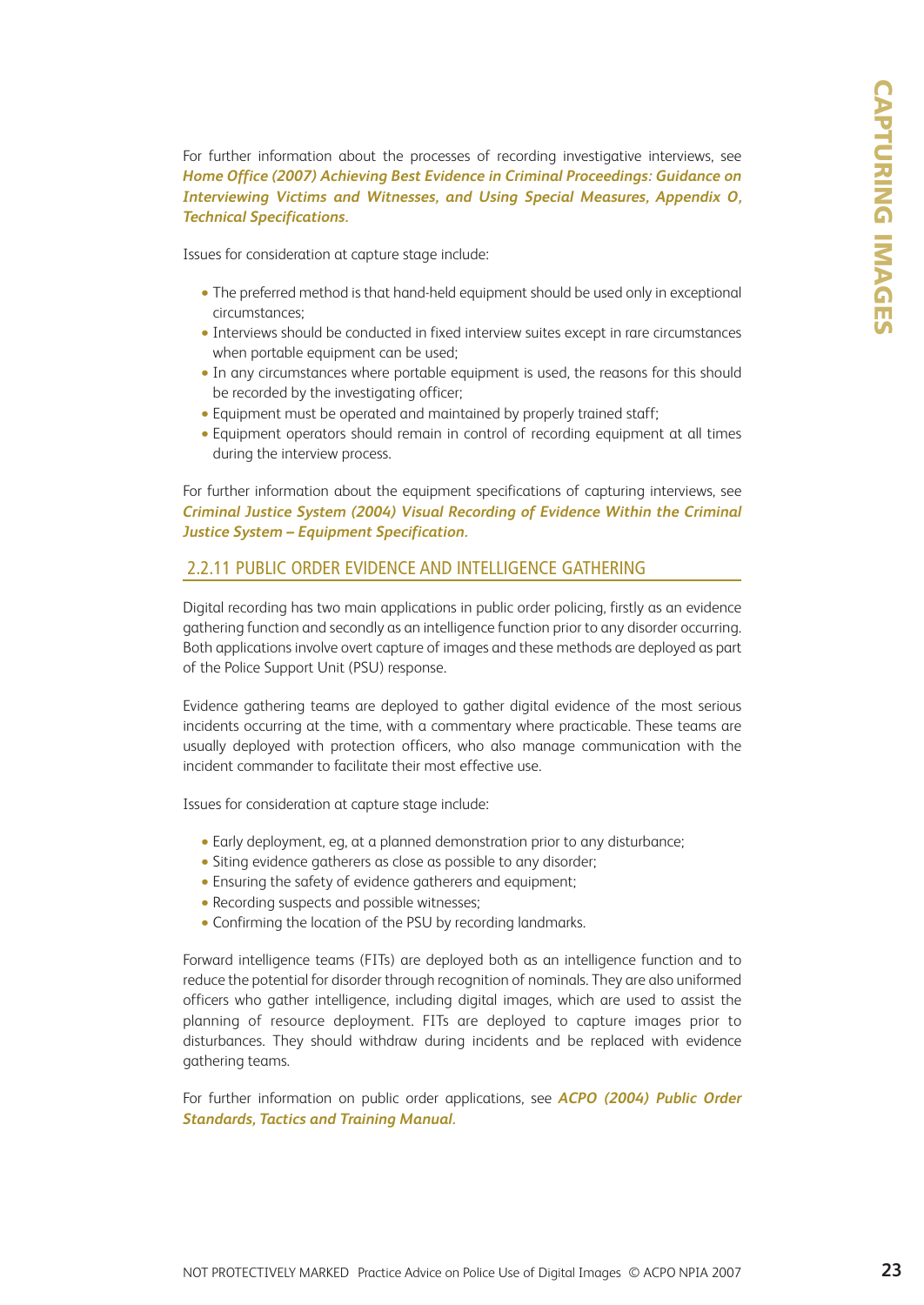#### <span id="page-26-1"></span><span id="page-26-0"></span>2.2.12 ROAD SAFETY CAMERAS

There are many types of recording device used in road safety, including speed checking equipment and cameras sited at traffic lights to capture vehicles contravening signals. These can be fixed site cameras or mobile units, automated or requiring operators. Fixed site approved speed cameras operate in conjunction with an approved second independent method of speed measurement. This secondary check is required in order to provide a further check on the accuracy of the device. No secondary check is required for red light cameras as two images are captured and provide sufficient check on the movement of the vehicle.

Police forces, highway authorities and other members of casualty reduction partnerships assess the location of suitable capture sites according to the following factors:

- A recognised collision problem;
- The causes of the collisions, or a major factor in the severity of injuries, must be illegal excess speed or red light running;
- A review of the site and surrounding roads indicating enforcement is the best available option with the sole intent being to reduce casualty figures by influencing driver behaviour;
- Any possible effects on residents living close to camera sites.

Camera equipment should be type approved and used only for the function for which it was approved, eg, attended actively operated equipment should not be used in an unattended or attended automatic mode.

Safety cameras are not intended to be hidden and, therefore, equipment should not create a road safety problem. Road signs and general visibility should not be obscured or diminished by the equipment. Camera housing should not be obscured by signs or foliage. Mobile safety cameras can operate from up to ten different capture sites, moving at regular intervals.

Under section 12 of the DPA individuals have certain rights to prevent automated decision taking where a decision, which significantly affects them, is based solely on automated processing. One example of automated decision making includes issuing a court summons to a person recorded as a vehicle keeper with the Driver and Vehicle Licensing Authority (DVLA) on the basis of a safety camera reading, without any further investigation or intervention.

For further information on safety cameras, see *ACPO (2004) Code of Practice for Operational Use of Road Policing Enforcement Technology.*

#### 2.3 CAPTURE QUALITY FOR PURPOSES OF THE DPA

All digital images processed by the police should be as clear as possible so that they are effective for the purpose(s) for which they are intended. The third data protection principle in the DPA, that data be adequate, requires that the police should record all factual and descriptive information relating to digital images in a format which assists interoperability and transfer between different police information systems.

All police officers, imaging operators and third parties involved in the capture (referred to as 'process' for purposes of the DPA) of digital images should be familiar with relevant national and local guidance (SOPs) related to the particular application of digital imaging with which they work, and the purpose(s) for which the images are being processed.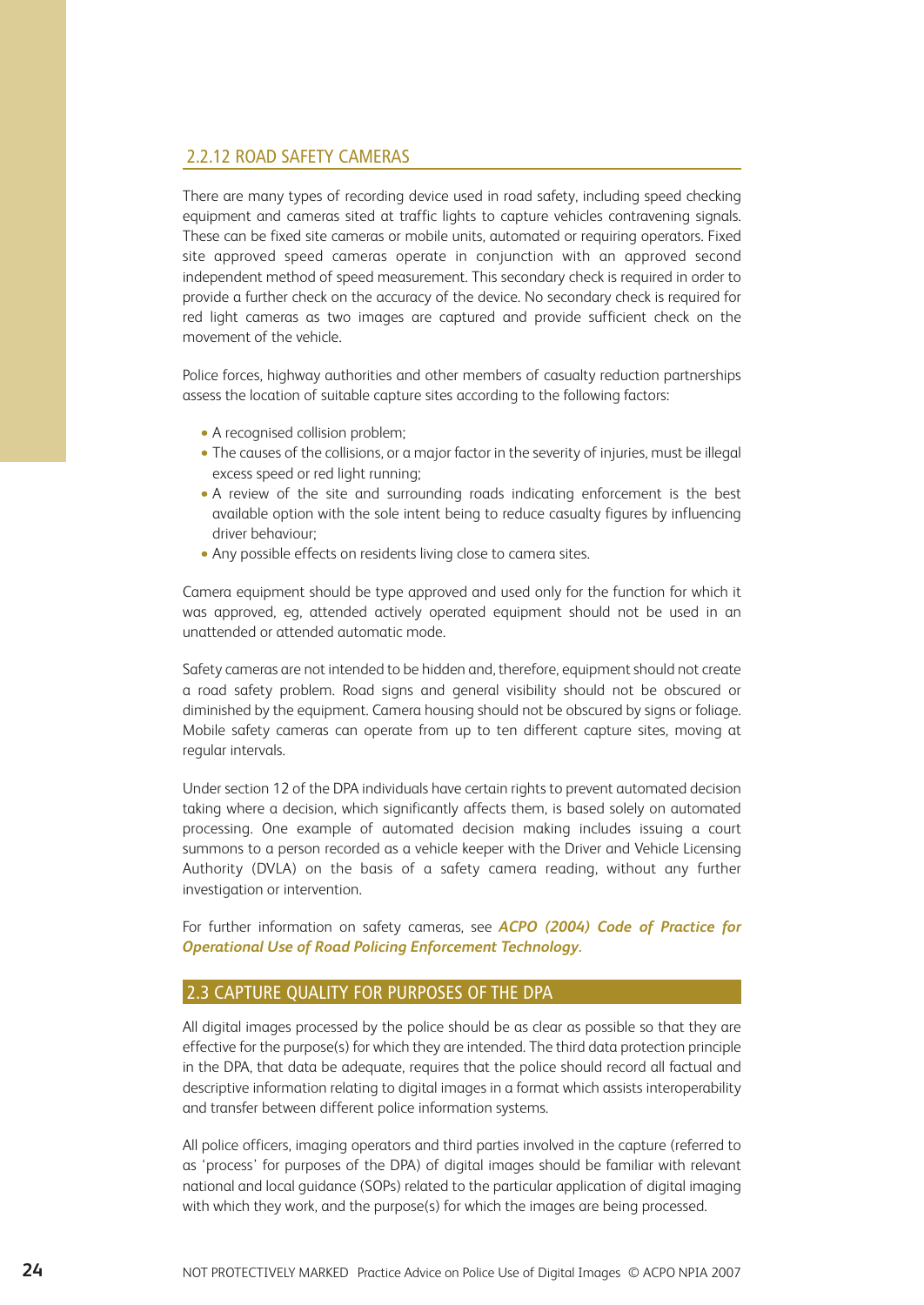<span id="page-27-2"></span><span id="page-27-1"></span><span id="page-27-0"></span>Any agreement or contract with a third party responsible for capturing digital images on the part of the police should emphasise that images can only be captured (referred to as processed for purpose of DPA) to achieve the purpose(s) for which it has been installed.

#### 2.4 FAIR PROCESSING NOTICES

In order to capture (process) fairly, the following information, at least, should be provided, either verbally or in writing, to the individuals at the point of obtaining their images:

- Identity of the data controller;
- Identity of any representative the data controller has nominated for the purposes of the Act;
- The purpose(s) for which images are captured;
- Any information which is necessary, having regard to the specific circumstances in which the images are captured, to enable processing in respect of the individual to be fair.

For example, fair processing notices can be signs in public places where CCTV (including custody suite CCTV) or road safety cameras are in operation.

For further information about fair processing notices, see *ACPO (2006) Data Protection: Manual of Guidance, Part 1: Standards.*

#### 2.5 STARTING AN AUDIT TRAIL

A full audit trail (including a maintenance log) should be established and maintained at the point of image capture, or at the point of retrieval or seizure if it is generated by a third party. The audit trail should be of sufficient detail to allow replication of all processing by a comparably trained person. The audit trail should document the working processes from the initial master copy, to the working copy and to the end product. The development of the audit trail is essential for the disclosure process and will form part of the disclosure schedule. The audit trail should be developed by, or shared with, the exhibits and disclosure officer(s) from the beginning of the investigation process.

For some routine processes (converting and copying), the full audit trail is not essential, provided that the content of the image is not critically affected. See **[4.1.1 Completing](#page-38-1) [the Audit Trail](#page-38-1)** and **[4.1.2 Special Considerations in Cases Involving Video Image](#page-40-1) [Exhibits.](#page-40-1)**

#### 2.5.1 NAMING THE MASTER AND WORKING COPIES AND VERSION CONTROL WHEN USING IT-BASED SECURE STORAGE

The master copy (and any subsequent working copies) should be named appropriately as soon as it is practicable to do so. This is of particular importance when using a secure network to store different versions of an image. Systems should be developed to ensure that the master image is properly stored and is retrievable before making and using working copies.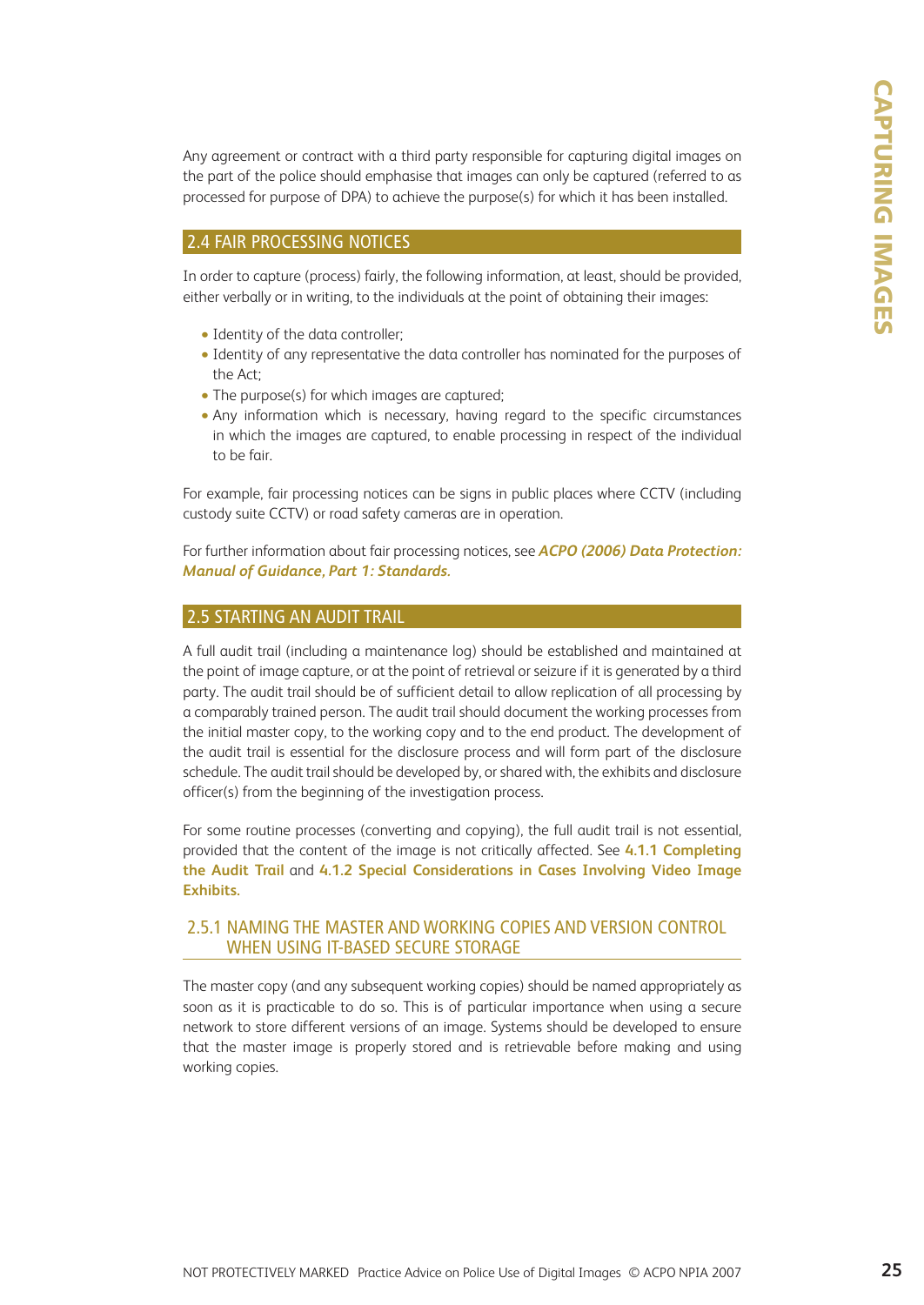#### <span id="page-28-1"></span><span id="page-28-0"></span>2.6 CREATING A MAINTENANCE LOG

The correct functioning of the capture equipment is a significant part of demonstrating the integrity of an image. In capture equipment in which images are generated by the police, all relevant information about the capture system should be recorded and checked as part of a maintenance log which, if required, may be produced for criminal justice purposes.

#### **Checklist 3 Possible Elements of a Maintenance Log**

Maintenance staff or imaging operators should consider including the following information, where relevant to the application:

- Manufacturers' specification of the application(s);
- Dates of routine maintenance inspections;
- Accuracy of metadata and details of any errors;
- Supply levels of recording media and power;
- Software checks to ensure replay of the captured image is possible;
- Scheme of checks is available for the imaging operator prior to capture.

#### **MANAGEMENT ISSUES**

- Assessing compliance with *DIP v2.0.*
- Ensuring all capture and retrieval equipment is appropriately maintained with completed maintenance logs.
- Developing SOPs for all capture applications.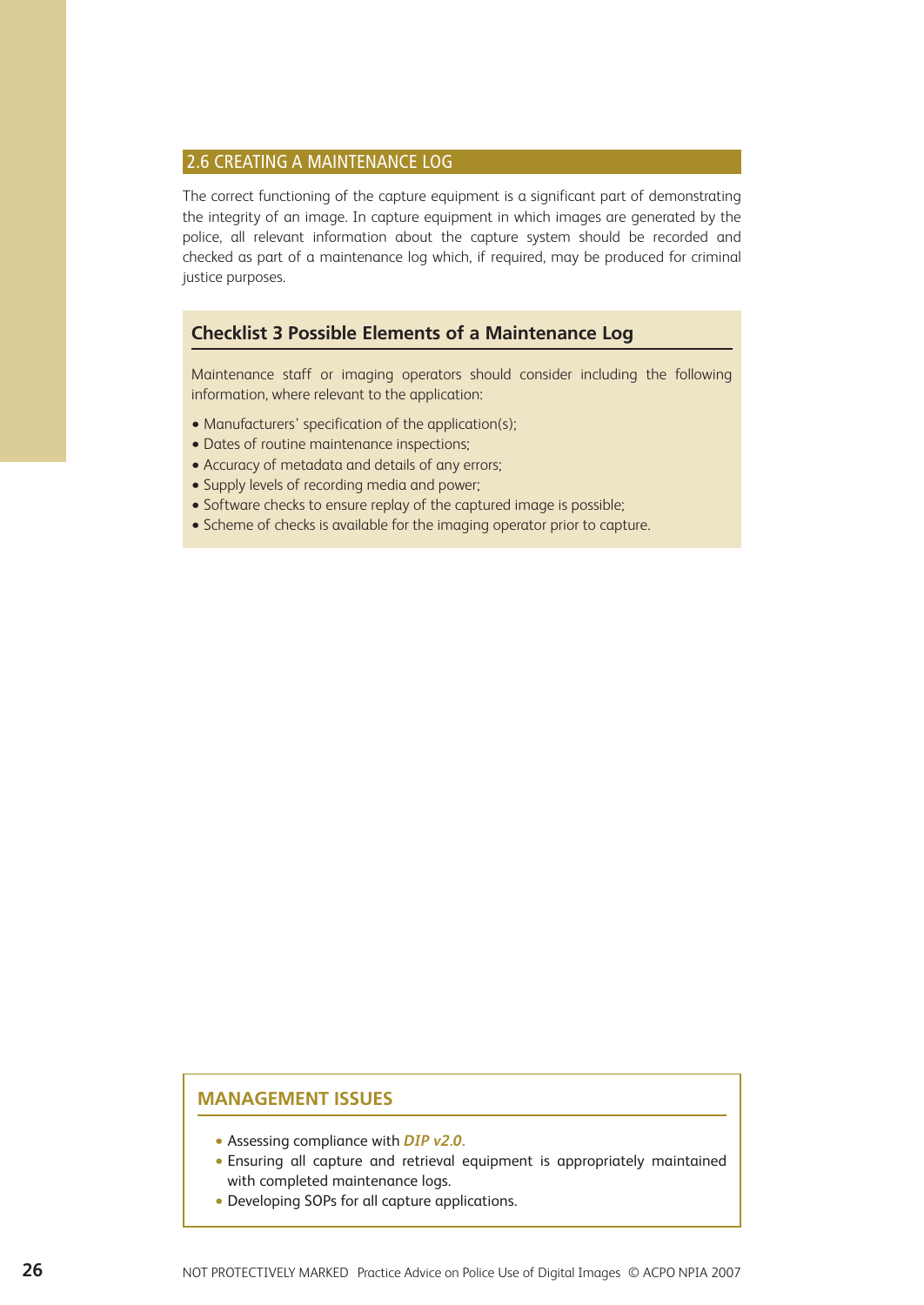## <span id="page-29-0"></span>**Section 3 EDITING AND PROCESSING**

**This section defines and summarises the functions of editing and processing images. It should be read in conjunction with** *DIP v2.0* **and with the understanding that editing and processing techniques should only be applied to a working copy of the image.**

#### **CONTENTS**

| 3.1           |            |                                                       | 28 |
|---------------|------------|-------------------------------------------------------|----|
|               | 3.1.1      |                                                       | 28 |
|               | 3.1.2      |                                                       | 29 |
|               | 3.1.3      | Recovery of Corrupted Image Files                     | 29 |
|               | 3.1.4      | Purpose of Editing and Processing                     | 29 |
| $3.2^{\circ}$ | Editing    |                                                       | 30 |
|               | 3.2.1      |                                                       | 30 |
|               | 3.2.2      | Selection, Assembly and Sequencing                    | 31 |
| 3.3           | Processing |                                                       | 31 |
|               | 3.3.1      |                                                       | 31 |
|               | 3.3.2      |                                                       | 31 |
|               | 3.3.3      |                                                       | 32 |
|               | 3.3.4      |                                                       | 32 |
| 3.4           |            | Principles of Using Editing and Processing Techniques | 33 |
| 3.5           |            |                                                       | 33 |
| 3.6           |            | Preparing Digital Images as Evidence in Court         | 34 |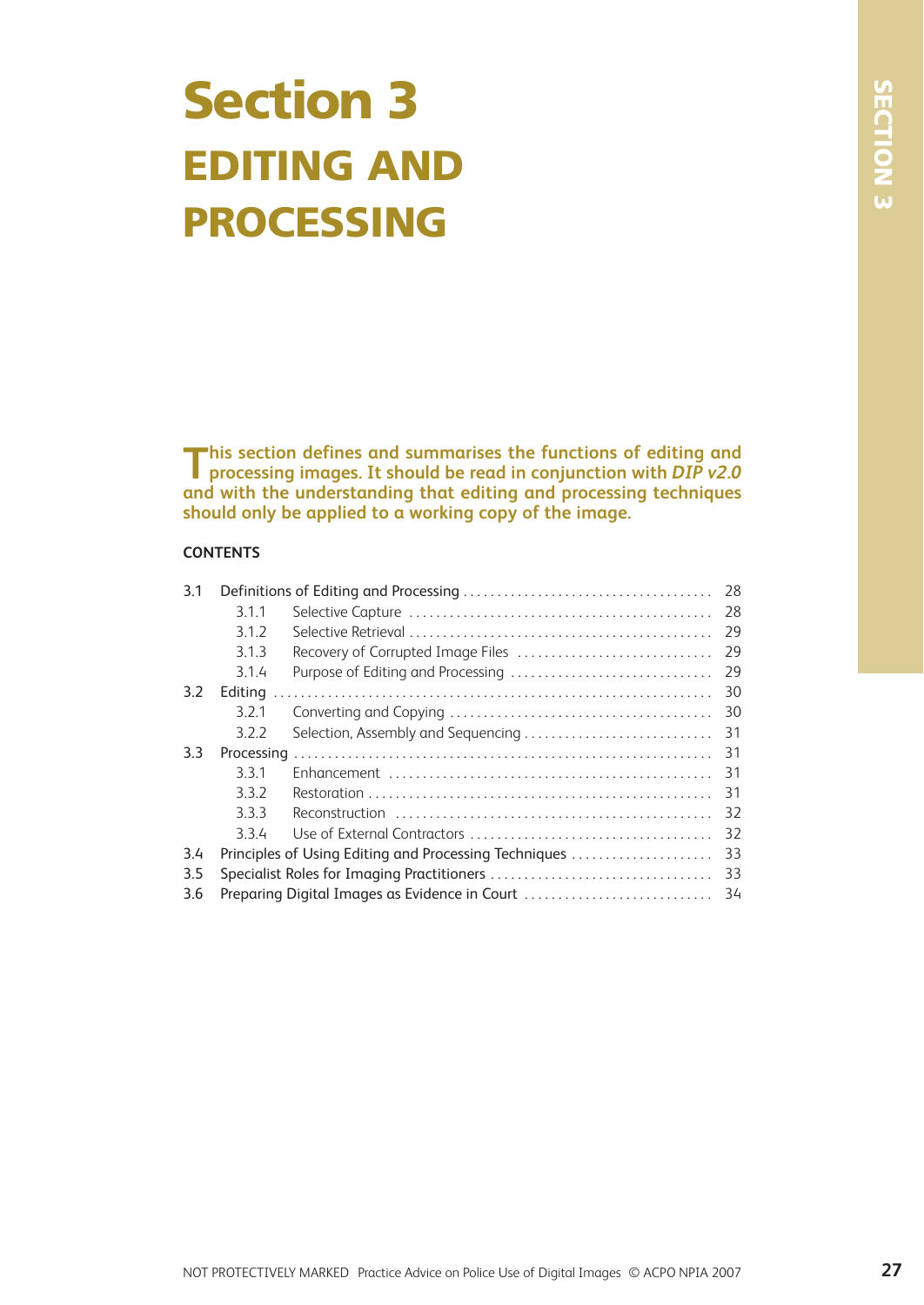#### <span id="page-30-1"></span><span id="page-30-0"></span>3.1 DEFINITIONS OF EDITING AND PROCESSING

**Editing** can be described as the process of selecting, assembling and sequencing trimmed portions of raw material into a final viewable product. As used in this document, the term includes deletion, but not 'selective capture', see **[3.1.1 Selective Capture.](#page-30-1)**

**Processing** images generally involves adjusting the technical properties of the image and modifying the actual content to improve or change some quality of the image. The use of the term processing in this section should not be confused with the wider definition of processing data within the DPA, which includes obtaining, processing, recording, holding or carrying out any operation or set of operations on the data.

A number of editing and processing functions have routinely been carried out in relation to conventional, wet film processing. It is, therefore, not necessary to apply any additional safeguards to those digital imaging actions that mimic these previously accepted conventional techniques. For this reason traditional techniques have been excluded from this section.

#### 3.1.1 SELECTIVE CAPTURE

This involves the decision to switch on and off video recording devices, for example, when using body-worn video and in-vehicle cameras, and should not be confused with other editing processes. Selective capture does not include the deletion of images, only the decision to start and cease capture. Any use of selective capture should aim to record incidents in their entirety. Where there is a break in recording this should be explained as part of the audit trail, and as part of the audio recording (if this function is available).

In circumstances where selective capture is used, and it is appropriate, the operator should verbally provide the following information at the beginning of the recording:

- Name of the operator;
- Location:
- Time, if not correct on the recording device;
- Reason for beginning to record.

(If it is not possible to verbally provide information, details should be included as part of the audit trail or as part of the case papers.)

Where possible and practicable, operators should consider providing a running commentary during the recording of any incident. At the cessation of recording, operators should verbally (or otherwise) provide the following information:

- Reason for ceasing the recording;
- Time, if not correct, on the recording device:
- Incident identifier such as a case number or name of arrestee.

The information about the decision to capture, and any related metadata should form part of the audit trail. Metadata is often automatically generated by the capture device and may include the time and date of image capture, camera number and/or location and software version. Those using selective capture techniques should ensure that no editing takes place at the point of downloading the images.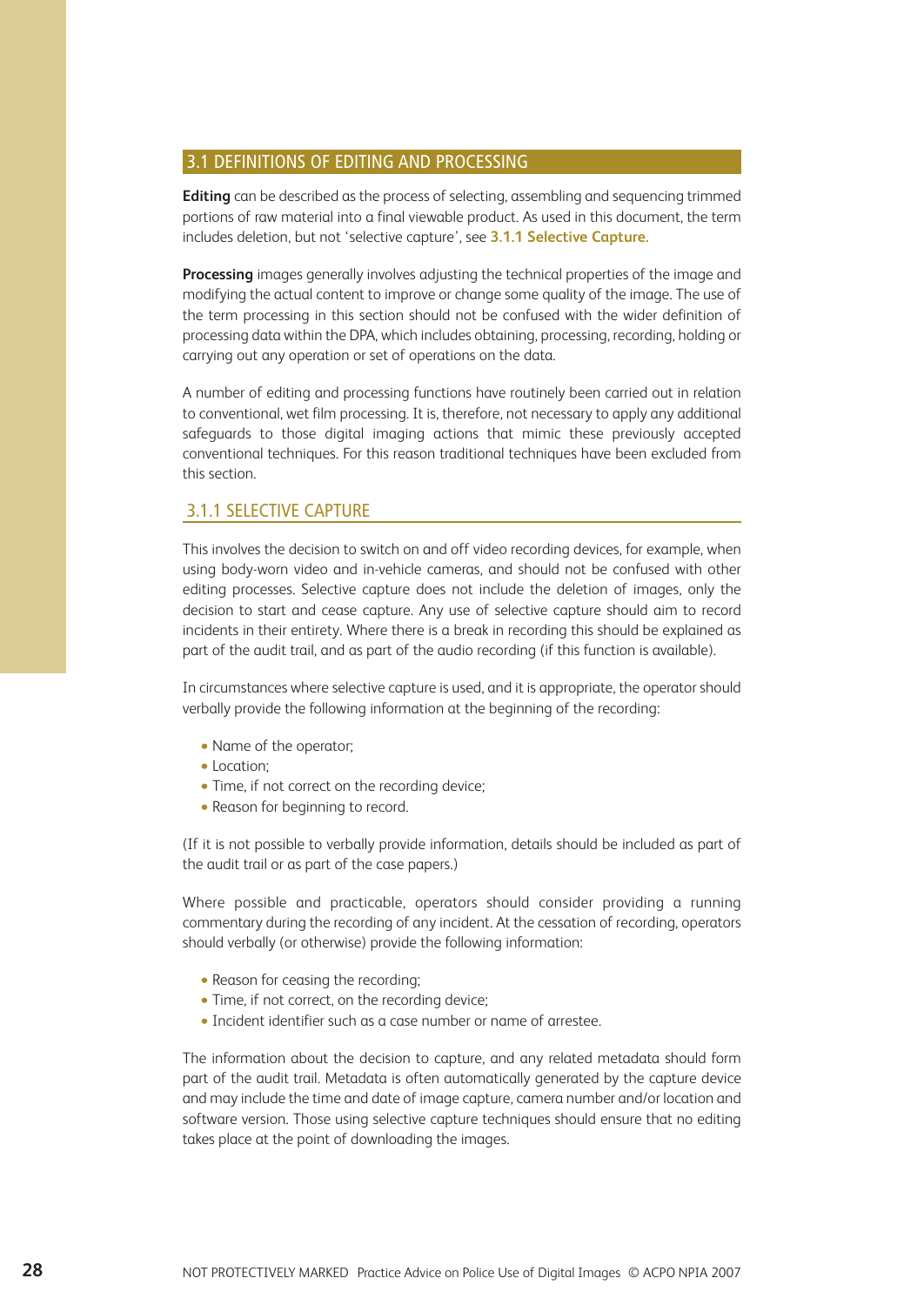#### <span id="page-31-1"></span><span id="page-31-0"></span>3.1.2 SELECTIVE RETRIEVAL

When an incident of interest is identified on a capture system and this data is required to be downloaded, this process is referred to as selective retrieval. This method might be used in relation to a number of capture applications, eg, CCTV systems, body-worn videos and other third-party applications such as images from mobile phones and other devices which capture images. In some circumstances, mostly dependent upon the complexity of the capture system and the need to maintain the integrity of the data, retrieval may be carried out by specialist image retrieval officers or imaging practitioners. However, the decision about the quantity of data to download (eg, video either side of the incident, which camera views are relevant) should be made by the investigating officer in consultation with the retrieval officer or imaging practitioner. This decision should be reviewed as the case progresses and further information becomes available. Care should be taken to note systems which may over-record, and therefore lose data, when carrying out reviews of selective retrieval strategies.

When deciding on the volume of data to be downloaded to fully cover the captured incident and any surrounding circumstances, the following factors should be taken into consideration:

- Parameters fixed by the capture retention system, eg, some might only capture for a twenty-four-hour period at a time or might overwrite images;
- Expedient retrieval to secure material from non-police generated images;
- Type or nature of offence or incident;
- Gravity of offence or incident;
- Context of offence or incident;
- Capture coverage of the area in which the offence or incident took place, including possible entrance and exit routes, image quality and anticipation of possible defence tactics.

If retrieval is taking place from a CCTV system, the capture process should not be stopped while data is being downloaded.

For further information see *HOSDB (2006) Retrieval of Video Evidence and Production of Working Copies from Digital CCTV Systems No. 21/06.* 

#### 3.1.3 RECOVERY OF CORRUPTED IMAGE FILES

In situations where image files have suffered data corruption and require recovery through an approved IT process, any recovered image or image sequence, partial or complete, should be included as part of the audit trail. The audit trail should include an assessment of what data might have been lost or altered by the image file recovery process.

**Note:** The image recovery process may retrieve images that are not considered to relate to the case in question. Where this happens, a record should be included as part of the audit trail. For further information on audit trails, see **[4.1.1 Completing the Audit Trail.](#page-38-1)**

#### 3.1.4 PURPOSE OF EDITING AND PROCESSING

Much pictorial information, conventional and digital, is routinely used by investigators and finally presented to the courts. At times it is necessary to edit or process this information to reduce the volume, achieve better quality images and/or separate that which is relevant from that which is not.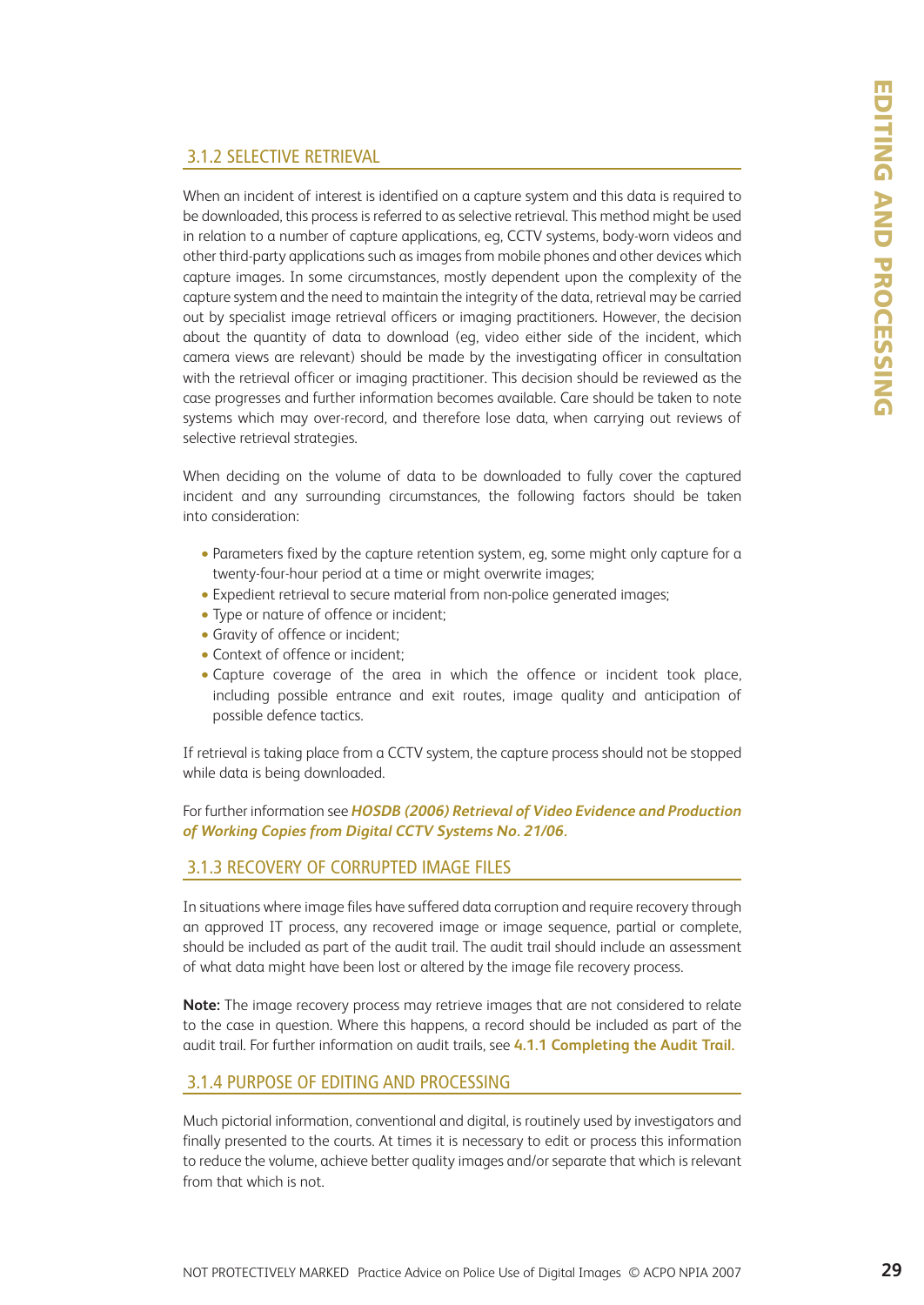<span id="page-32-0"></span>Editing and processing of images should only take place with justifiable cause and in such a manner that it does not detract from the ability of the prosecution and defence to present their case and for the courts to arrive at a verdict. Any editing and processing should be carried out with the intention of assisting the investigative process and presenting the evidence to the courts in the clearest possible manner.

Imaging practitioners should ensure that the editing and processing methods they are employing are appropriate for use in a criminal justice context, and that software tools are valid and reliable. Misapplication of editing and processing techniques may change the context of an image, suppress pertinent information originally contained in it, or introduce misleading information that was not originally present.

The guidelines to safeguard the evidential integrity of images, contained in *DIP v2.0,* continue to apply.

**Note:** Editing and processing should only ever be applied to working copies and not to master copies.

#### 3.2 EDITING

Editing can be divided into two main types.

#### 3.2.1 CONVERTING AND COPYING

This includes certain routine processes where there is no intention to change the appearance of the image, examples include, printing, photocopying, monitor display, format or media conversion and scanning.

On occasions it may be desirable to compress image files to ease transmission and/or storage. Assuming that this will not result in any relevant degradation to the image (taking into account the evidential content and how this will be used in court), it may be regarded as a routine process. Issues resulting from compression should be judged by taking into account the evidential content of the image and how this will be used in court. For example, the introduction of artefacts could be critical in respect of a fingerprint image but of no consequence to a less detailed image. There are preferred schemes for compression which are dependent upon standards applied to particular capture applications.

The following faults might arise as an unintended consequence when applying the techniques of converting and copying:

- Distortion (eg, colour distortion, loss of contrast and resolution) when printing and photocopying or when displaying on a monitor;
- Loss of image quality or metadata when undergoing format or media conversion;
- Loss of image quality or introduction of artefacts when applying lossy compression.

The risks relating to distortion can be mitigated by appropriate calibration and maintenance of all printing, photocopying and display equipment, as well as ensuring that such equipment is of the appropriate specification and all operators are trained to the required local standards.

Issues relating to format conversion may be unavoidable in certain circumstances (eg, when processing evidence from proprietary CCTV systems), but they can be addressed by following *HOSDB (2006) Retrieval of Video Evidence and Production of Working Copies from Digital CCTV Systems No. 21/06.*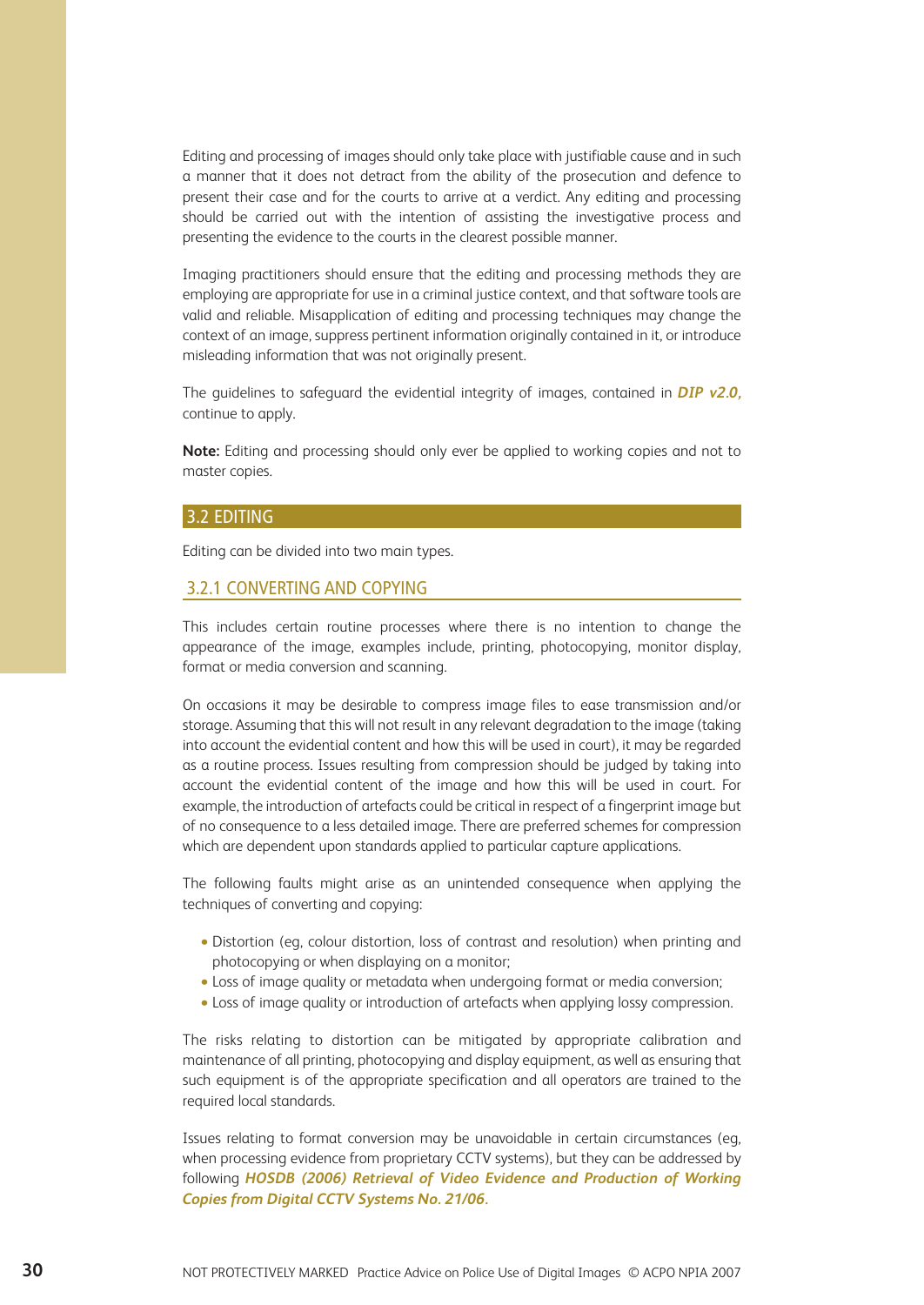#### <span id="page-33-0"></span>3.2.2 SELECTION, ASSEMBLY AND SEQUENCING

Generally, this can be taken to include the following:

- Editing, including deletion, in time (eg, cutting a sequence) or space (eg, region of interest, cropping);
- Highlighting regions of interest, eg, selecting or discarding part of an image, selecting specific images within a sequence;
- Obscuration to preserve privacy, eg, pixilation of faces;
- Stitching or compilation;
- Presentation, eg, adding captions or breaks into video, incorporating images within other information (creating a storyboard).

The principal issue relating to selection, whether in time or in space, is that of loss of context. There is the danger that the omission of images or part of an image could materially affect the interpretation of what is finally presented in court. Annotation is a good example of this, where the captions in themselves might obscure some of the image content. When editing, practitioners should consult investigators and, where necessary, the CPS to ensure that all appropriate content is preserved.

#### 3.3 PROCESSING

Processing can be divided into three main types.

#### 3.3.1 ENHANCEMENT

Enhancement relates to any process that serves to improve the overall image quality and includes:

- Brightness adjustments;
- Contrast adjustments;
- Colour cast removal (colour correction is assumed to be routine processing);
- Noise removal;
- Edge enhancement;
- Histogram stretching.

Enhancement can be a compromise, ie, certain parts of the image are being enhanced to the detriment of other image areas. For example, the effect of edge enhancement is to broaden edges, which can in turn lead to loss of nearby fine structure. When enhancing, careful consideration needs to be given to what is being lost from the image, how this might affect the evidence and how this is presented. Enhancement should not generally be applied to selective portions of an image unless these regions and the enhancements within them are clearly identified; this is of particular significance in enhancing fingermarks. However, it is permissible to enhance the whole of a cropped image.

#### 3.3.2 RESTORATION

Restoration refers to the reversal of mechanisms in the capture process, eg, motion blurring or functions that have caused image deterioration. The intent behind restoration techniques is to return the image to an undeteriorated state. Such tools are usually validated by mathematical modelling.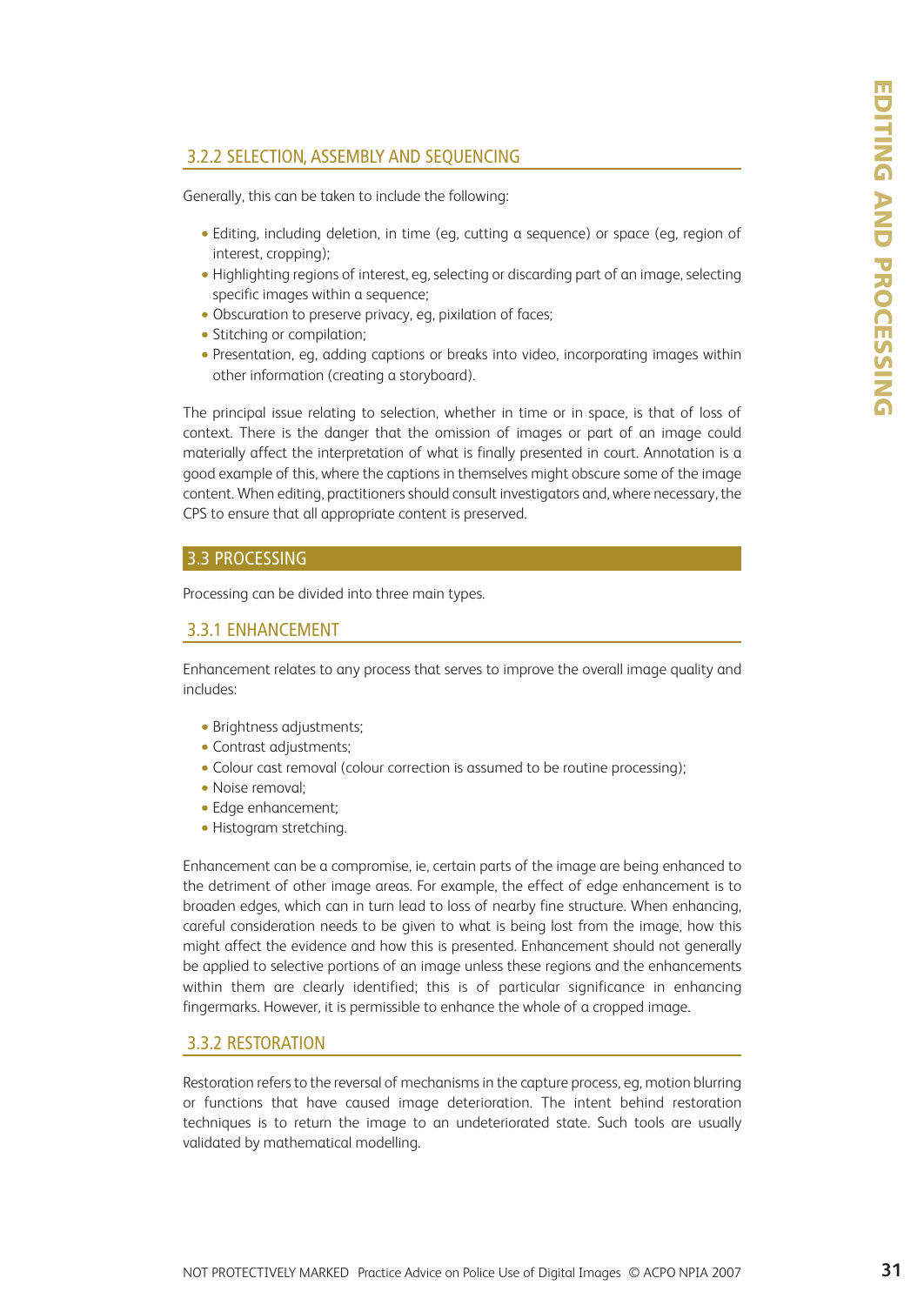<span id="page-34-0"></span>Restoration does not add information and, therefore, excludes interpolation (estimation of missing information). This falls into the category of reconstruction.

The following are examples of restoration techniques:

- Blur removal from an image, eg, defocus and motion blur;
- Greyscale linearisation adjusts the brightness among objects to reproduce the different brightness values in the scene;
- Colour balancing is the adjustment of the colour components to reproduce the colour to that of the original;
- Warping;
- Geometric restoration removes geometric distortion of an image, eg, fish eye lens.

The risk associated with restoration techniques is that depending on how well the function has been mathematically modelled, the restored image may still differ from the original in an evidentially significant way. Therefore, the limitations of the restoration process have to be understood, taken into account and communicated when presented.

#### 3.3.3 RECONSTRUCTION

This is the production of visual aids to assist the understanding of juries, or to provide information to them in a more acceptable form (for example, to sanitise an otherwise graphic or disturbing crime scene), or to support the hypothesis of an expert witness. Though the images that form the input may be classed as evidential, the outputs from reconstructions are not true images but are graphical interpretations and should not be presented as true images. For that reason care should be exercised in determining the extent to which a reconstruction is made to appear realistic.

#### 3.3.4 USE OF EXTERNAL CONTRACTORS

Any contractor generating a reconstruction on behalf of the police should be able to justify the approach they have taken, and explain the individual steps in producing the generated model or depiction. All externally produced enhancements or reconstructions should be accompanied by corresponding history logs and should be fully incorporated into the audit trail. Any work carried out by a contractor should be supervised by force imaging specialists to ensure that it meets the requirements as set out in this document. Reconstruction is not the focus of this document, neither are the many available products used for forensic reconstruction purposes.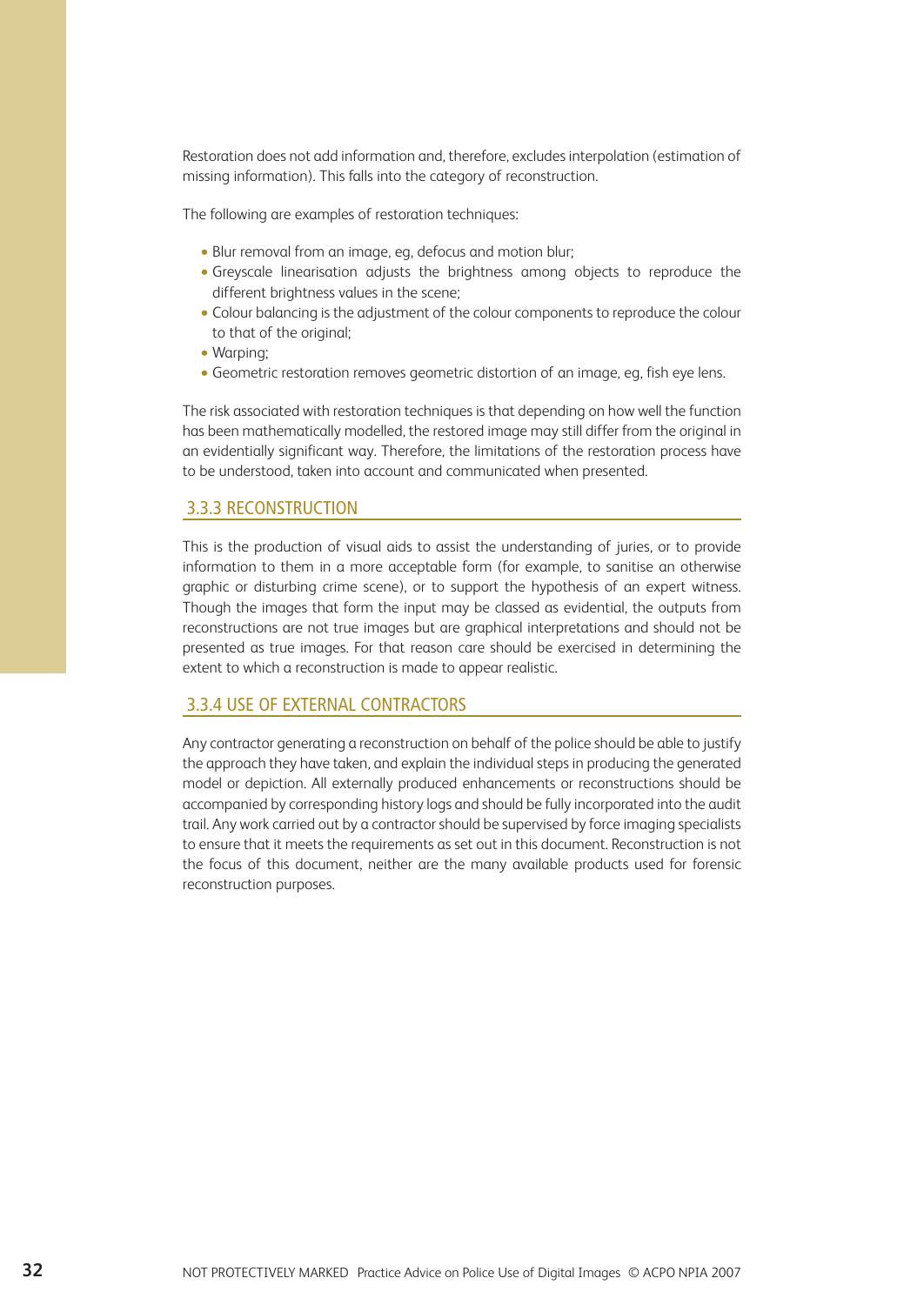#### <span id="page-35-0"></span>3.4 PRINCIPLES OF USING EDITING AND PROCESSING TECHNIQUES

#### **Checklist 4 Considerations when Undertaking Editing and Processing Techniques**

Imaging practitioners should:

- Ensure that the original image is preserved as a master in accordance with *DIP v2.0;*
- Apply techniques only to the working copy of the image;
- Note that when an image is altered and becomes the basis of a witness statement, eg, as part of an identification process, the altered image becomes a new and additional master copy;
- Ensure continuity and security of evidence in accordance with *DIP v2.0;*
- Preserve the metadata of the master copy and, wherever practicable, in respect of the working copies;
- Carry out techniques which are consistent with their skills, experience and accreditation;
- Ensure that history logs (often electronically generated by software applications) are included as part of the audit trail;
- Accompany all imagery with a full audit trail;
- Ensure that when applying a technique, the effect does not undermine the evidential content of the image;
- Use software and hardware supplied by their police force that is supported by SOPs.

#### 3.5 SPECIALIST ROLES FOR IMAGING PRACTITIONERS

Only competent, suitably trained and authorised personnel should carry out any of the editing and processing functions (these may be specialist imaging staff or other application users). Editing and processing carried out by non-imaging practitioners should be sanctioned and supervised by the relevant imaging departments or imaging practitioners. The Council for the Registration of Forensic Practitioners (CRFP) distinguish between roles relating to the use and further editing and/or processing of images. Police forces can use these distinctions as an example and as a guide.

- **Generalist** will have a basic knowledge of imaging and will know how to use the technology without the background knowledge of how the technology works. A generalist will carry out basic elements of image processing which are applicable to all imaging sub-specialities (refer to CRFP definitions for further information).
- **Specialist** will work with specific software and hardware in order to process or edit images. Specialists will produce exhibits in their own right, as well as work with other investigators' products and develop evidential statements resulting from the editing and processing tasks carried out. A specialist will carry out primary and advanced processing, and technical analysis (refer to CRFP for further information).
- **Expert** will be able to interpret images and analyse data to identify anomalies and alterations. An expert will carry out all types of processing and technical analysis, as well as interpretation that will require the expression of an opinion (refer to CRFP for further information).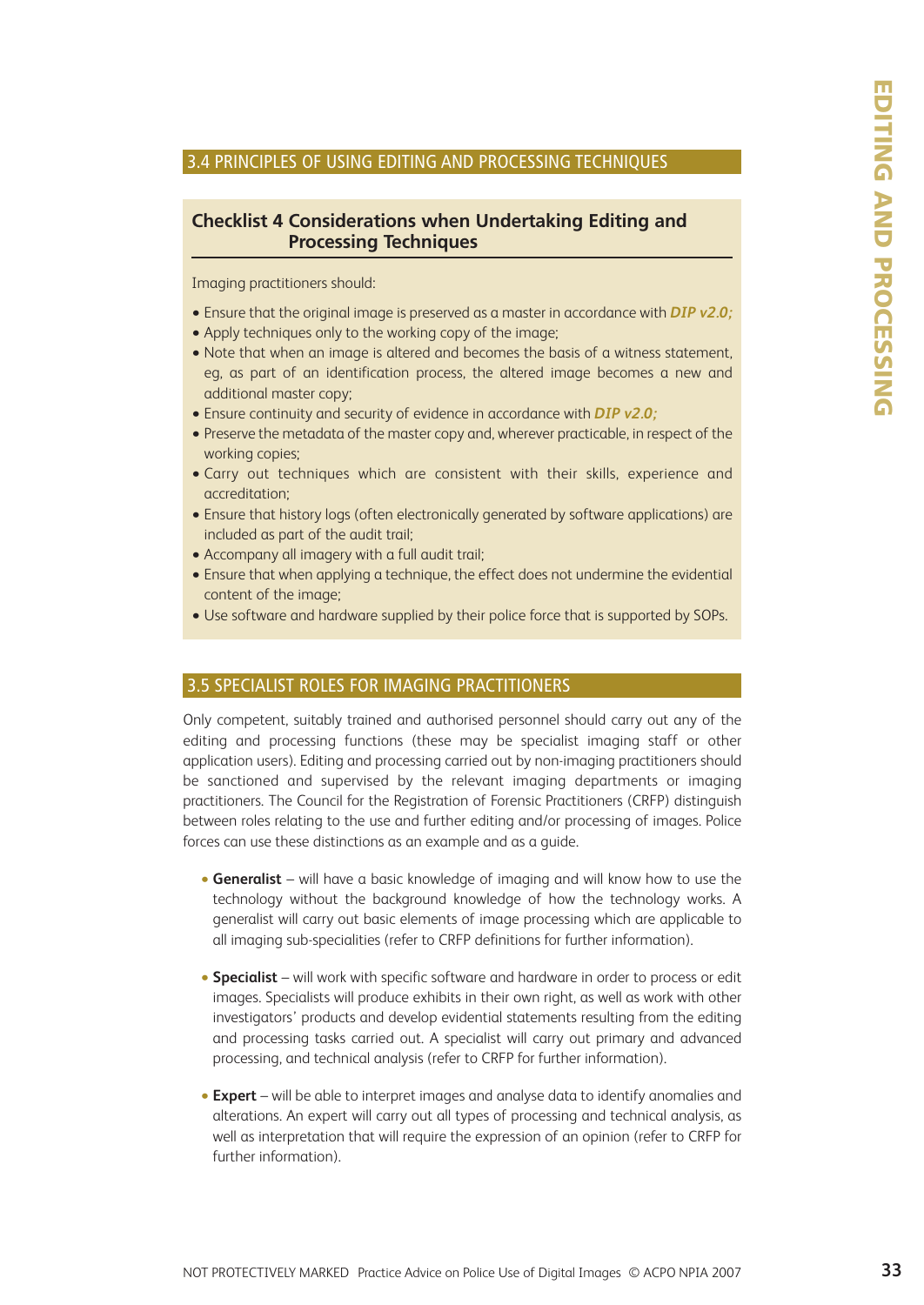<span id="page-36-0"></span>For further information about CRFP definitions see: **<http://www.crfp.org.uk/>**

**Table 1** relates the above training levels to the previously discussed types of editing and processing.

#### Table 1 Suggested Remit for Imaging Roles

|                                                                     | <b>Generalist</b><br>Basic image<br>processing | <b>Specialist</b><br>Primary and<br>advanced image<br>processing                        | <b>Expert</b><br>Technical analysis,<br>interpretation and<br>all other image<br>processing |
|---------------------------------------------------------------------|------------------------------------------------|-----------------------------------------------------------------------------------------|---------------------------------------------------------------------------------------------|
| Reconstruction                                                      | x                                              | X                                                                                       | Only if accepted<br>expert in<br>reconstruction                                             |
| Restoration<br>Enhancement<br>Selection,<br>Assembly,<br>Sequencing | Х                                              | ✔ Working to SOPs<br>and works with<br>investigator; does not<br>provide interpretation | ✔ Working to SOPs<br>and works with<br>investigator; provides<br>interpretation             |
| Conversion/<br>Copying                                              | Working to SOPs                                |                                                                                         |                                                                                             |

#### 3.6 PREPARING DIGITAL IMAGES AS EVIDENCE IN COURT

When presenting evidence in court, the practitioner should be able to explain:

- What purpose (eg, within the DPA) and justification exists to process and edit images;
- Why a particular tool was selected;
- How the tool was applied;
- How the end product was achieved.

It is not expected, however, that practitioners are able to explain the construction of the software or hardware itself. Where necessary, the manufacturers should be contacted to access technical specialists.

The software and hardware applications in any one area should be described in local SOPs that should be made available for inspection if required.

#### **MANAGEMENT ISSUES**

- Providing SOPs for all software and hardware used for editing and processing.
- Ensuring that software and hardware is suitably calibrated and maintained to the manufacturers' specifications to achieve the set objective.
- Ensuring that any editing or processing not carried out by imaging practitioners is sanctioned and supervised by the imaging department.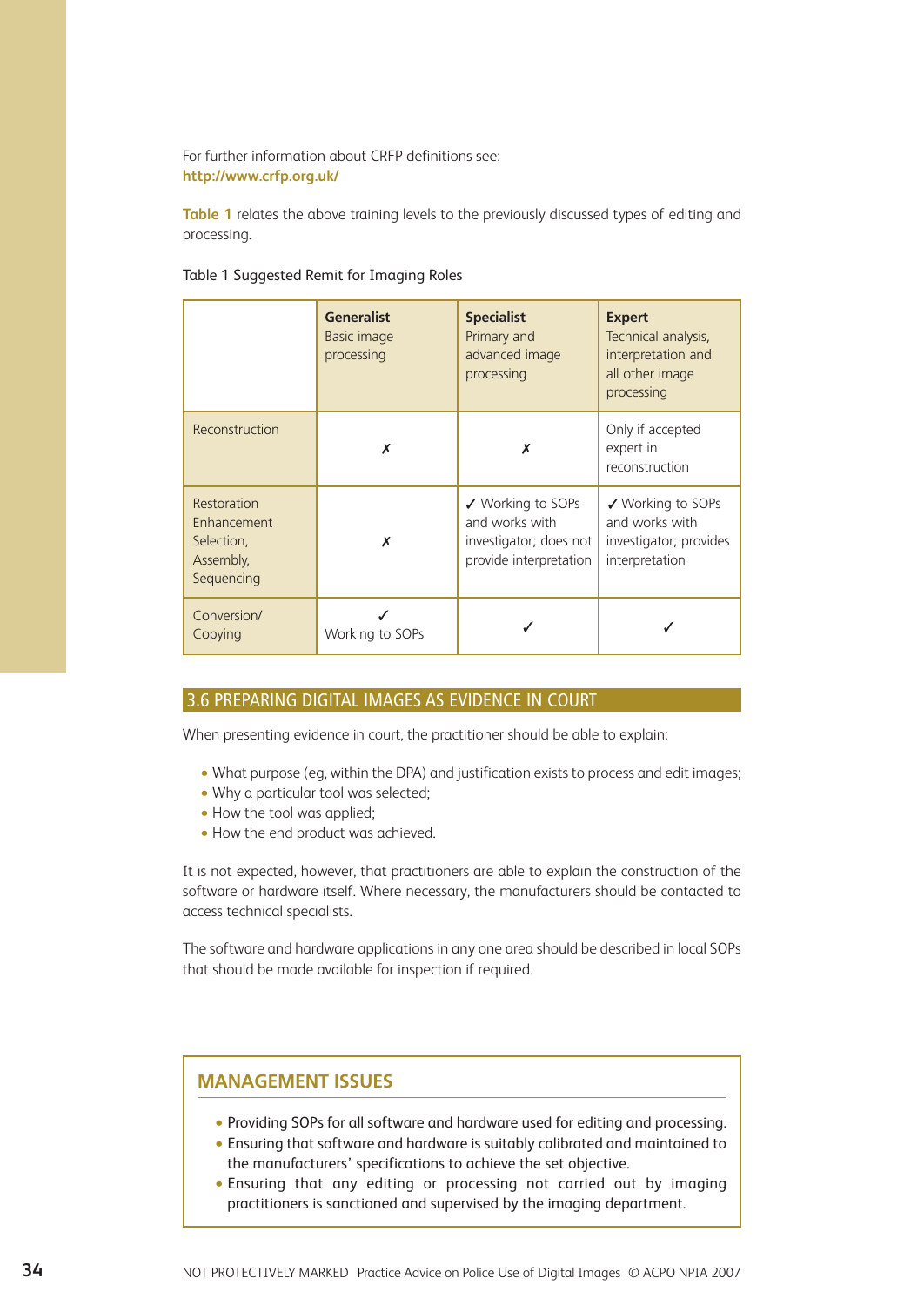### <span id="page-37-0"></span>**Section 4 CASE PREPARATION, DISCLOSURE AND REVELATION TO THE CROWN PROSECUTION SERVICE**

**This section describes the case preparation and disclosure of unused material relating to evidential digital images, and provides information for consideration when revealing exhibit images to the CPS and preparing for court. It should be read in conjunction with the** *Attorney General (2005) Attorney General's Guidelines on Disclosure, Crown Prosecution Service (2005) The Prosecution Team Disclosure Manual* **and the Code of Practice on Disclosure, (issued under section 23(1) of the Criminal Procedure and Investigations Act (1996).**

#### **CONTENTS**

| 4.1 |       |                                                                |     |
|-----|-------|----------------------------------------------------------------|-----|
|     | 4.1.1 |                                                                |     |
|     | 4.1.2 | Special Considerations in Cases Involving Video Image Exhibits | -38 |
|     | 4.1.3 | Developing the Disclosure Schedule for Unused Images  38       |     |
|     | 4.1.4 | Extent of Inspection of Unused Material – Images 39            |     |
| 4.2 |       |                                                                |     |
|     | 4.2.1 |                                                                |     |
|     | 4.2.2 |                                                                |     |
| 4.3 |       |                                                                |     |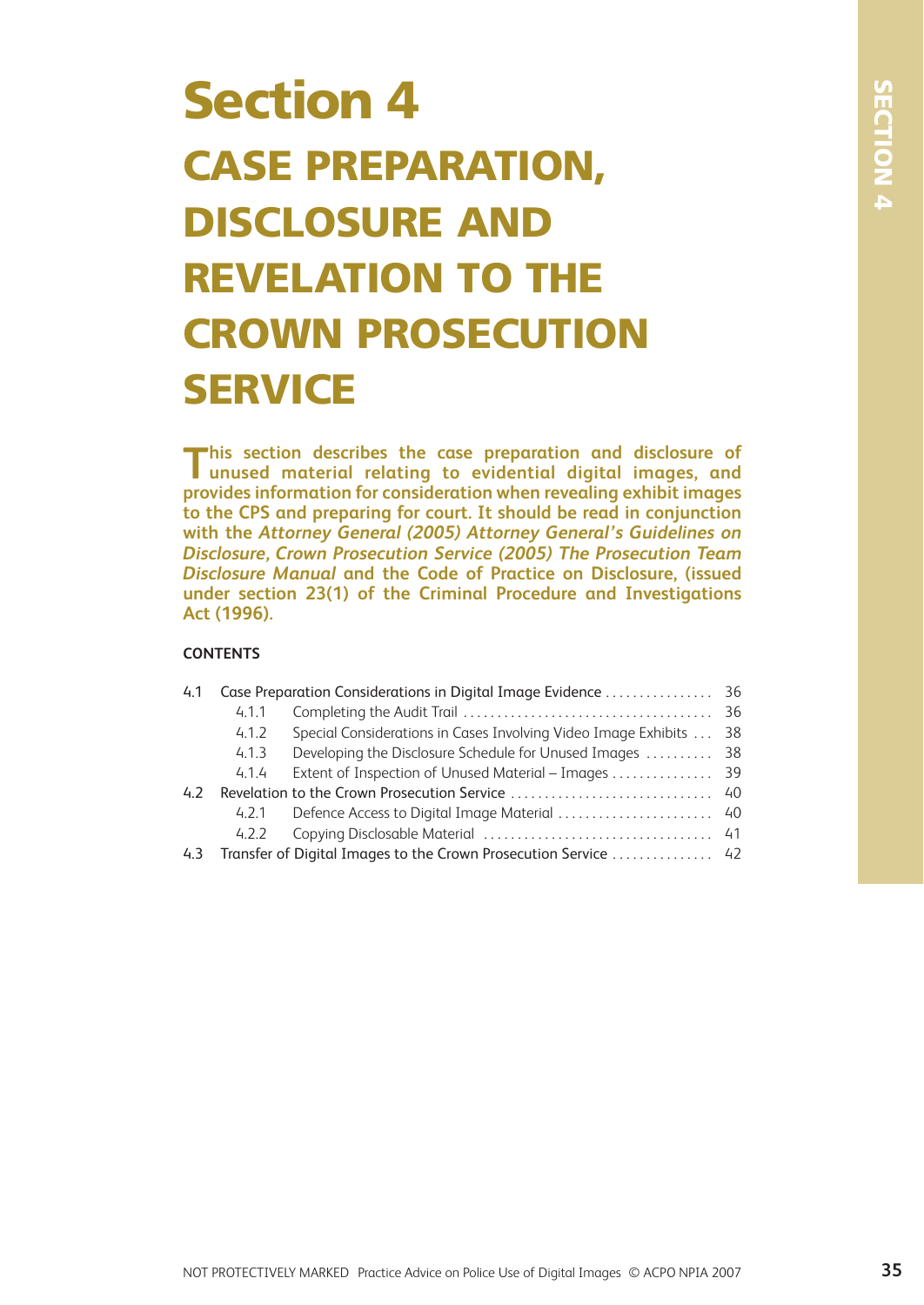#### <span id="page-38-1"></span><span id="page-38-0"></span>4.1 CASE PREPARATION CONSIDERATIONS IN DIGITAL IMAGE EVIDENCE

In each police investigation an exhibits officer and a disclosure officer should be appointed. These roles might be performed by the same individual, who might also be the investigating officer. In large or complex cases a number of exhibits and disclosure officers might be appointed. A lead disclosure officer should, however, be the focus for enquiries, and be responsible for ensuring that the investigator's disclosure responsibilities are complied with. In complex cases the exhibits officer and the disclosure officer should have ready access to imaging specialists or experts who might be required to respond to more detailed enquiries.

#### **Checklist 5 Considerations in Cases Involving Digital Image Exhibits**

Officers should:

- Ensure that all exhibit images have been reviewed (and unused images captured or seized and retained from the beginning of an investigation are included as part of the disclosure process);
- Ensure that viewing logs have been completed, as applicable;
- Check the audit trail for completeness and submit it with the exhibit;
- Assess and schedule material, including images and their metadata (when required);
- Inform the prosecutor of the date of the start of the investigation as different disclosure regimes apply;
- Apply GPMS to exhibit images;
- Ensure that unused material is retained and stored appropriately and is catalogued, including whether or not it has been fully viewed;
- Review unused material, including images, once a defence statement has been received.

#### 4.1.1 COMPLETING THE AUDIT TRAIL

The responsibility for the development of an audit trail rests with any personnel who have had contact with the digital exhibit material. This may include image retrieval officers, police officers or staff, image capture operators, imaging practitioners and specialists, disclosure officers, exhibits officers, investigating officers, data protection officers and others.

Some parts of the audit trail will be part of a technical log or history log and will be generated by software applied to the image as part of any editing and processing. The audit trail should include sufficient information to enable a comparatively trained practitioner to replicate the steps to achieve the same results from the master copy. The level of detail listed in **[Checklist 6](#page-39-1)** should not be required for every image or video sequence. However, a relevant audit trail should be developed for all exhibits. Information should be compiled for exhibits as required by the circumstances of each case. Further information should always be available subject to a request for more detailed information.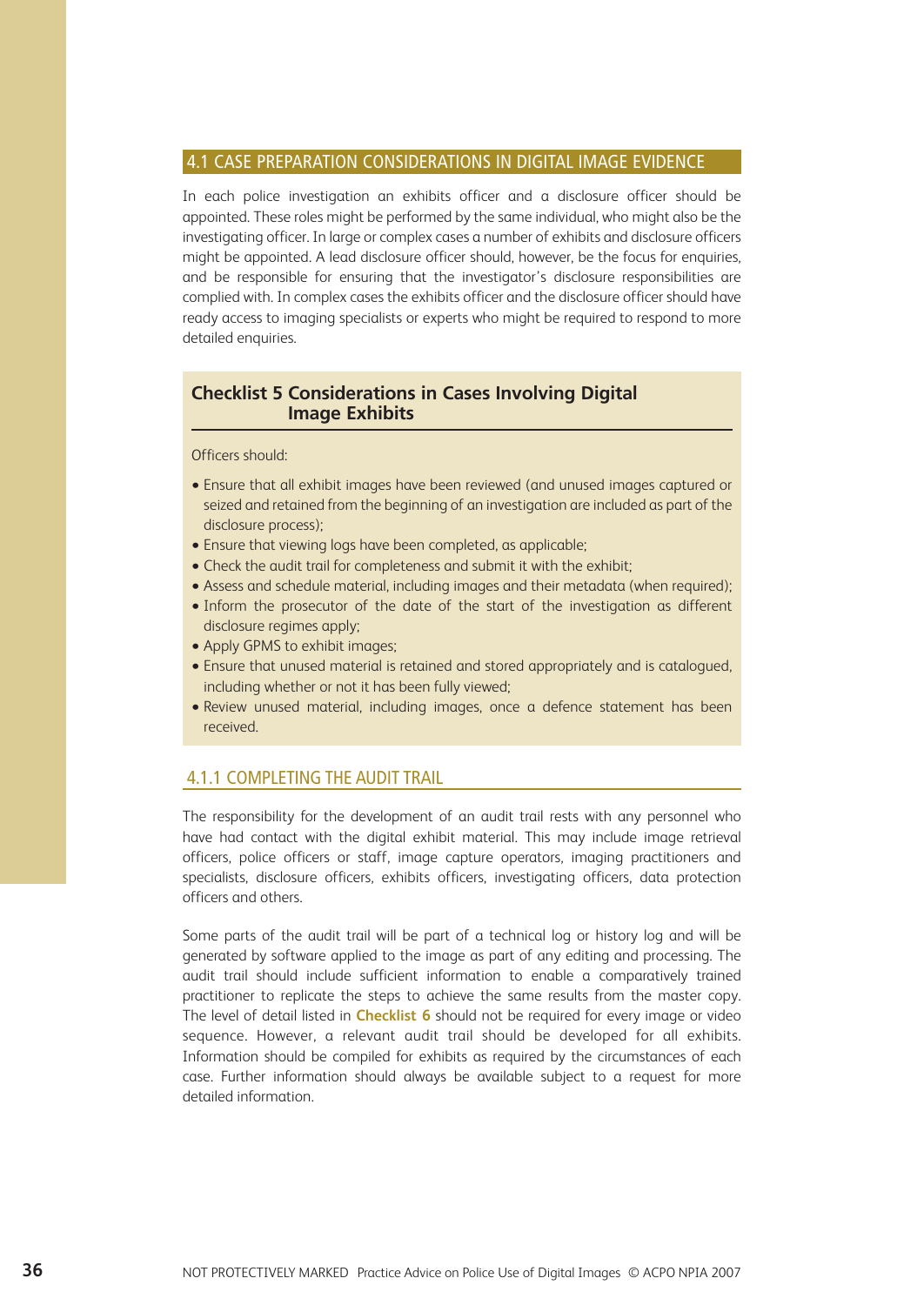#### <span id="page-39-1"></span><span id="page-39-0"></span>**Checklist 6 Compiling an Audit Trail for Digital Images**

Imaging practitioners and officers should include the following information (with date and time of action) when available and if appropriate:

- Details of the case;
- GPMS classification of the image (and any special handling instructions, if relevant) and the name of the person who classified the image;
- Where the image is third-party generated, information about point of transfer including whether the image is the master copy, a working copy or an exhibit derived from a working copy;
- Information about capture equipment and/or hardware and software used, including details of the maintenance log relating to capture equipment and calibration of hardware and software (see **[2.6 Creating a Maintenance Log](#page-28-1)**);
- Identity of the capture operative including third parties and retrieval image officers, where applicable;
- Details of exhibits and disclosure officer(s);
- Description of the images captured, including sequencing;
- Details of retrieval or seizure process and point of transfer, if applicable;
- Creation and defining of the master copy and associated metadata;
- Storage of the master copy;
- Any access to the master copy;
- Viewing of the master and working copies, including a record of any associated viewing logs;
- Details and reasons for any selective capture;
- Any editing applications which may alter the image;
- Any details of processing applications allowing replication by a comparatively trained individual;
- Electronic history log of processing applications;
- Any copying required to ensure longevity of the data;
- Revelation to the CPS of the master and working copies;
- Any copying carried out as part of a migration strategy to ensure the replay longevity of the image;
- Disposal details and retention time periods.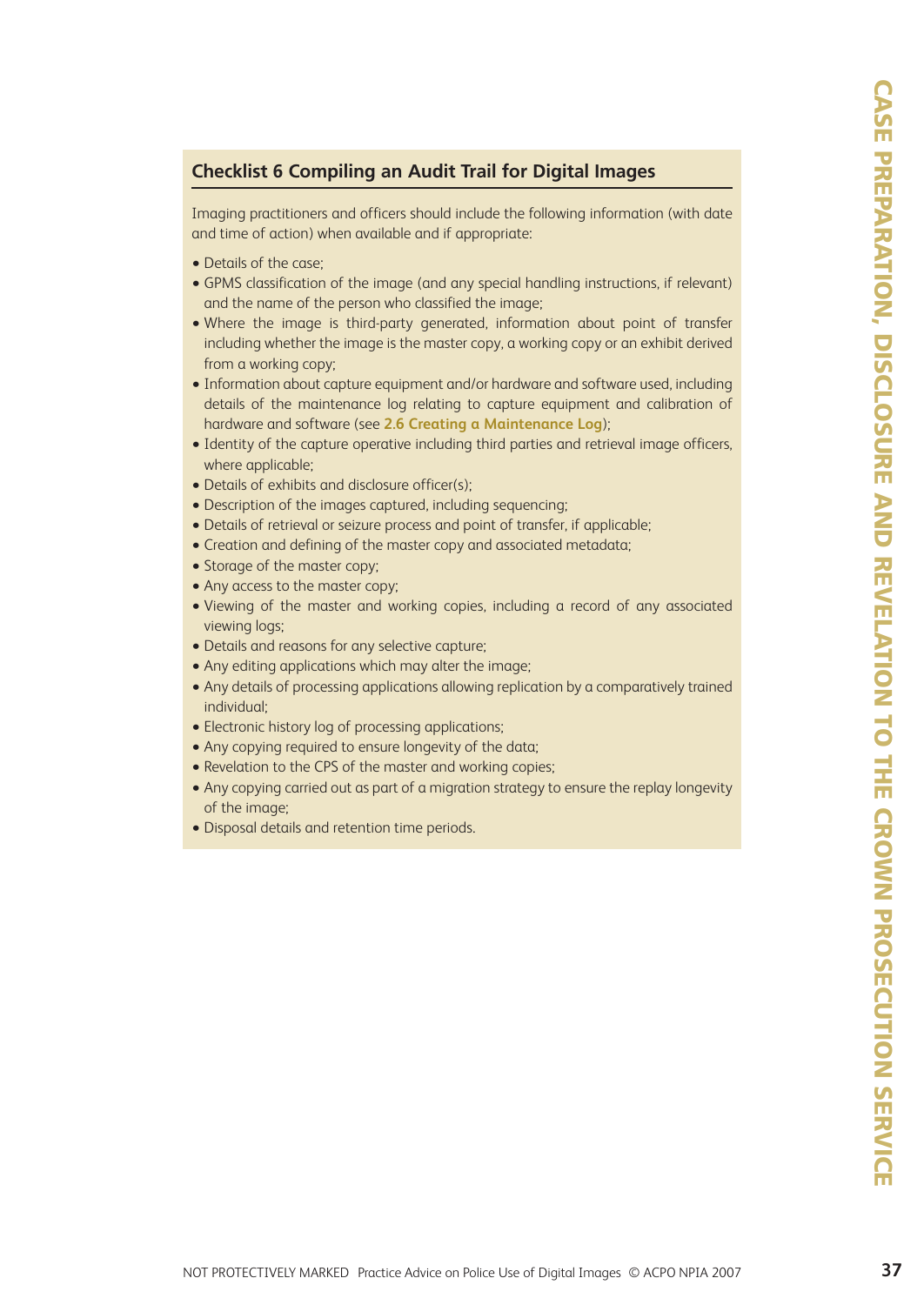#### <span id="page-40-1"></span><span id="page-40-0"></span>4.1.2 SPECIAL CONSIDERATIONS IN CASES INVOLVING VIDEO IMAGE EXHIBITS

Video images such as CCTV sequences or material from body-worn video devices require accurate viewing logs to be completed to accompany each evidential sequence or exhibit that has been retrieved. Viewing officers should include the following points when compiling viewing logs as part of case preparation:

- Date of viewing;
- Reason for viewing;
- Identifier number of media and/or file and action number;
- Type of media viewed, eg, MiniDV, DVD;
- Format of proprietary files;
- Software used with version number, if applicable;
- Location of camera and any other camera coverage;
- Name of person giving authorisation for viewing;
- Name of person viewing data;
- Time of sequence;
- Outcome and description of sequence:
- Signature of person viewing data.

#### **Checklist 7 Specific Considerations in Cases Involving Video Image Exhibits**

Investigating and exhibits officers should consider the following:

- Make and model of the capture system;
- Whether the image was generated as part of a multiplex system;
- Whether other video sequences from a multiplex system have been retrieved and retained;
- Whether there is or has been coverage of the vicinity or area and if it has not been retrieved and retained, the reasons for this;
- Whether the capture system metadata was correct and if not, any discrepancies which have been noted;
- Viewing logs relating to the imagery;
- Information about other viewing logs relating to unused material, including a description of other imagery.

#### 4.1.3 DEVELOPING THE DISCLOSURE SCHEDULE FOR UNUSED IMAGES

The established procedure of developing a disclosure schedule (MG6 forms) records all relevant information, including digital image evidence relating to a case. These should be completed by the disclosure officer, who should ensure that unused images are included as part of the schedule. Overtly captured digital images should form part of the information recorded on the non-sensitive disclosure schedule.

The schedule should provide a brief description of what is contained in the image or video sequence and any significant processing applied to it. A more detailed description of processes should only be provided if the image becomes an exhibit or is requested by the defence to form part of the defence case. The description of the unused image on the schedule should enable the prosecutor to make an informed decision about defence disclosure. For example, if an image has been substantially cropped, or only a selective area has been enhanced, it may be necessary for the schedule to state this so that the defence may be made aware of the availability of the uncropped and unadjusted images.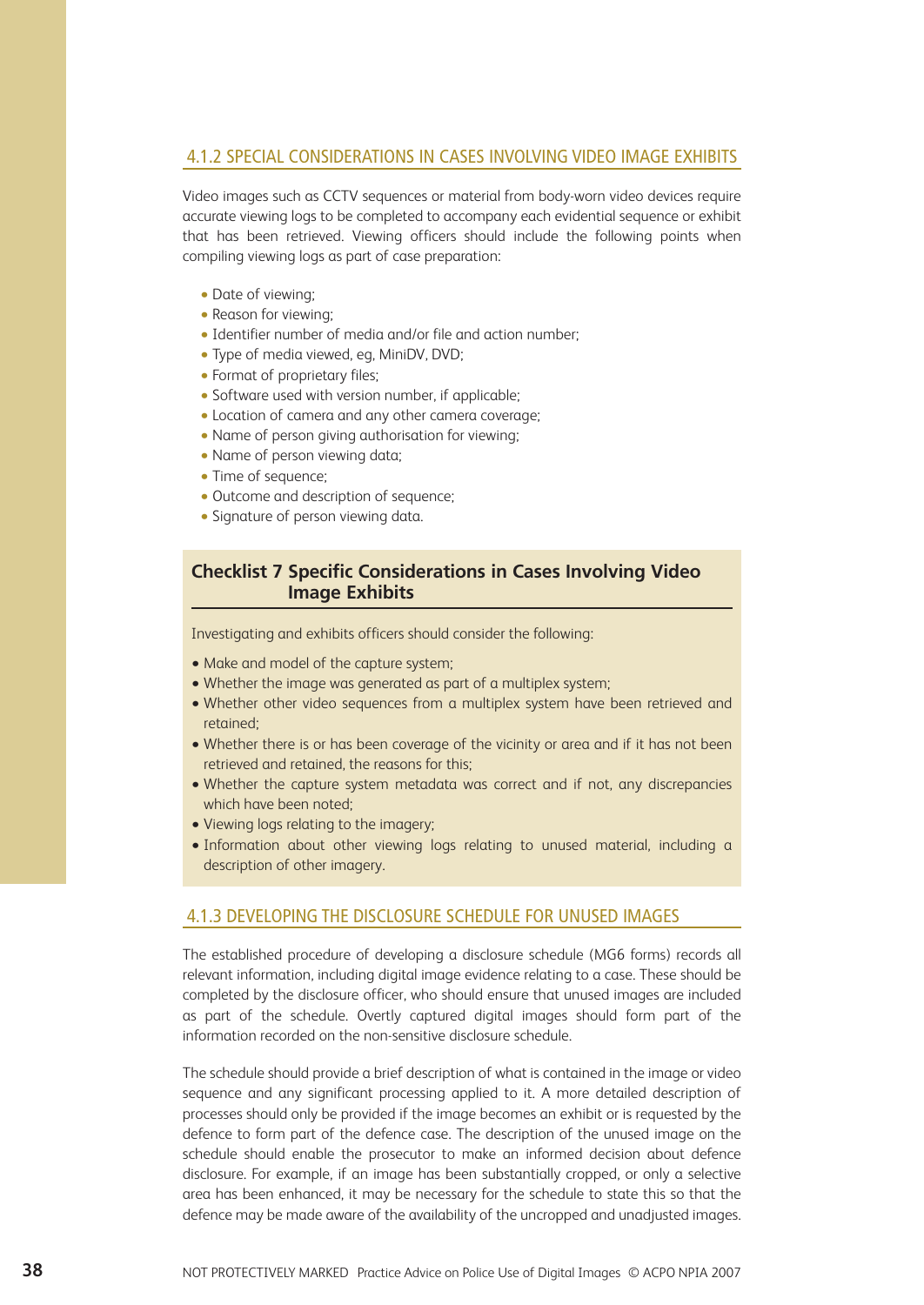#### <span id="page-41-1"></span><span id="page-41-0"></span>**Checklist 8 Completing a Disclosure Schedule Containing Unused Digital Images**

Disclosure officers should consider including:

- Information about the application used to capture the image, including whether the image was police generated or third-party generated;
- Information about any digital image material which might reasonably be considered to undermine the prosecution case or assist the case for the accused;
- Purpose of capture or seizure;
- Brief description of what is portrayed by the image and any significant processing applied to the image, eg, cropping;
- Reference to the availability of an audit trail relating to the image, if required;
- Replay software or equipment required;
- Details of any software used to examine unused digital material (including the extent and manner of the examination) and the reason for using the software;
- Any access by the defence to the image(s) and whether this was supervised or in the form of a copy.

#### 4.1.4 EXTENT OF INSPECTION OF UNUSED MATERIAL – IMAGES

Unused material is material that may be relevant to the investigation and has been retained but does not form part of the case for the prosecution against the accused. The principles of disclosure apply to digital images and computer-based electronic evidence in the same way as any other material obtained in the course of an investigation. It is a matter for the investigator to decide which material it is reasonable to enquire into, and in what manner. The receipt of a defence case statement should be a key point in reviewing which material is relevant and which is unused.

Where the viewing officers cannot inspect, view or listen to all the material, the duty to inspect extends to what is reasonable and proportionate in the circumstances of the case. In cases involving a large volume of imagery the investigating officer and the disclosure officer should decide on criteria for prioritising viewing of material. In some cases this decision will be recorded as part of a policy log. In circumstances where it is not practical to view all images or sequences, material should be clearly labelled as unviewed. Any unviewed material should be described by general category and the extent and manner of any inspection or viewing of the material should be recorded with a justification for not having viewed it as part of the investigation. This should form part of the schedule supplied by the disclosure officer. All retained images should be stored as master copies in a retrievable format that allows for replay and viewing, if required.

In circumstances where the defence request to view specific unviewed material, the disclosure officer should ensure that the material is viewed and a viewing log or description of the material has been completed prior to allowing defence access. In cases involving a large volume of material which cannot reasonably be viewed fully, supervised viewing should be considered in order to facilitate defence access.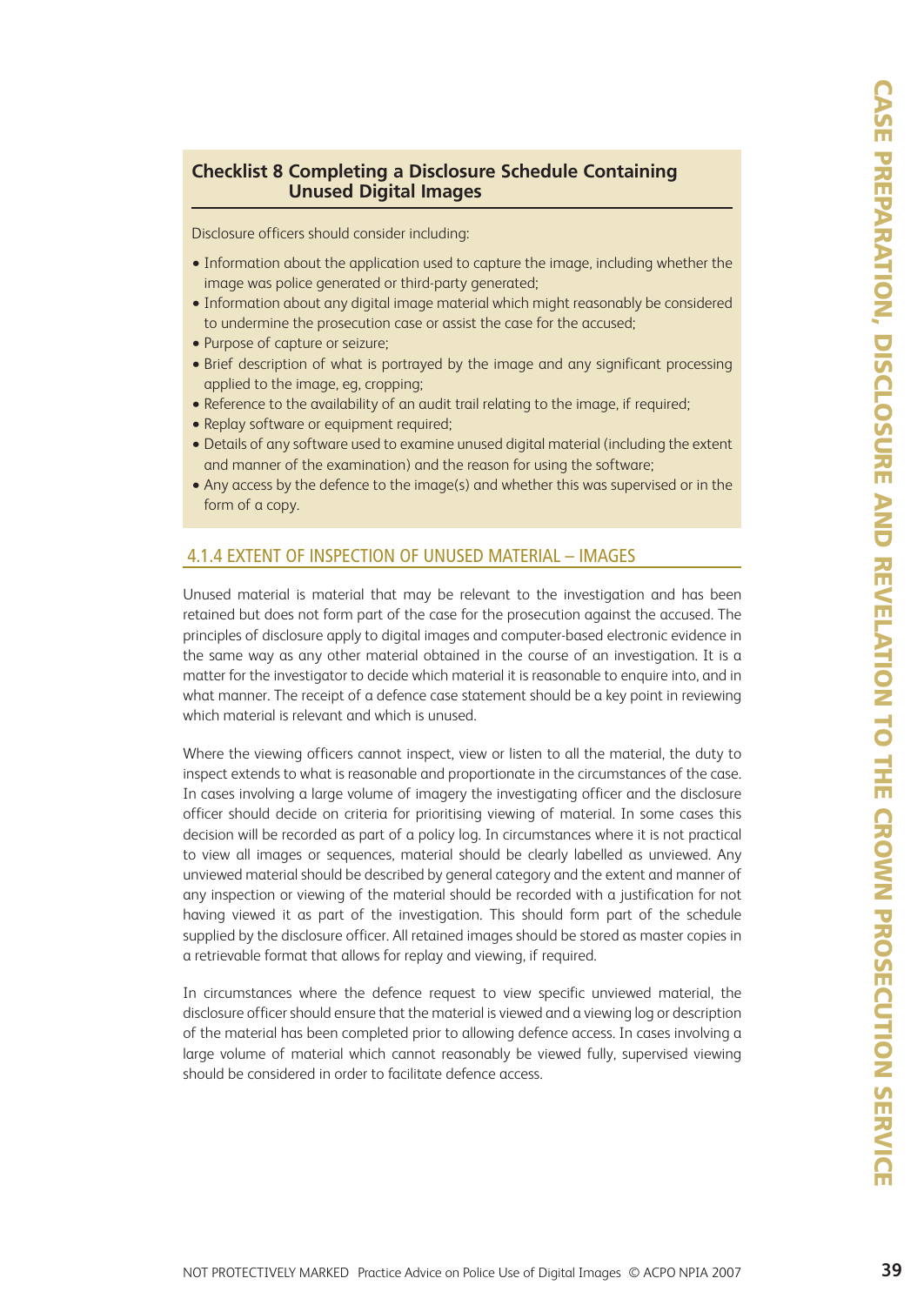#### <span id="page-42-0"></span>4.2 REVELATION TO THE CROWN PROSECUTION SERVICE

Existing local service level agreements and protocols should include revelation of all investigative material, including that associated with digital images. Any revelation of digital images to the CPS should be made in a format which is retrievable and viewable. There should also be early discussion about defence viewing, and the most appropriate medium to use when requiring court personnel or magistrates and juries to view material. See **[4.3 Transfer of Digital Images to the Crown Prosecution Service.](#page-44-1)**

#### **Checklist 9 Considerations for File Preparation at Revelation Stage**

Officers responsible for file preparation should:

- Ensure that the master copy of the exhibit is kept in suitable and secure conditions by the police, and is made available to the court, if required;
- Liaise with the relevant CPS prosecutor at an early meeting to discuss any issues relating to the capture system or processing carried out, where relevant;
- Provide the CPS with full information accompanying any evidential digital images (exhibits) – this might include audit trails, maintenance logs, viewing logs and disclosure schedules;
- List and describe any unused and/or unviewed material clearly;
- Ensure that viewing logs used for video images highlight relevant sequences;
- Provide the CPS with accurate information about the preferred format for revelation in order to reduce the loss of image quality;
- Consider GPMS marking and the most appropriate method of transferring the imagery to the CPS.
- Consider the format in which the image is provided to the CPS in order to facilitate viewing and replay;
- Liaise with relevant departments within the CPS to ensure that viewing and replay is possible prior to trial.

#### 4.2.1 DEFENCE ACCESS TO DIGITAL IMAGE MATERIAL

Access to, and disclosure of, digital images which become exhibits should be recorded in the audit trail and case papers when disclosed at police interview stage. At post-charge stage, access should only be allowed after agreement from the CPS. Any access to exhibits and unused material, including copies, should be restricted to those people who have a legitimate role in viewing the image. All access to the images should be documented as part of the audit trail that accompanies each image, and then recorded.

All requests for disclosure of unused images should be recorded. Defence requests should be specific about exactly which images are required for viewing. For example, in the case of unused CCTV video sequences, the defence should be asked to specify the viewing period and the camera positions required. If disclosure of an unused image is facilitated, the following should be documented:

- The date and time at which disclosure was made;
- The identification of any third party to whom disclosure was made;
- The reason for disclosure:
- The extent of the information to which access was allowed, or which was disclosed.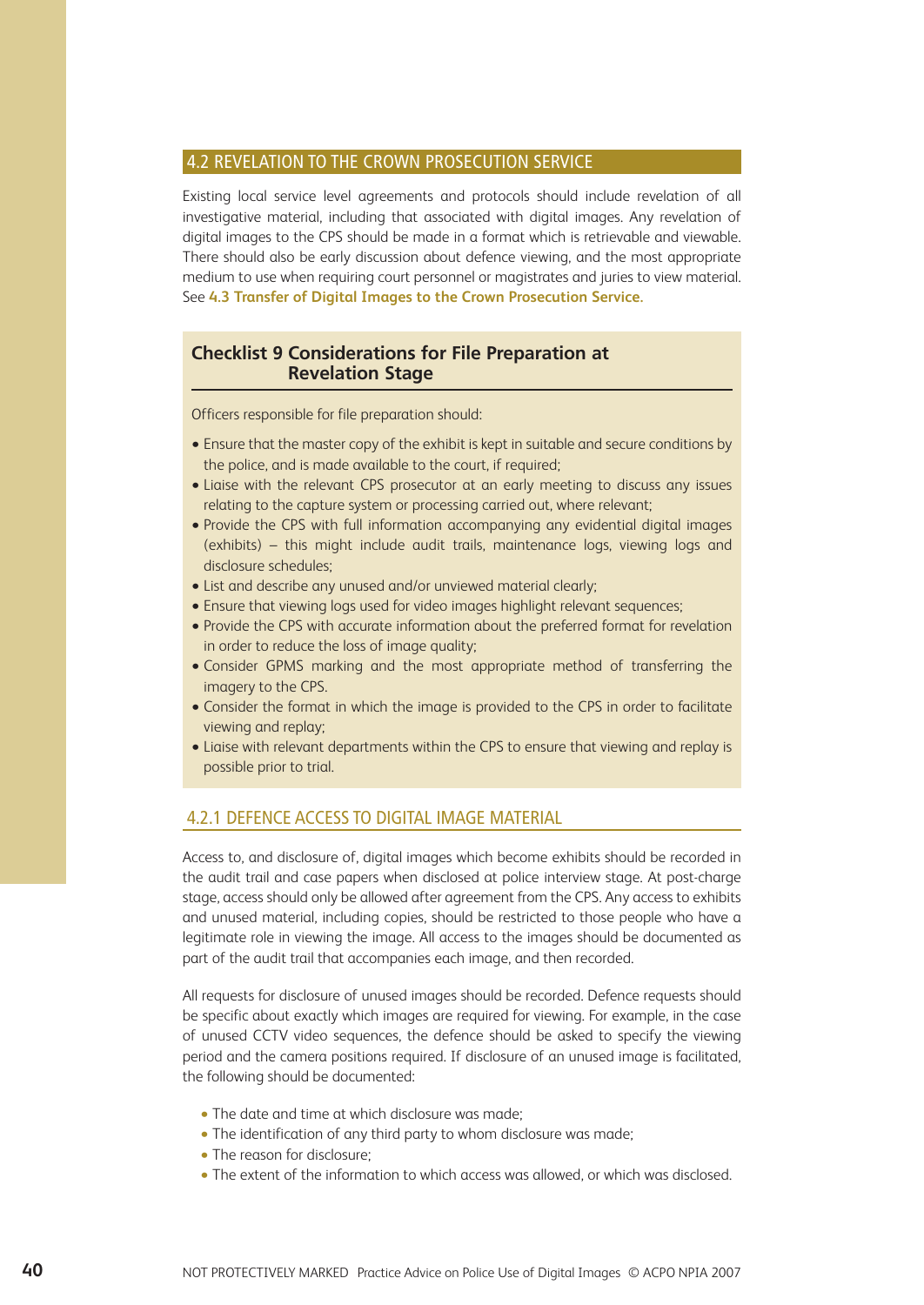<span id="page-43-0"></span>Where the investigating officer and CPS prosecutor decide to allow inspection of images, adequate facilities should be made available where the defence can carry out their examination. Where necessary, there should also be a facility available for the defence representative to show images to the defendant in private. The defence and any forensic experts should not be allowed direct access to a master unused exhibit. There may be occasions when it is appropriate for the investigating officer to allow a defence forensic expert supervised access in order to facilitate the disclosure process, particularly when the defence statement indicates that such an examination is appropriate. In some circumstances supervised access might substantially reduce the cost of decoding or copying material. The investigator should agree this with the prosecutor in advance. In multiple accused cases, the prosecution team should seek to agree an acceptable lead expert to act on behalf of all accused.

If the relevant digital images are third-party images, it may be appropriate to ask owners of data if any breach of confidentiality will occur if the data is disclosed to the accused. Where the disclosure officer or investigator have concerns about differential disclosure of confidential information between co-accused, they should bring these concerns to the attention of the prosecutor. The prosecutor should seek agreement with the defence, and, where appropriate, the court, as to how disclosure may be made.

In situations where the defence is supplied with a copy of an image (working copy), consideration should be given to its potential impact if made public. In some circumstances it might be necessary to employ additional safeguarding techniques to monitor information.

#### 4.2.2 COPYING DISCLOSABLE MATERIAL

Once decisions have been made about the duty to disclose, copies of images might be requested from both the prosecution and the defence. The nature of the material contained within the image should be considered prior to any agreement to copy part or all of it.

#### **Checklist 10 Copying Images**

Officers responsible for copying material for disclosure should consider:

- Whether it is appropriate for a copy of the image to be made (some digital images may require that supervised viewing is made available on request);
- The cost of copying, see *ACPO (2005) Guidance on Charging for Police Services;*
- Making a copy of the master and working copies of digital images;
- Including the audit trail with each image, when required, to enable a comparatively trained practitioner to replicate the steps to achieve the same results from the master copy;
- Ensuring that duties under the DPA are fully complied with and that identities of people other than the accused are fully protected;
- Securing images, for example, using authentication techniques, as necessary;
- Applying the GPMS and copyright, as appropriate;
- Using a unique identifier on the copied material;
- Limiting the number of copies made and recording copy identifiers and recipients as part of the audit trail.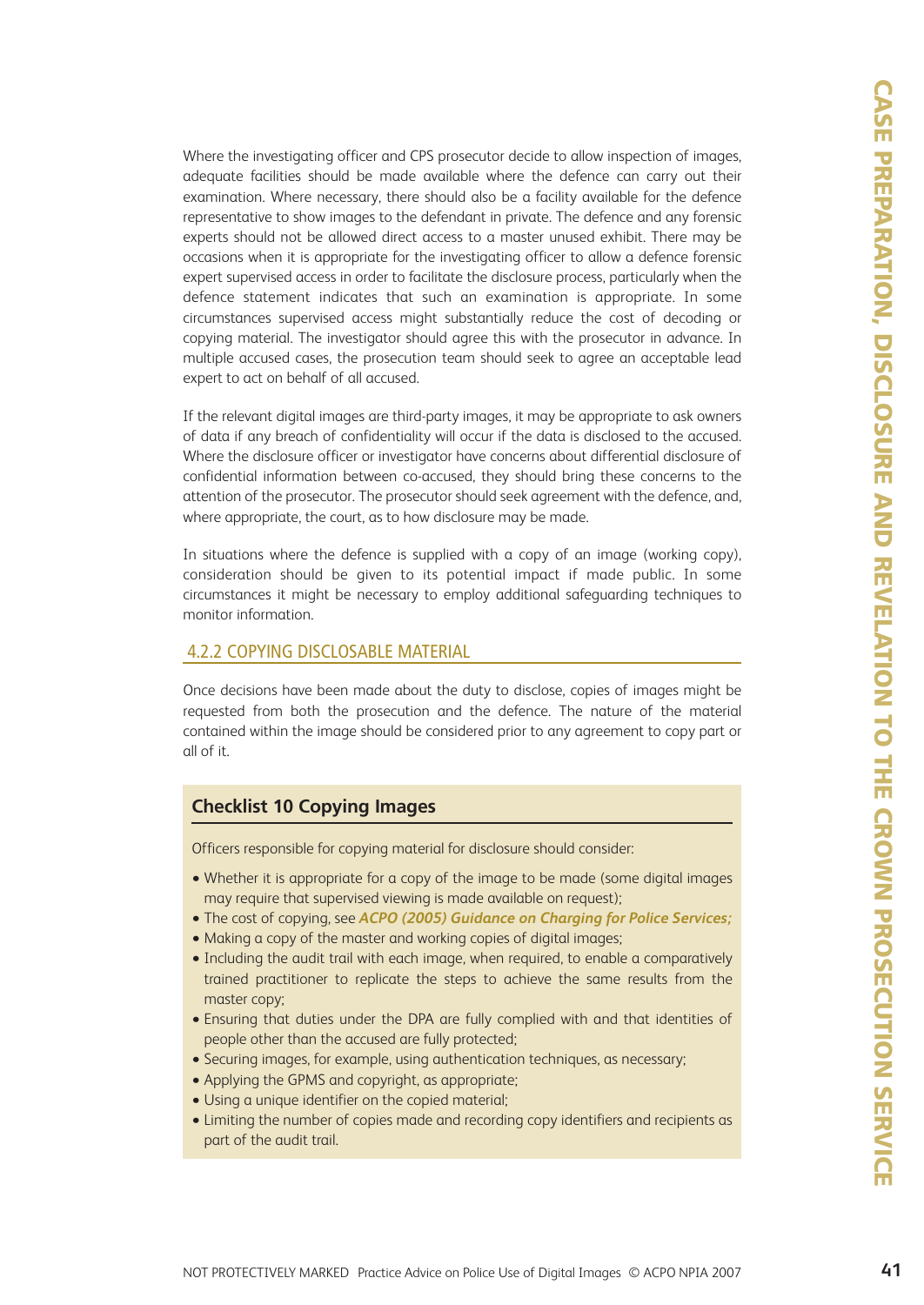#### <span id="page-44-1"></span><span id="page-44-0"></span>4.3 TRANSFER OF DIGITAL IMAGES TO THE CROWN PROSECUTION SERVICE

It is preferred that, whenever possible, information or data is provided to the CPS in its native format as transferring onto a different format or media will not create exact copies and some loss of the original image quality will occur.

Any conversion to a different format from the native or original format should include consideration and assessment of the quality of the image and whether conversion will significantly reduce the quality.

Efforts should be made to use standard formats for image capture and storage which should be readily available to the CPS and court system. In circumstances where the local CPS branches are unable to readily view material in its original or native format, arrangements should be made to facilitate viewing or convert it into another format. Local protocols, including service level agreements, should be developed to ensure that prosecutors are able to view images quickly in order to make prosecution decisions.

#### **MANAGEMENT ISSUES**

- Ensuring that all exhibits and disclosure officers have access to imaging specialists who are able to describe processes and techniques.
- Carrying out regular dip sampling of digital images, as part of the existing quality assurance processes, to ensure that they are accompanied by a full audit trail.
- Working with the CPS locally to ensure the most cost effective and efficient transfer of images for use as part of the criminal prosecution process.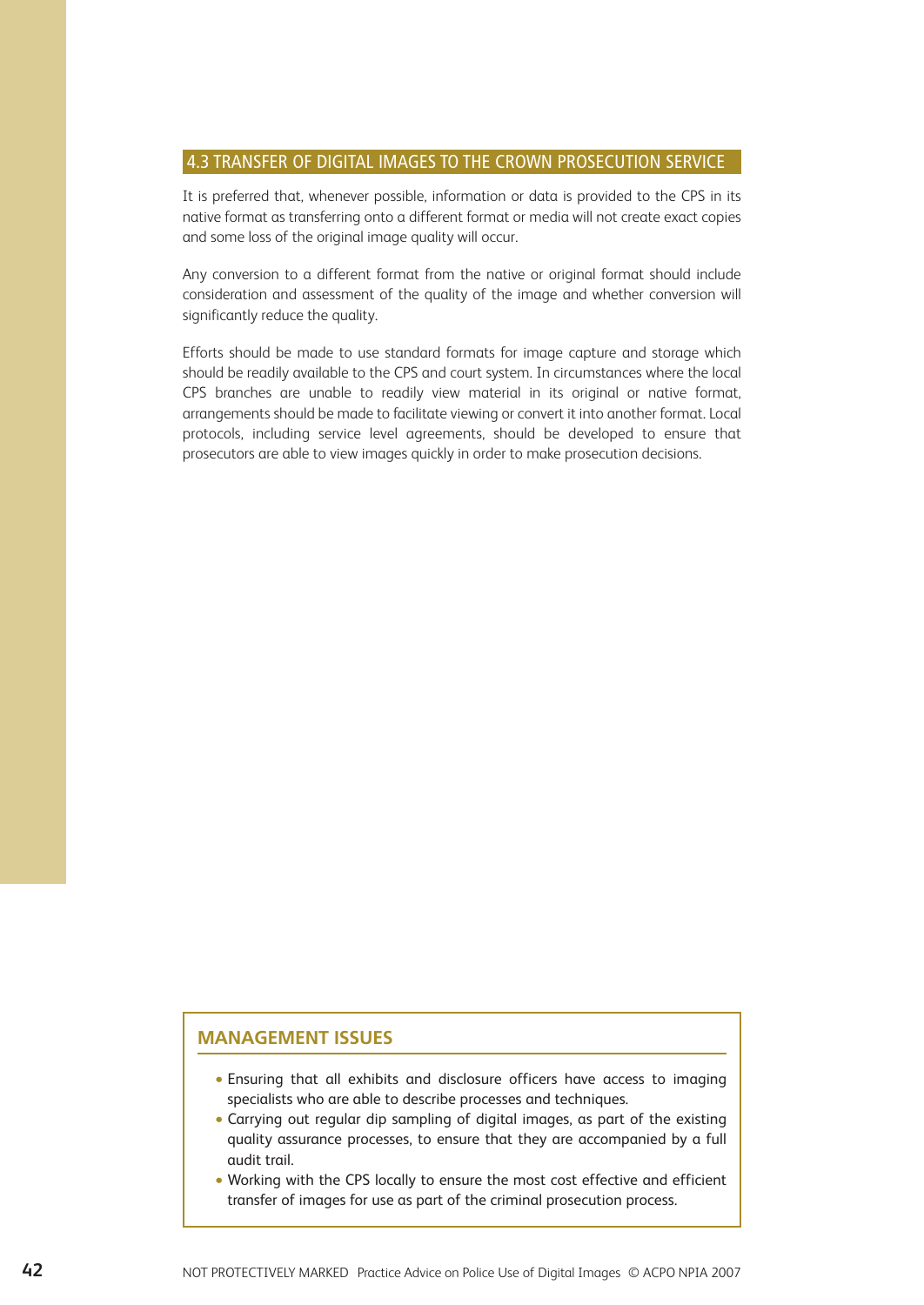## <span id="page-45-1"></span><span id="page-45-0"></span>**Section 5 RETENTION, STORAGE AND DISPOSAL OF IMAGES**

**This section describes the decision-making process for retaining and disposing of police information, including associated images. It should be read in conjunction with** *ACPO (2006) Guidance on the Management of Police Information, ACPO (2005) Code of Practice on the Management of Police Information* **and** *HOSDB (2007) Storage, Replay and Disposal of Digital Evidential Images.*

#### **CONTENTS**

| 5.1 |       |                                                                   |  |
|-----|-------|-------------------------------------------------------------------|--|
|     | 5.1.1 | Status of Visual Images as Part of a Record and Person Record  44 |  |
|     | 5.1.2 |                                                                   |  |
|     | 5.1.3 | Retention of Images Relating to Undetected Crime  44              |  |
|     | 5.1.4 | Retention of Images Relating to Detected Crime  44                |  |
| 5.2 |       |                                                                   |  |
|     | 5.2.1 |                                                                   |  |
|     | 5.2.2 |                                                                   |  |
| 5.3 |       |                                                                   |  |
|     | 5.3.1 | Review of Retained Images Linked to a Person Record  46           |  |
|     | 532   |                                                                   |  |
|     |       |                                                                   |  |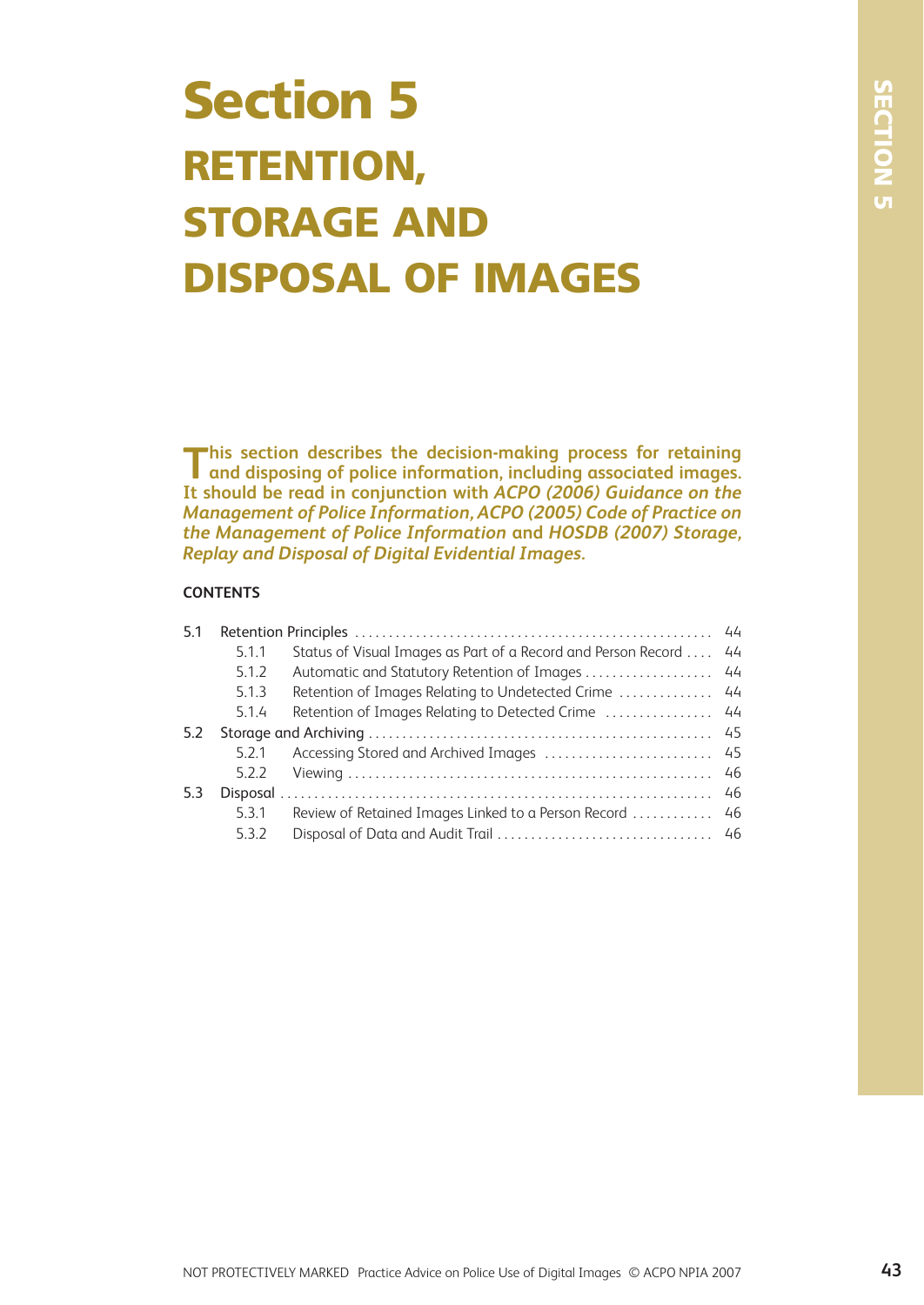#### <span id="page-46-1"></span><span id="page-46-0"></span>5.1 RETENTION PRINCIPLES

ACPO has introduced retention and review periods for information and these are outlined in *ACPO (2006) Guidance on the Management of Police Information* (MOPI). The following principles relating to digital images are based on information from that document.

#### 5.1.1 STATUS OF VISUAL IMAGES AS PART OF A RECORD AND PERSON RECORD

Any images associated with a police investigation are included as being part of a record for the purposes of MOPI when recorded for a policing purpose. Original exhibits relating to investigations do not necessarily have to be retained, although when they are not retained consideration should be given to retaining a visual image of the exhibit.

Visual images are not necessarily included as part of a person record but may be linked to it. The person record is the minimum information which should be retained if the national retention criteria apply. For further information on recording police information, review, retention and disposal, see *ACPO (2006) Guidance on the Management of Police Information,* **Section 4 Recording Police Information** and **Section 7 Review, Retention and Disposal.**

#### 5.1.2 AUTOMATIC AND STATUTORY RETENTION OF IMAGES

Retention refers to the continued storage of, and controlled access to, information held for a policing purpose, which has been justified through the evaluation and review process. Some images will automatically be retained within national information networks. The Code of Practice issued under Part 2 of the CPIA includes a requirement to retain all material relevant to an investigation, at least until proceedings are completed and for the length of a custodial sentence or until discharge from hospital or at least six months from the date of conviction. All material should also be retained in circumstances where an appeal against conviction is in progress or if the Criminal Cases Review is considering an application. The CPIA retention timescales represent a minimum requirement for the retention of police information.

#### 5.1.3 RETENTION OF IMAGES RELATING TO UNDETECTED CRIME

Images associated with undetected crime should be retained according to MOPI principles. For example, records, including associated evidential images, relating to undetected specified offences, as defined in the Criminal Justice Act 2003, should be retained for a period of fifty years from the date that they were reported to the police. When retaining undetected crime records, consideration should be given to ensuring that records are easily retrievable and accessible for replay and viewing, and an assessment of the possible value of the information to future cases should be made, for example, eye witness identifications. See **[5.1.4 Retention of Images Relating to Detected Crime](#page-46-1)** and *HOSDB (2007) Storage, Replay and Disposal of Digital Evidential Images.*

#### 5.1.4 RETENTION OF IMAGES RELATING TO DETECTED CRIME

Decisions relating to retention of images beyond timescales set by the CPIA Code of Practice should be taken locally by the information or records management team. These decisions should be taken as part of the initial review process and according to the principles set out by MOPI. This requires that an evaluation process is applied to images to determine whether they should be stored and then archived as part of a person record. In deciding to retain an image as part of a record, consideration should be given to: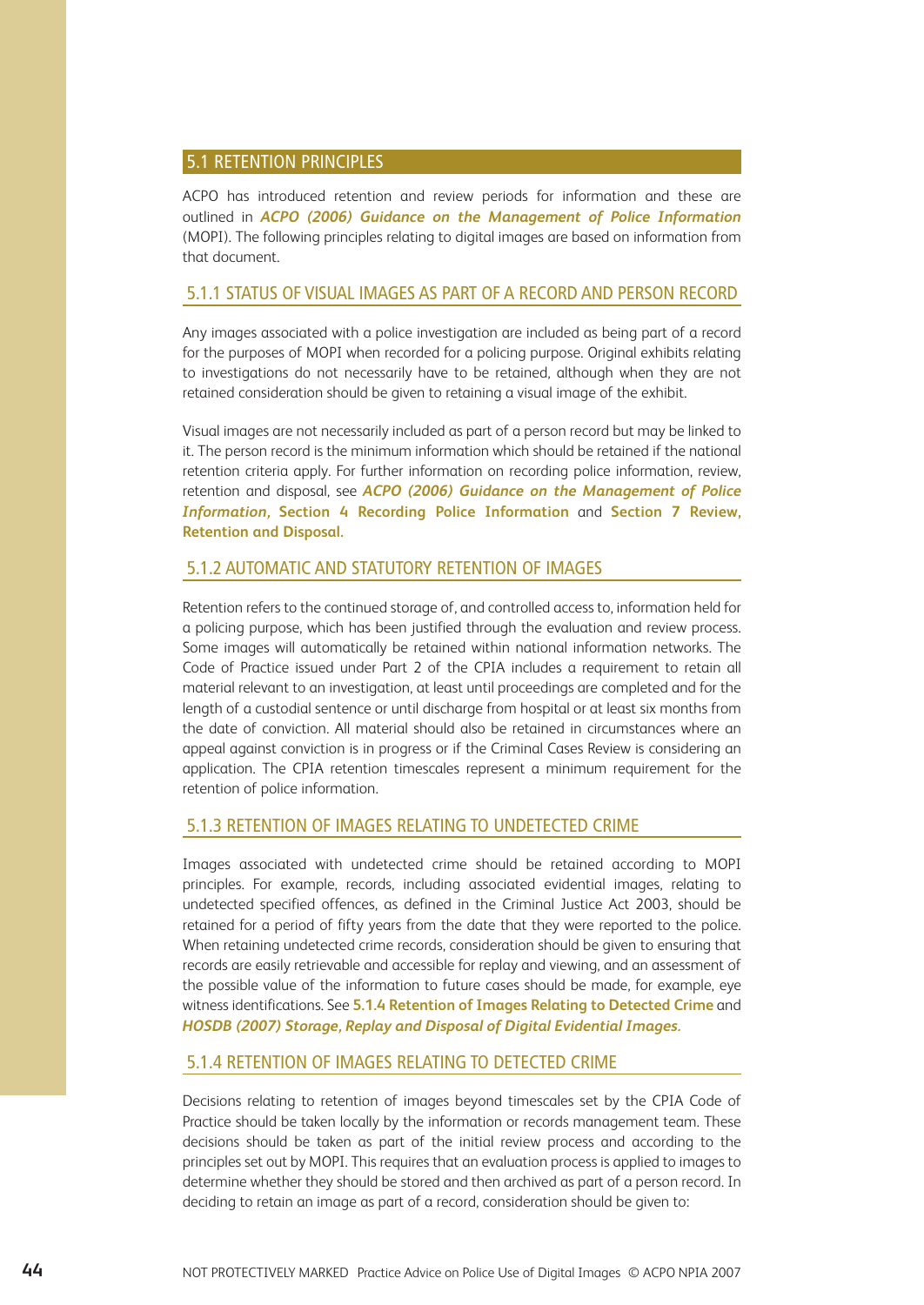- <span id="page-47-0"></span>• Adopting a risk focused approach based upon the principles of protecting the public and increasing the ability of the police to build up a composite picture of offending and offenders;
- Assessing the importance of the visual information and its status in evidential terms;
- Evaluating any possible future uses that the image might have for investigators, eg, images showing the demeanour of a witness or offender, or demonstrating changes in the appearance of an offender might have value for future investigations; use as bad character evidence or use by the civil court system;
- Checking whether the information is sufficiently covered elsewhere and if retention of the image would cause unnecessary duplication.

#### 5.2 STORAGE AND ARCHIVING

The terms 'storage' and 'archiving' tend to be used interchangeably. For the purposes of this document, storage refers to the long or short-term holding of imaging data that has the potential to be used as evidence. Archiving refers to the long-term retention of evidential imaging data in a system that allows ease of retrieval.

Any system developed for storage and archiving should also have an assessment store into which all images are initially downloaded and assessed in terms of their relevance to any inquiry. Any images or sequences should be disposed of once they have been assessed as having no value or potential to be used as evidence. In some situations it may be possible for this assessment to be made on the basis of a class of images. For example, all crime scene images are evidential and should be retained past the point of the initial assessment. A useful timeframe for an initial assessment review to take place is at thirtyone days. For further information see *Information Commissioner (2000) CCTV Code of Practice* (currently being updated).

#### 5.2.1 ACCESSING STORED AND ARCHIVED IMAGES

Storage and archiving systems (whether based upon write once read many times (WORM), standalone networks, force networks or national networks) should be developed with minimum and maximum timescales for retrieval included as part of the user requirement. Any systems based either on storing visual images with person records or storing images from applications together, eg, all CCTV images, should provide users with reasonable retrieval timescales according to their urgency and potential uses. Some images which might assist in urgent policing matters should be stored in a manner which allows for immediate retrieval and replay.

Indexing systems employed for retrieving images might use the following information as a basis for indexation (separately or in combination):

- Operational name;
- Date of incident;
- Major incident reference;
- Victim's name;
- Offender's name (if known):
- Case number reference.

See *HOSDB (2007) Storage, Replay and Disposal of Digital Evidential Images* for a discussion of the advantages and disadvantages of different storage and archiving solutions, and a diagram showing the process of storage and archiving of digital images. See: **<http://www.scienceandresearch.homeoffice.gov.uk/hosdb/publications/>**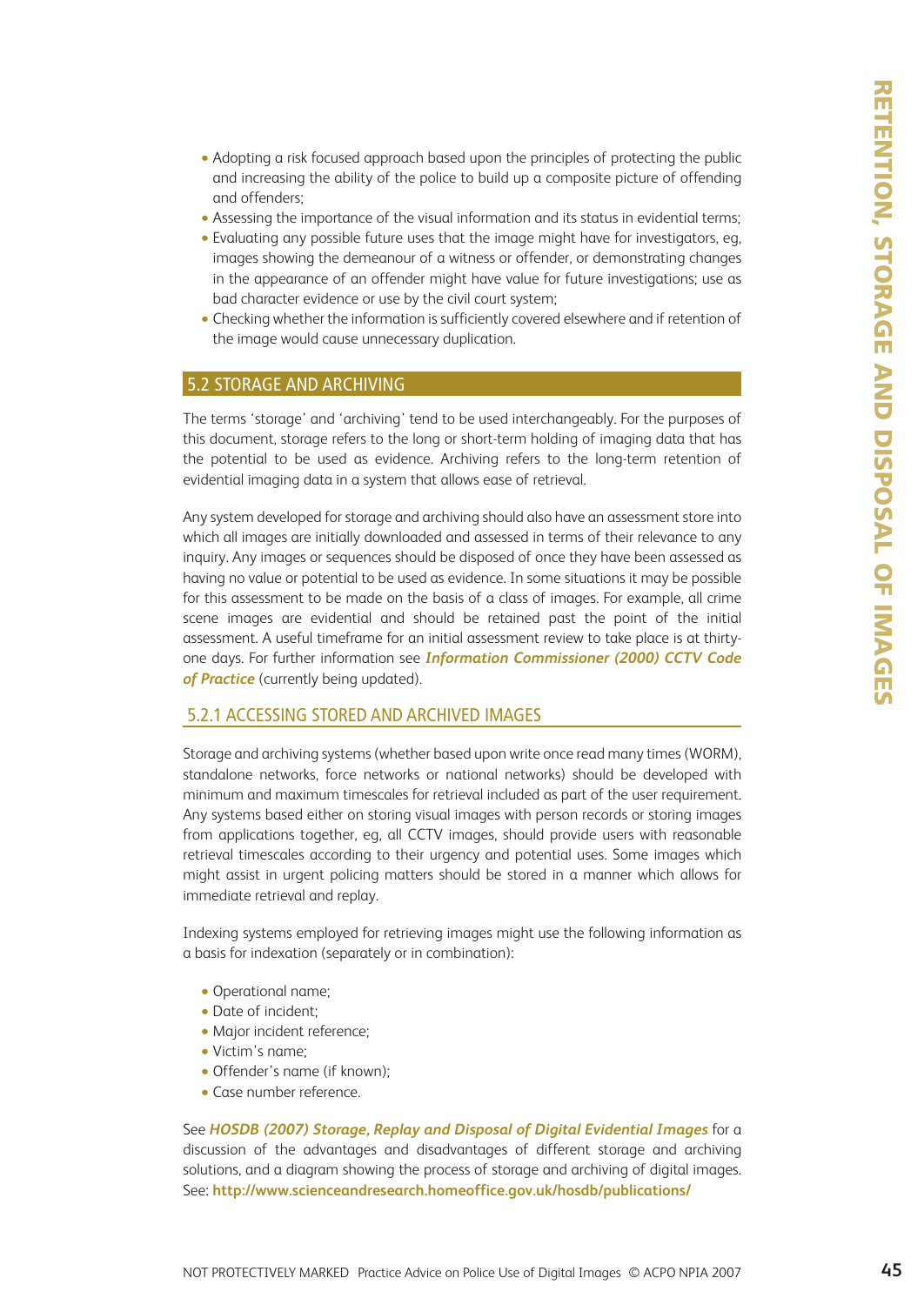#### <span id="page-48-0"></span>5.2.2 VIEWING

Storage and archive media should be assessed for their capacity for future viewing. This assessment is only likely to be relevant to images stored in the medium to long term. The shorter retention periods of five to six years should usually not affect replay or viewing as the removable media or media player should not degenerate or become obsolete in the short term (although software for replay might require special consideration for future replay). Images stored on removable media should be maintained as per the manufacturers' instructions to provide the best prospect of future replay.

Forces should also consider developing migration strategies for any evidential images which need to be retained for longer periods of time and which are stored on media which might degenerate or become obsolete. For more information about longevity of WORM media, migration and types of storage, see *HOSDB (2007) Storage, Replay and Disposal of Digital Evidential Images.*

#### 5.3 DISPOSAL

#### 5.3.1 REVIEW OF RETAINED IMAGES LINKED TO A PERSON RECORD

MOPI requires that all police information is reviewed in order to ensure that it is still necessary for a policing purpose, and is adequate and up to date. MOPI also states that any review process should be documented for audit purposes. The review should focus upon the person record and any other information, such as images, which are linked to it. Any images linked to the person record should also be reviewed for their potential to be viewed at the time of the next review, and their necessity to be stored for a further retention period. Any necessary steps should be taken to migrate evidence which might deteriorate before the next review.

Reviews of police information should all be undertaken according to the timescales set by MOPI, and should determine whether the records are necessary according to the framework set by the National Retention Assessment Criteria. All reviews should ensure that person records and any linked information are:

- Necessary:
- Adequate;
- Accurate and up to date;
- Not excessive:
- DPA compliant.

For a full explanation of the review processes and the National Retention Assessment Criteria, see *ACPO (2006) Guidance on the Management of Police Information.* 

#### 5.3.2 DISPOSAL OF DATA AND AUDIT TRAIL

Once an image has been identified as disposable, through either the review system or as part of an automatic process, it should be disposed of with the person record and any other linked information. Disposal is the removal of information from all police systems so that it cannot be restored. In the case of images stored in IT systems this should mean that any police officer or police staff member should not be able to locate an image or piece of information when carrying out their normal duties. Deletion should normally suffice, except in circumstances where information is judged to be extremely sensitive.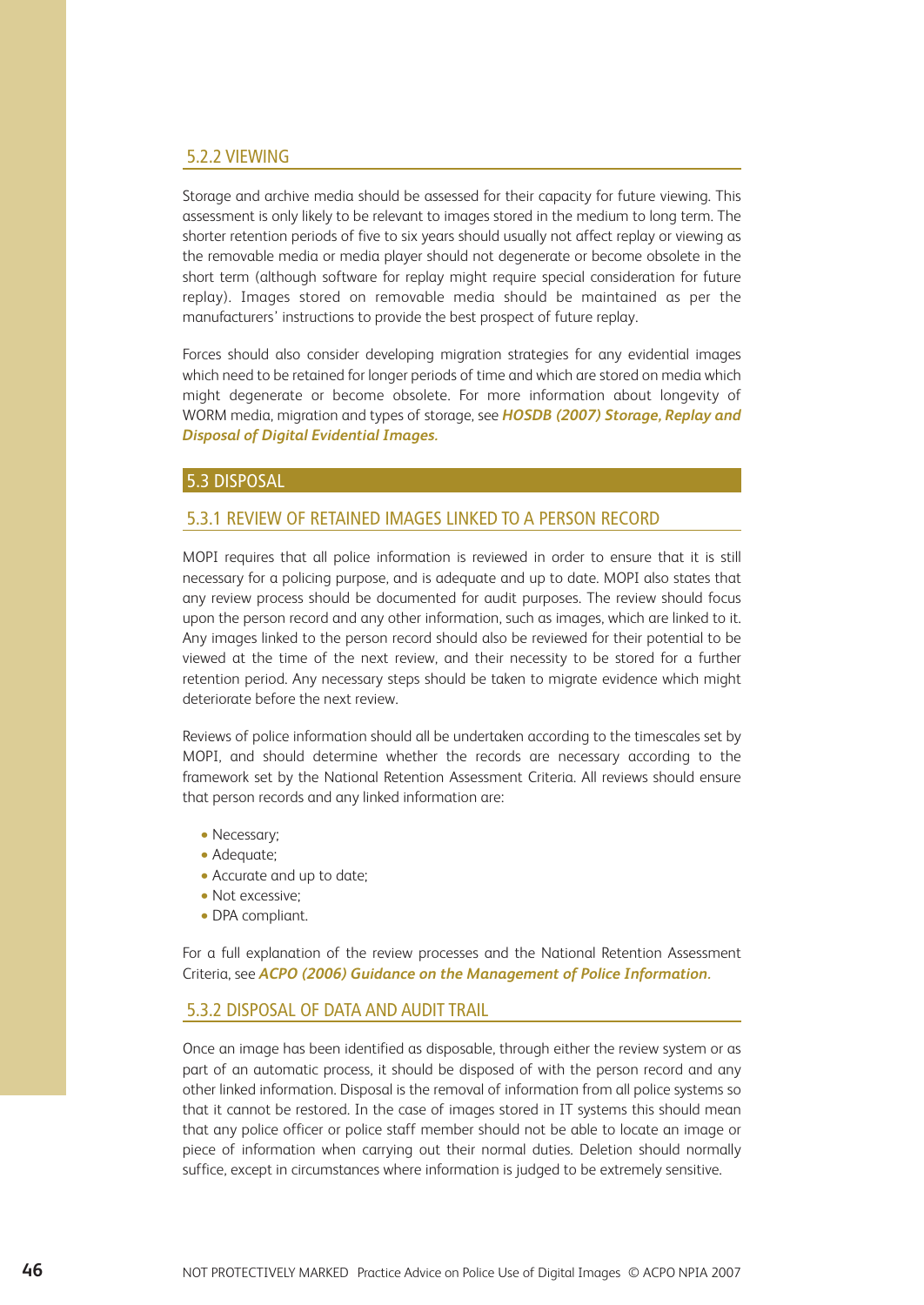In addition, any audit record which holds any personal details and is linked to the information or image should also be subject to disposal. The local IMS should include details of the disposal schedule.

The disposal schedule should be maintained to include the following information:

- Date of decision;
- Number of records;
- Whether the records were considered inadequate or no longer necessary for a policing purpose.

Information should be disposed of in accordance with *ACPO/ACPOS (2006) Information Systems Community Security Policy.*

#### **MANAGEMENT ISSUES**

- Ensuring that IT storage systems provide the necessary review functions for the purposes of implementing MOPI for images.
- Developing strategies, which are shared by force imaging leads or functions, IT departments and information or records departments, for the review of all retained images.
- Developing and reviewing storage and migration strategies which incorporate developments in technology.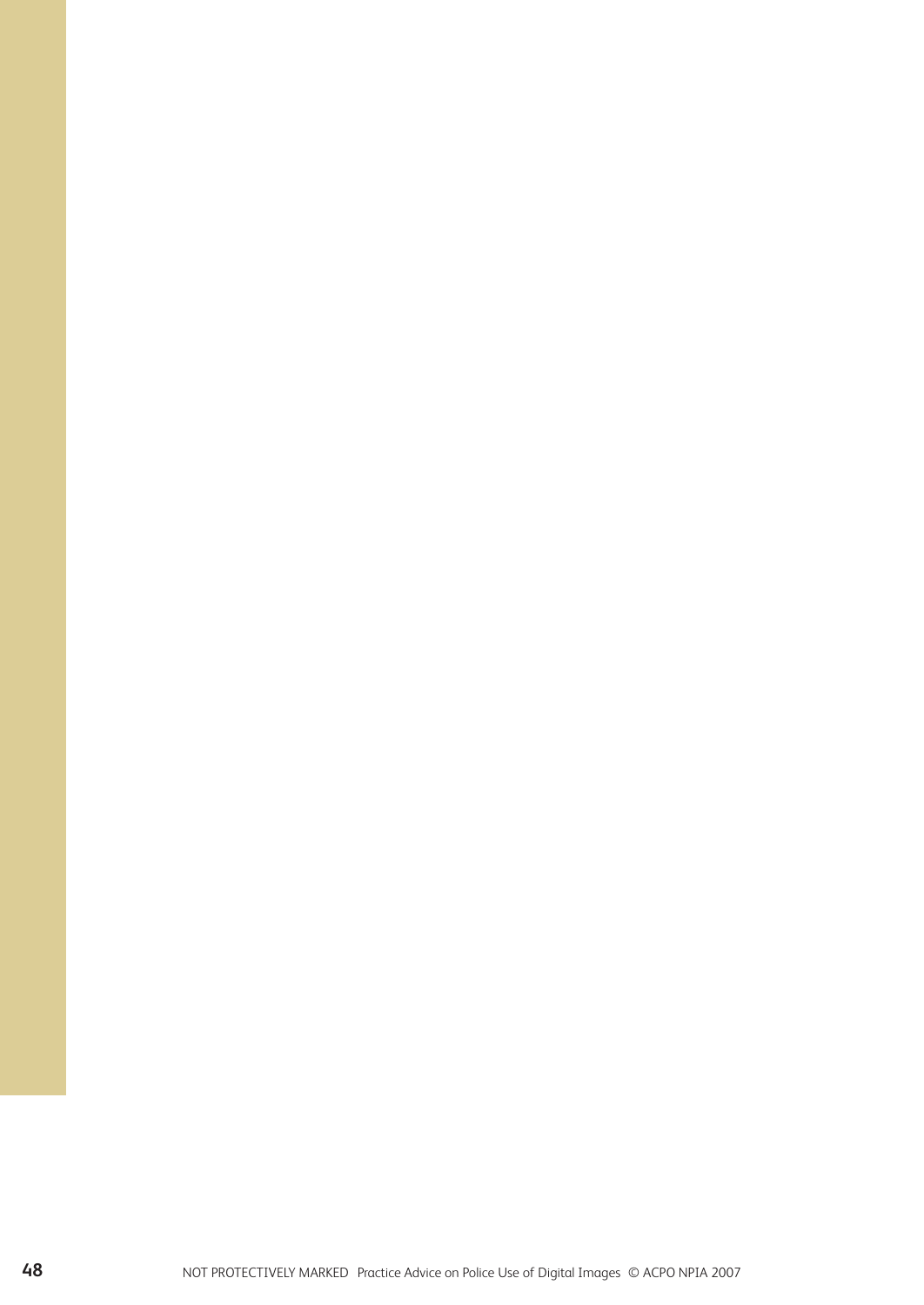### <span id="page-51-0"></span>**APPENDIX 1 DIGITAL IMAGING PROCEDURE**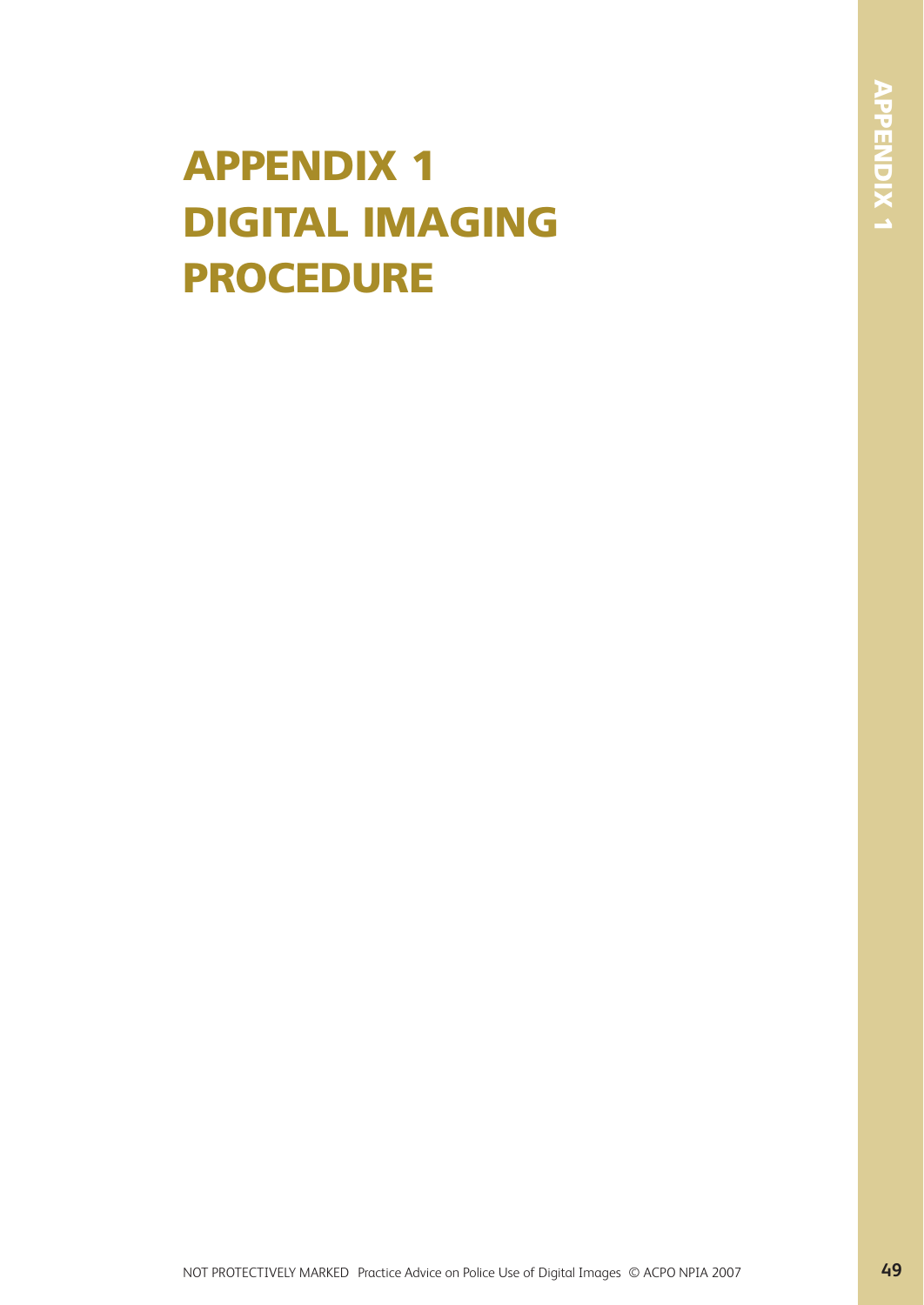#### DIGITAL IMAGING PROCEDURE VERSION 2.0 (NOVEMBER 2007)

Capture and presentation of images from digital still and video recordings.



Reproduced by kind permission of the HOSDB. © Crown copyright 2007.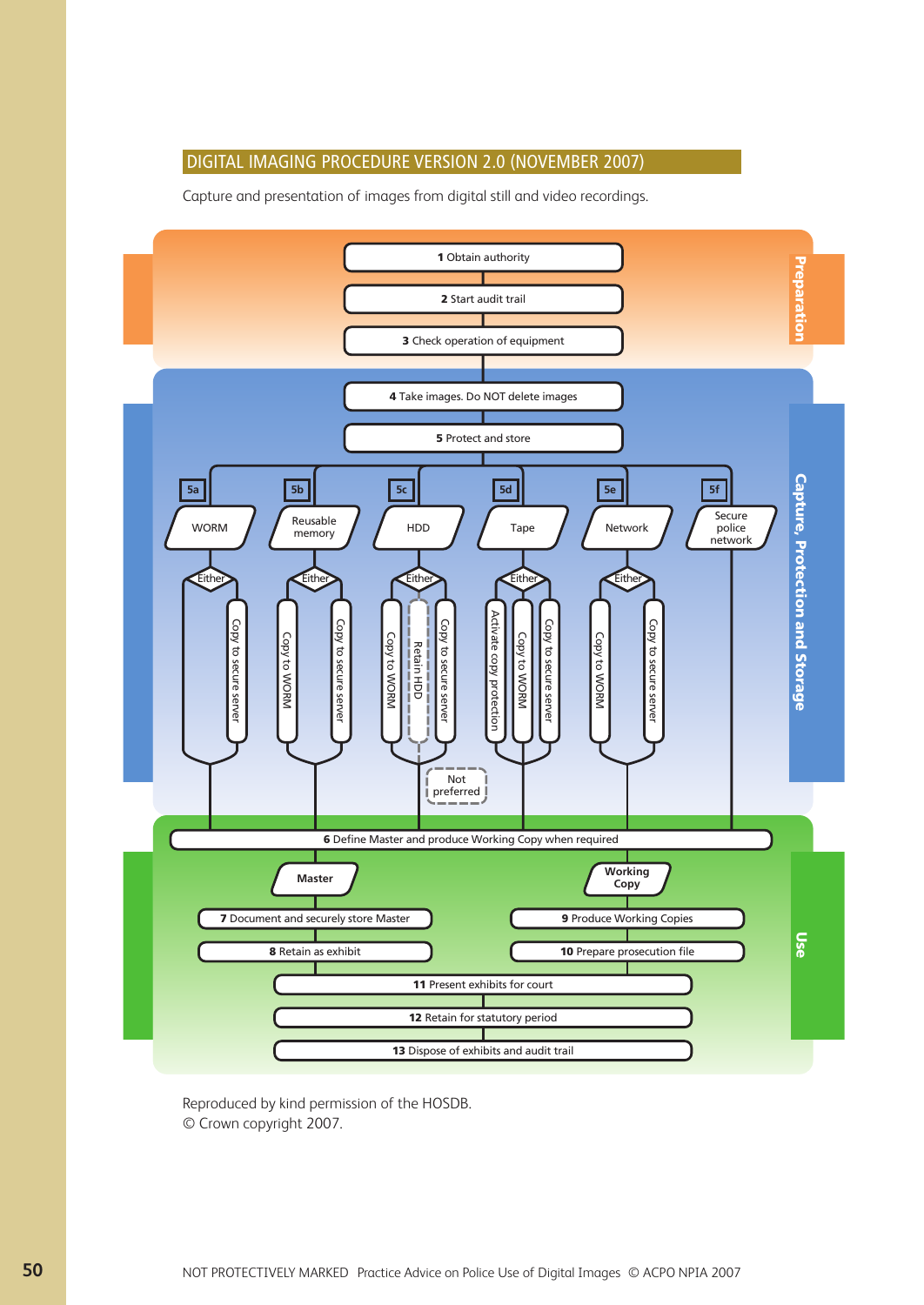### <span id="page-53-0"></span>**APPENDIX 2 GLOSSARY**

#### GLOSSARY

This glossary provides a quick reference to terminology, acronyms and abbreviations used in this practice advice.

#### **ACPO**

Association of Chief Police Officers

#### **ACPOS**

Association of Chief Police Officers in Scotland

#### **ANPR**

Automatic Number Plate Recognition is the automatic image capture and recognition of vehicle registration numberplates and the checking of those details against a number of databases.

#### **Archiving**

The long-term retention of evidential imaging data in a system that allows ease of retrieval.

#### **ASBO**

Anti-Social Behaviour Order

#### **Audit Trail**

The formal record of everything that has happened to an image from capture/point of transfer to disposal. This forms part of the disclosure schedule.

#### **BOF**

Back Office Facility – Individual ANPR systems link to an in-force central server known as the Back Office Facility. The in-force BOFs store the time, date, location and direction of travel of the vehicle, together with an image of the numberplate known as a 'plate patch'. In some cases an image of the vehicle is also stored.

#### **CCTV**

Closed-Circuit Television

#### **Colour Balancing**

The adjustment of the colour components to reproduce the colour to that of the original.

#### **CPIA**

Criminal Procedure and Investigations Act 1996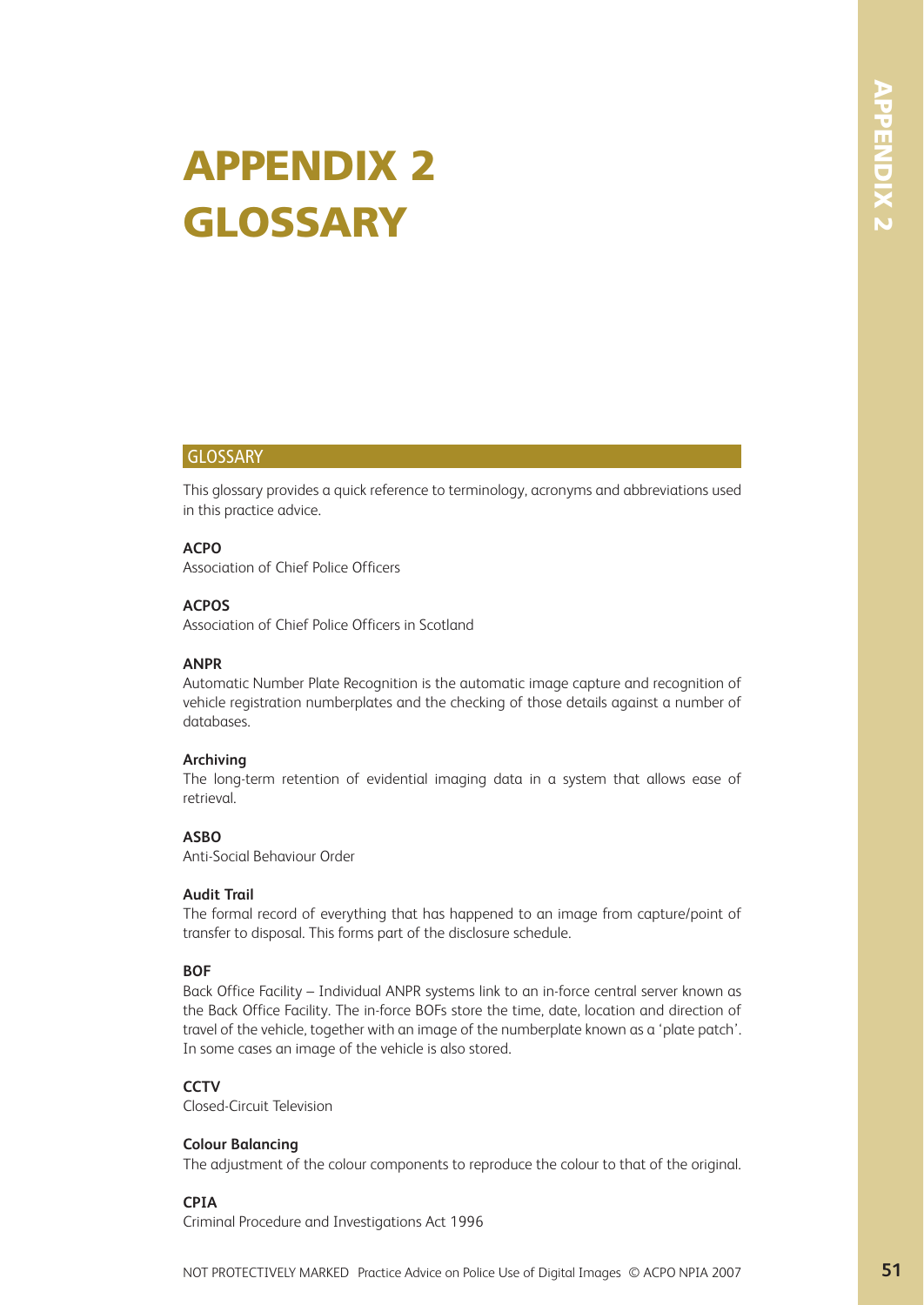#### **CPS**

Crown Prosecution Service

#### **CRFP**

Council for the Registration of Forensic Practitioners

#### **Deletion**

The apparent removal of information from a storage medium. In this context deletion differs from disposal in that it is not necessarily a proven means of preventing restoration. Deletion is an insufficient process for removing evidential records.

#### **Digital Images**

Digital images include any image (moving or still) captured digitally and stored electronically.

#### **DIP**

Digital Imaging Procedure

#### **Disposal (MOPI)**

The removal of information from all police systems justified through the review process to the extent that it cannot be restored.

#### **DPA**

Data Protection Act 1998

#### **DVLA**

Driver and Vehicle Licensing Authority

#### **ECHR**

European Convention on Human Rights

#### **Editing**

The process of selecting, assembling and sequencing trimmed portions of raw material into a final viewable product. As used in this document the term includes deletion, but not 'selective capture'.

#### **Enhancement**

Relates to any process that serves to improve the overall image quality.

#### **FIT**

Forward Intelligence Team

#### **FOIA**

Freedom of Information Act 2000

#### **Geometric Restoration**

Removes geometric distortion of an image, eg, fish eye lens.

#### **GPMS**

Government Protective Marking Scheme

#### **Greyscale Linearisation**

Adjusts the brightness among objects to reproduce the different brightness values in the scene.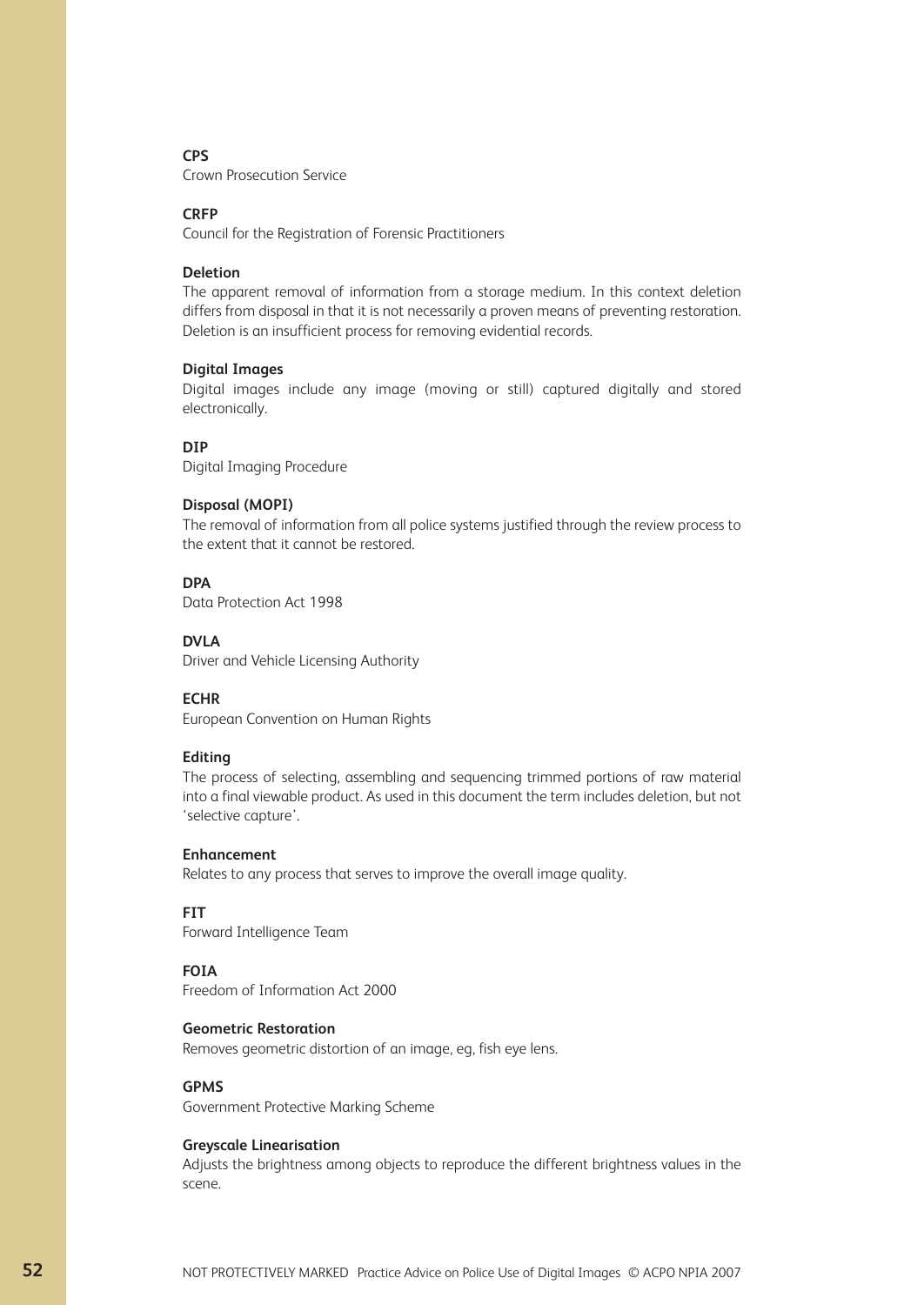**HDD**

Hard Disk Drive.

#### **History/Technical Log**

A sub-set of the audit trail, normally generated automatically by software applications being used for editing and processing.

#### **HOSDB**

Home Office Scientific Development Branch

#### **HRA**

Human Rights Act 1998

#### **IMS**

Information Management Strategy

#### **Indexing**

The use of data (which may or may not be metadata) to facilitate the location and hence retrieval of archived images.

#### **IT**

Information Technology

#### **Lossless Compression**

Data compression that allows the exact original data to be reconstructed from the compressed data.

#### **Lossy Compression**

A method where compressing data and then decompressing it retrieves data that may be different from the original, but is close enough to be useful in some way.

#### **Metadata**

Information relating to the image data. In this context only those data which are automatically generated by the capture device or application are meant. This may include:

- Time and date
- Camera number/location
- Software version.

Metadata is sometimes stored with the image file (often leading to a proprietary format) and sometimes separately. Metadata can be considered as part of the audit trail.

#### **MOPI**

Management of Police Information

#### **NADC**

National ANPR Data Centre

#### **NHS**

National Health Service

#### **NHTCU**

National Hi-Tech Crime Unit

#### **NPIA**

National Policing Improvement Agency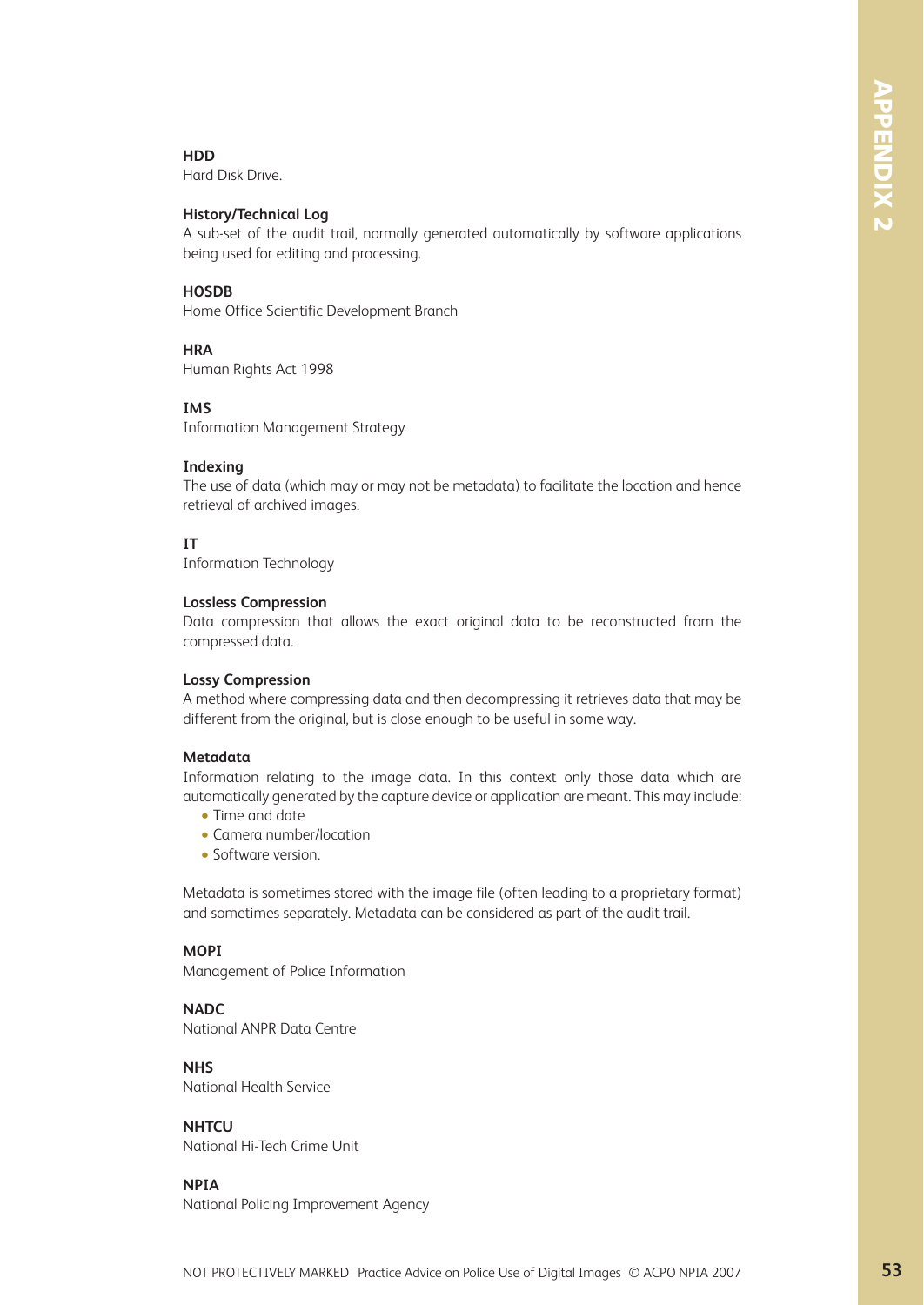#### **PDA**

Personal Data Assistants

#### **PII**

Public Interest Immunity

#### **PPI**

Pixels Per Inch

#### **Processing**

Processing images generally involves adjusting the technical properties of the image and modifying the actual content to improve or change some quality of the image. The use of the term processing in this practice advice should not be confused with the wider definition of processing data with the DPA.

#### **PROMAT**

Profile Matching

#### **PSU**

Police Support Unit

#### **Retention (adapted from MOPI)**

The continued storage of, and controlled access to, information held for a policing purpose which has been justified through the evaluation and review process.

#### **Retrieval, Replay and Viewing**

Retrieval is the process of accessing image data files; replay is the ability to convert these data files into a viewable format; viewing is the presentation on a monitor. These distinctions are made in this context as it may be possible to access a file, yet be unable to replay and hence view it.

#### **RIPA**

Regulation of Investigatory Powers Act 2000

#### **Selective Retrieval**

An incident of interest that is identified on a capture system and is required to be downloaded is referred to as selective retrieval.

#### **SOP**

Standard Operating Procedure

#### **Storage**

The long or short-term holding of imaging data that has the potential to be used as evidence.

#### **UK**

United Kingdom

#### **VIPER**

Video Identity Parade Electronically Recorded

**VRM**

Vehicle Registration Mark

#### **WORM**

Write Once Read Many Times (eg, CD-Rom).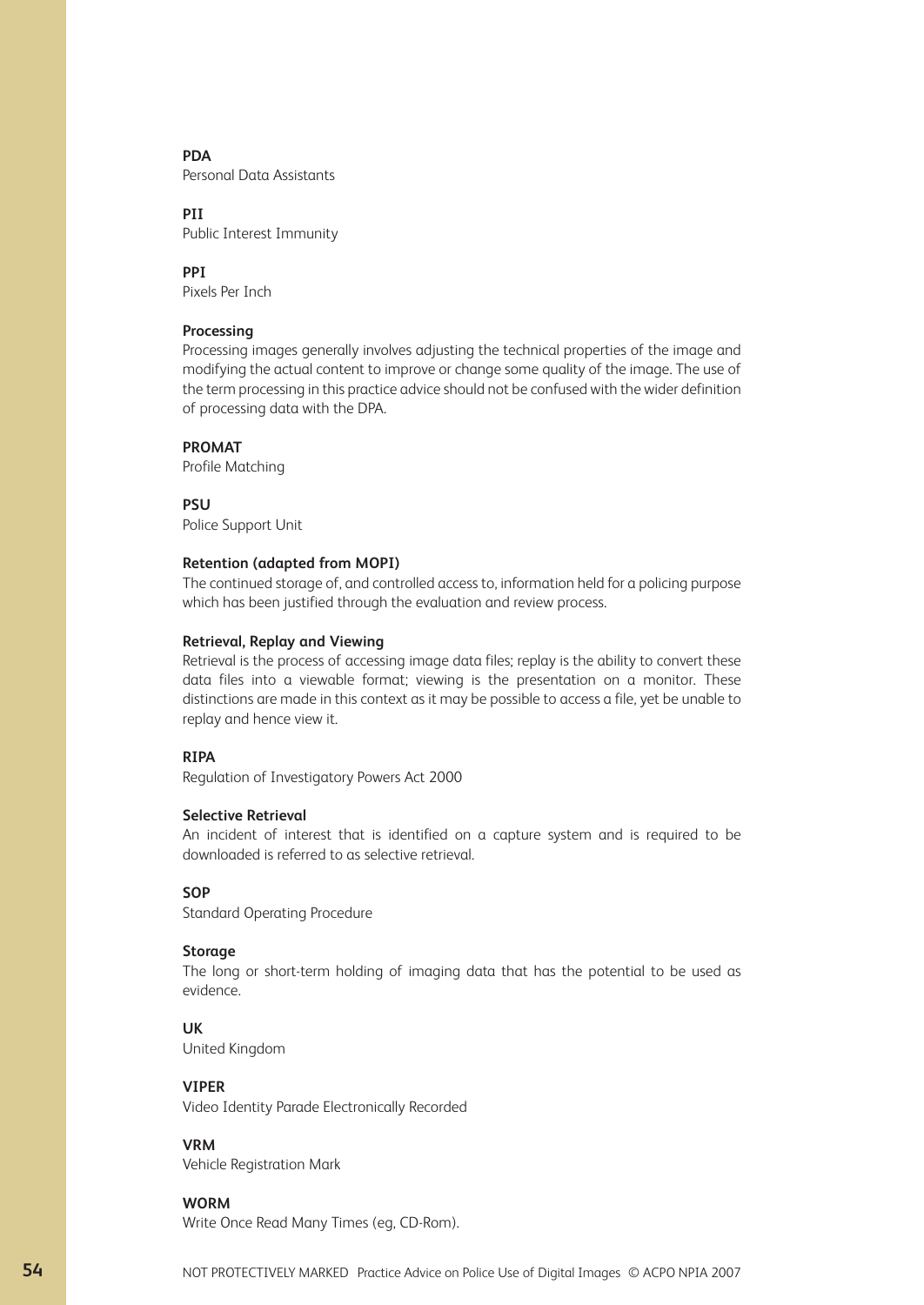### <span id="page-57-0"></span>**APPENDIX 3 REFERENCES**

#### REFERENCES

ACPO (2001) *Handling of Protectively Marked Material: A Guide for Police Personnel.* London: ACPO.

ACPO (2003) *National Working Practices in Facial Imaging.* London: ACPO.

ACPO (2004) *Code of Practice for Operational Use of Road Policing Enforcement Technology.* London: ACPO.

ACPO (2004) *Public Order Standards, Tactics and Training Manual.* London: ACPO.

ACPO (2005) *Code of Practice on the Management of Police Information.* Wyboston: NCPE. Available from **[http://www.police.homeoffice.gov.uk/news-and-publications/](http://www.police.homeoffice.gov.uk/news-and-publications/publication/operational-policing/) publication/operational-policing/** [Accessed 18 October 2007].

ACPO (2005) *Guidance for the Provision/Viewing of Images Captured by Safety Cameras.* London: ACPO.

ACPO (2005) *Guidance on Charging for Police Services.* London: ACPO.

ACPO (2005) *Practice Advice on Core Investigative Doctrine.* Wyboston: NCPE.

ACPO (2006) *Data Protection Manual of Guidance, Part 1: Standards.* London: ACPO.

ACPO (2006) *Guidance on the Management of Police Information.* Wyboston: NCPE.

ACPO (2006) *Guidance on the Safer Detention and Handling of Persons in Police Custody.* Wyboston: NCPE.

ACPO (2006) *National Fingerprint Manual – Issue 1* [CD-Rom]. Wyboston: NCPE.

ACPO (2007) *ANPR Standards Issue 3.* London: ACPO.

ACPO (2007) *ANPR Strategy for the Police Service (2007-2010).* London: ACPO.

ACPO (n.d.) *Media Advisory Group Guidance Notes.* London: ACPO.

ACPO/ACPOS (2006) *Information Systems Community Security Policy.* London: ACPO.

ACPO and Hampshire Constabulary (2007) *Manual of Guidance: Freedom of Information, Version 4.* London: ACPO.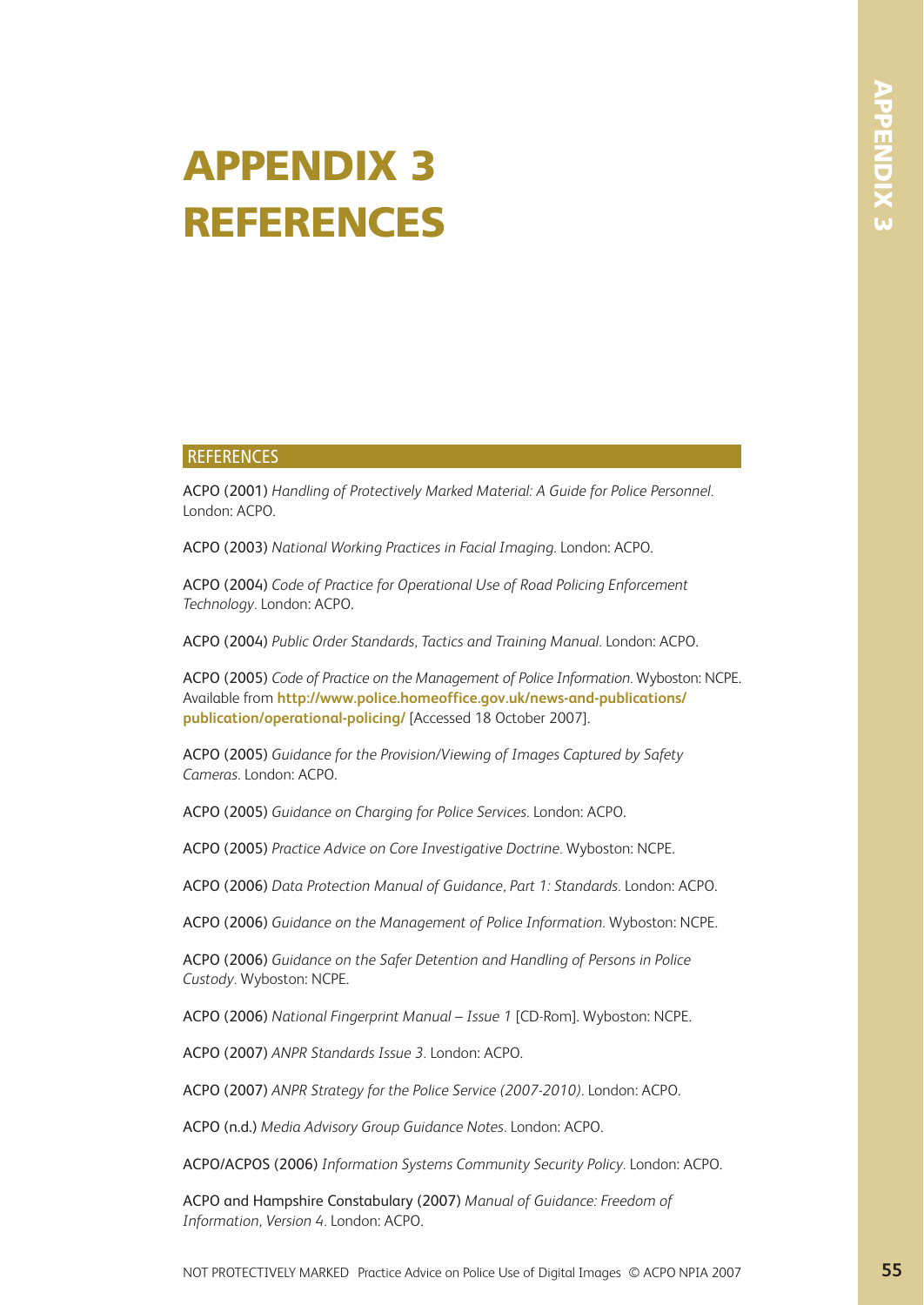ACPO/HMRC/SOCA (forthcoming) *Guidance on the Lawful and Effective Use of Covert Techniques – The Legal Framework and Covert Operational Management.* London: NPIA.

ACPO/HMRC/SOCA (forthcoming) *Guidance on the Use and Management of Surveillance Techniques.* London: NPIA.

ACPO/Home Office (2007) *National CCTV Strategy.* London: Home Office.

ACPO/Home Office (2007) *Digital Imaging Procedure v2.0.* St Albans: HOSDB.

ACPO/NHTCU (2004) *Good Practice Guide for Computer Based Electronic Evidence v3.0.* London: ACPO.

ACPO/SOCA/HMRC (forthcoming) *Guidance on the Use and Management of Undercover Techniques*. London: NPIA.

Attorney General (2005) *Attorney General's Guidelines on Disclosure.* London: The Attorney General's Office. Available from **<http://www.attorneygeneral.gov.uk/>** [Accessed 18 October 2007].

Criminal Justice System (2004) *Visual Recording of Evidence Within the Criminal Justice System – Equipment Specification.* London: Home Office.

Crown Prosecution Service (2005) *The Prosecution Team Disclosure Manual.* London: CPS.

Home Office (2007) *Achieving Best Evidence in Criminal Proceedings: Guidance on Interviewing Victims and Witnesses, and Using Special Measures.* London: Home Office.

Home Office Scientific Development Branch (2006) *Briefing Note on Facial Mapping for Video Evidence Analysis Users' Group.* St Albans: HOSDB.

Home Office Scientific Development Branch (2006) *Retrieval of Video Evidence and* Production of Working Copies from Digital CCTV Systems. Publication No. 21/06. *S*t Albans: HOSDB. Available from **<http://www.scienceandresearch.homeoffice.gov.uk/hosdb/publications/>** [Accessed 18 October 2007].

Home Office Scientific Development Branch (2007) *CCTV Operational Requirements Manual.* Publication No. 55/06. St Albans: HOSDB. Available from **<http://www.scienceandresearch.homeoffice.gov.uk/hosdb/publications/>** [Accessed 18 October 2007].

Home Office Scientific Development Branch (2007) *Storage, Replay and Disposal of Digital Evidential Images.* Publication No. 53/07. St Albans: HOSDB.

Home Office Scientific Development Branch (forthcoming) *Guide to Technical Standards for Police Imaging Applications.* St Albans: HOSDB.

Information Commissioner (2000) *CCTV Code of Practice.* Wilmslow: ICO. Available from **<http://www.ico.gov.uk/>** [Accessed 18 October 2007].

Police and Crime Standards Directorate (2007) *Guidance for the Police Use of Body-Worn Video Devices.* London: Home Office.